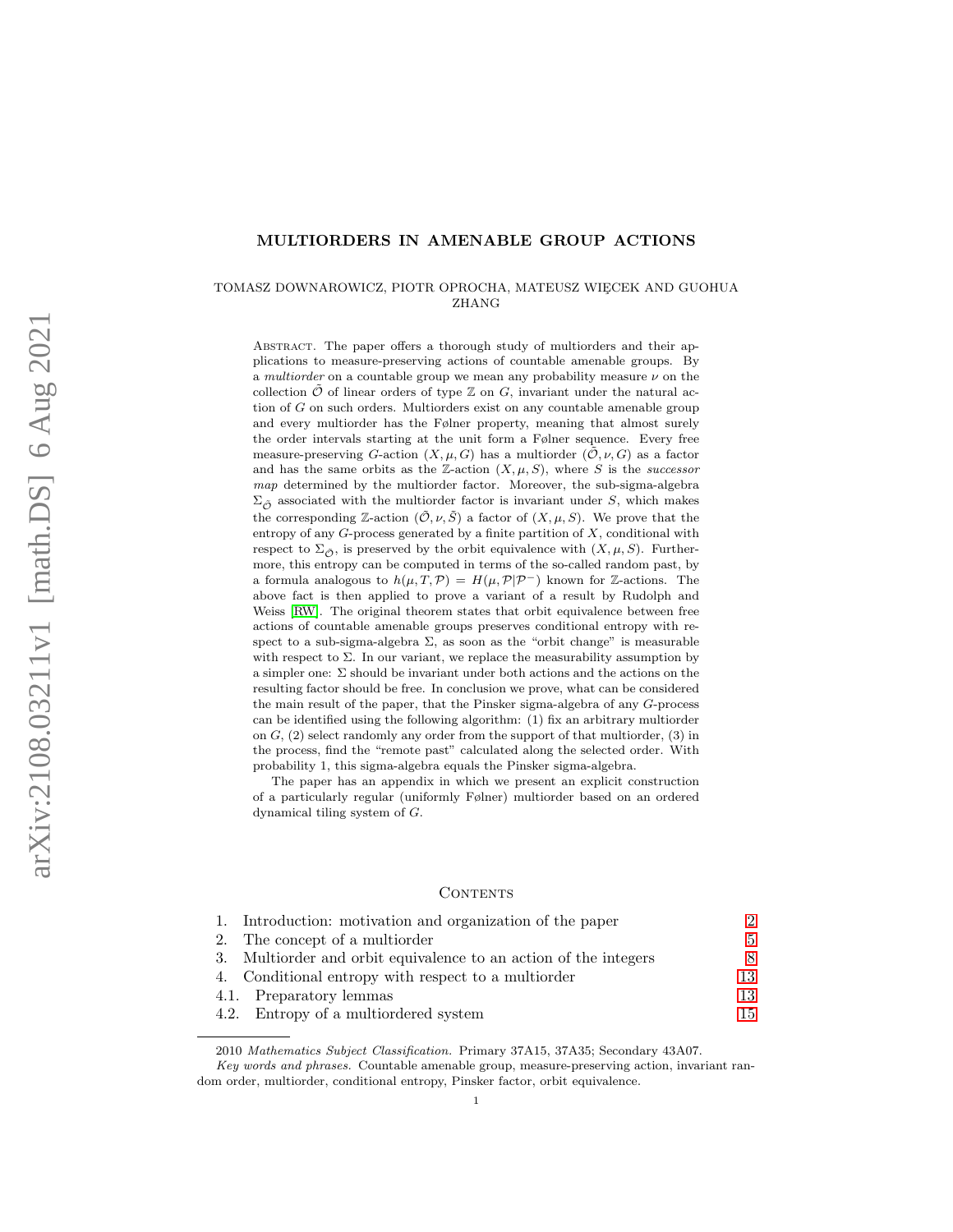| 5. Preservation of conditional entropy under the orbit equivalence |    |
|--------------------------------------------------------------------|----|
| determined by a multiorder                                         | 20 |
| 6. Proof of the Rudolph-Weiss Theorem via multiorders              | 22 |
| 7. Pinsker sigma-algebra via multiorder                            | 25 |
| Appendix A. Ordered tiling systems                                 | 27 |
| Appendix B. Tiling-based multiorder                                |    |
| Acknowledgements                                                   |    |
| References                                                         |    |

### 1. Introduction: motivation and organization of the paper

<span id="page-1-0"></span>The additive group  $Z$  of integers has two very important properties associated to the interplay between the order structure and amenability:

(1)  $\mathbb{Z}$  is orderable; the standard order satisfies  $n < m \iff n + k < m + k$ ,

(2) the order intervals  $[0, n]$  form a Følner sequence<sup>[1](#page-1-1)</sup>.

These two properties play a key role in calculating dynamical entropy and characterizing the Pinsker factor of a stationary  $\mathbb{Z}$ -process. In particular, if  $\mathcal P$  is a finite measurable partition of a probability space  $(X, \Sigma, \mu)$  with an action of a measureautomorphism  $T$ , then the following formula holds

<span id="page-1-4"></span>(1.1) 
$$
h(\mu, T, \mathcal{P}) = H(\mu, \mathcal{P} | \mathcal{P}^{-}),
$$

where  $h(\mu, T, \mathcal{P})$  is the measure-theoretic entropy of the process generated by the partition  $\mathcal{P}$  and  $\mathcal{P}^- = \mathcal{P}^{(-\infty,-1]} = \bigvee_{i=1}^{\infty} T^i(\mathcal{P})$  is the past of this process.<sup>[2](#page-1-2)</sup> The symbol  $H(\mu, \mathcal{P}|\mathcal{P}^-)$  denotes the Shannon (static) entropy of P conditional with respect to the sigma-algebra  $\mathcal{P}^-$ . Moreover, the Pinsker sigma-algebra of this process, defined as the largest invariant sub-sigma-algebra of  $\Sigma$  on which the action has entropy zero, is characterized by the formula

<span id="page-1-5"></span>(1.2) 
$$
\Pi_T(\mathcal{P}) = \bigcap_n \mathcal{P}^{(-\infty, -n]}.
$$

The above intersection is often referred to as the remote past of the process.

Let now G denote a countable amenable group<sup>[3](#page-1-3)</sup>. By a *total order* on G we will mean a transitive relaton  $\prec$  such that for every  $a, b \in G$  exactly one of the alternatives holds: either  $a \prec b$  or  $b \prec a$ , or  $a = b$ . Total order on G is *invariant* if the implication  $a \prec b \Rightarrow aq \prec bq$  is true for all  $a, b, q \in G$ . A group admitting an invariant total order is called orderable. In general, G need not be orderable, and if it is, the order intervals need not form a Følner sequence. For example,  $\mathbb{Z}^2$  is orderable but no invariant order has the property (2) (the reader may easily verify that there is no invariant order on  $\mathbb{Z}^2$  whose every order interval is finite).

$$
x \in T^i(A) \iff T^{-i}(x) \in A.
$$

<span id="page-1-3"></span><sup>3</sup>Throughout this paper, by a countable amenable group we will mean an infinite countable discrete group in which there exists a Følner sequence.

<span id="page-1-1"></span><sup>&</sup>lt;sup>1</sup>A Følner sequence in a group G is a sequence of finite subsets  $F_n \subset G$  such that  $\lim_{n\to\infty} \frac{|F_n \cap gF_n|}{|F_n|} = 1$ , for any  $g \in G$ .

<span id="page-1-2"></span><sup>&</sup>lt;sup>2</sup>It might be confusing that the past  $\mathcal{P}^-$  depends on the positive iterates  $T^i(\mathcal{P})$ . It is so, because these positive iterates of the partition describe the behavior of the backward orbit (i.e. the past) of points: if A is an atom of  $P$  then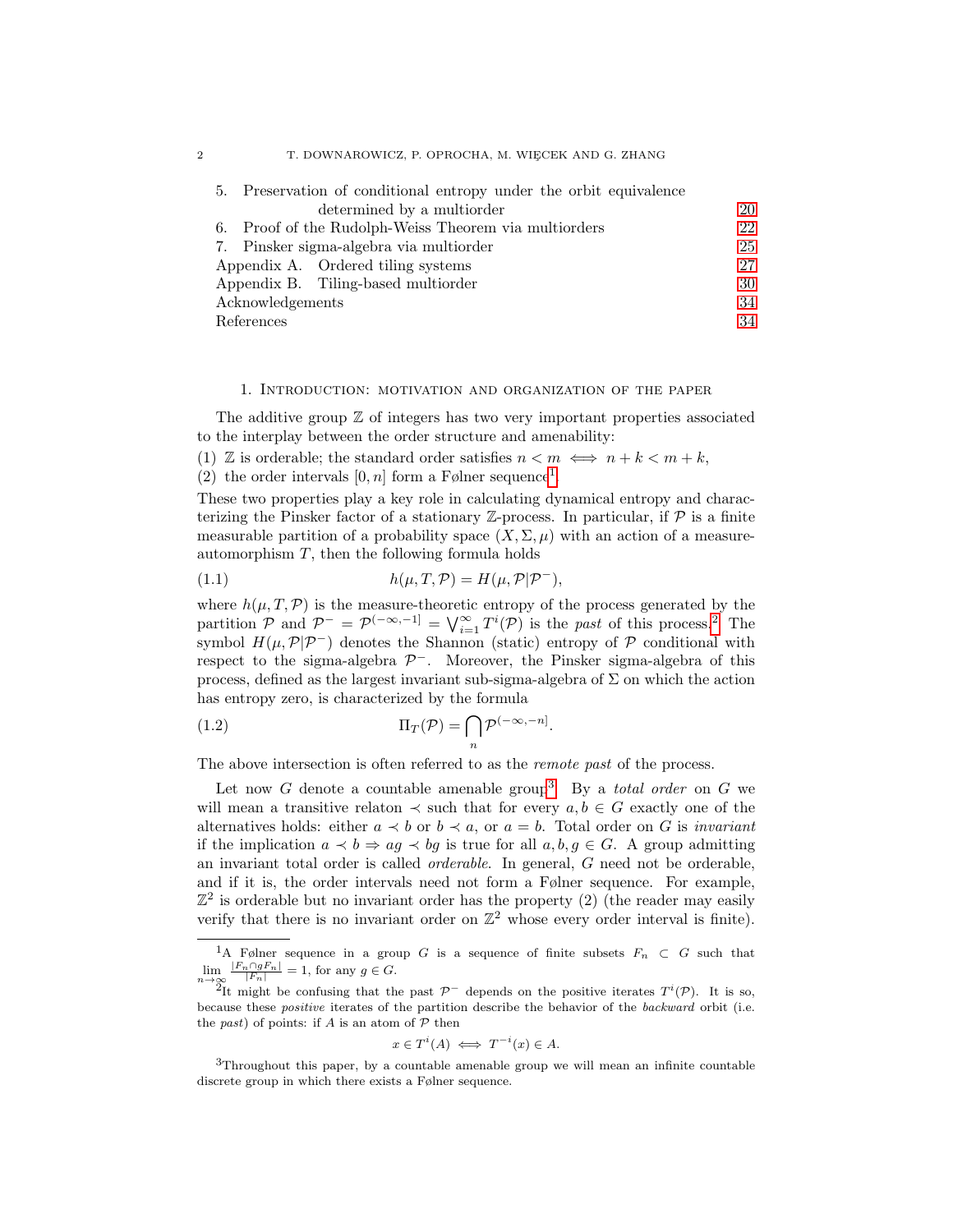In 1975, John Kieffer [\[K\]](#page-33-2) introduced an interesting substitute of an invariant order, the invariant random order.

**Definition 1.1.** An invariant random order  $(IRO)$  on G is a probability space  $(\mathcal{O}, \nu)$ , where  $\mathcal O$  is a measurable family of total orders  $\prec$  on G (represented as  ${0,1}$ -valued functions on  $G\times G$  and  $\nu$  is a Borel probability measure supported by O, invariant under the action of G on O, defined by the rule  $(g, \prec) \mapsto \prec'$ , where

$$
a \prec' b \iff ag \prec bg \ (a, b \in G).
$$

It is easy to show that IRO exists on any countable amenable group. For instance, take the i.i.d. G-process  $(\mathsf{X}_g)_{g \in G}$  with values in the interval [0, 1] distributed according to the Lebesgue measure. Almost every realization  $\omega$  of this process is an injective function  $g \mapsto \omega_q$  from G to [0, 1]. The linear ordering of the values determines a linear ordering  $\prec_{\omega}$  of G, as follows:

$$
a \prec_{\omega} b \iff \omega_a < \omega_b, \ \ (a, b \in G).
$$

It is elementary to verify that  $\omega \mapsto \prec_{\omega}$  defines a measure-theoretic factor of the i.i.d. G-process, which is in fact an IRO on G of type  $\mathbb Q$  (i.e. for  $\nu$ -almost every  $\omega$  one has that for any  $a, b \in G$  with  $a \prec_{\omega} b$  there exists  $c \in G$  such that  $a \prec_{\omega} c \prec_{\omega} b$ . Notice that so defined IRO, being a factor of a Bernoulli process, has positive entropy (see e.g. [\[OW2\]](#page-34-1)). Invariant random orders have been successfully applied to the computation of Kolmogorov–Sinai entropy, for proving a version of the Shannon– McMillan–Breiman theorem for actions of countable amenable groups (see [\[K\]](#page-33-2)) and further refinements (see e.g. [\[AMR\]](#page-33-3)).

In this paper we propose a refined version of IRO which we call "multiorder". A multiorder is an IRO with the additional property that all orders ≺ in the support of  $\nu$  are of type  $\mathbb{Z}$ .

Section 2 contains the rigorous definition and several basic facts on multiorders. It turns out that any multiorder has the Følner property (see Definition [2.4](#page-5-0) and Theorem [2.5\)](#page-5-1), which is a very desirable feature, analogous to the condition (2) listed at the begining of this section in the context of the classical order on Z.

In Section 3 we show that multiorders are strongly related to the well-known fact that any measure-preserving  $G$ -action is orbit equivalent to a  $\mathbb{Z}$ -action (see [\[OW1\]](#page-34-2)). This relation is captured in our Theorem [3.5.](#page-9-0) In particular, this implies that multiorders of entropy zero exist on any countable amenable group.

Another difference between a multiorder and an IRO becomes apparent in their applications to studying measure-preserving  $G$ -actions. So far (in both papers  $[K]$ ) and [\[AMR\]](#page-33-3)), an IRO was associated to the group rather than the considered Gaction. One can say that it played the role of an external object. On the contrary, we often assume that a multiorder is a measure-theoretic factor of the G-action in question. In fact, we show that any free  $G$ -action<sup>[4](#page-2-0)</sup> has a multiorder factor (see Corollary [3.3\)](#page-9-1). Thus, multiorder is treated as an internal feature of the given G-action. Our approach to multiorders leads to more complicated relative results involving disintegration of the measure with respect to the multiorder factor (which is trivial in case of an external IRO). As we shall see, the relative results are quite useful.

<span id="page-2-0"></span><sup>&</sup>lt;sup>4</sup>A measure-theoretic G-action  $(X, \mu, G)$  is free if the stabilizer of  $\mu$ -almost every  $x \in X$  is trivial, i.e.  ${g \in G : g(x) = x} = {e}.$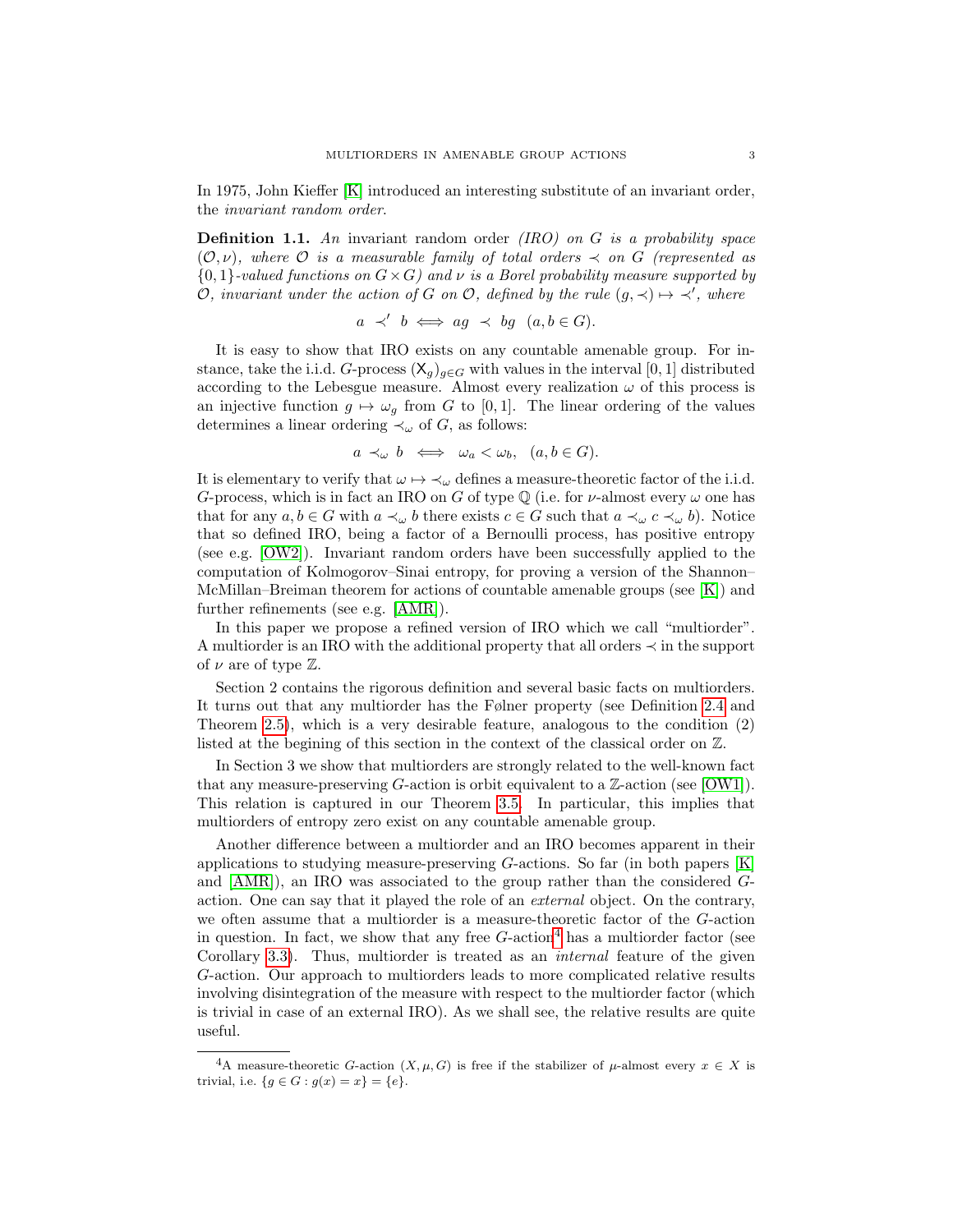Following these lines, our Section 4 starts with the definition of a "multiordered G-action", as one equipped with a fixed measure-theoretic multiorder factor. The first main result of the paper is Theorem [4.5](#page-15-0) providing a formula for the entropy relative to the multiorder factor in terms of the random past, analogous to [\(1.1\)](#page-1-4). The formula reduces to the one given in [\[AMR\]](#page-33-3) if the multiorder is joined with the action independently (via the product joining).

In Section 5, building upon Theorem [3.5](#page-9-0) (saying, roughly speaking, that a multiordered system is orbit equivalent to a specific Z-action which also factors to the same multiorder, but now regarded with a respective action of  $\mathbb{Z}$ ), we show that the entropy of a multiordered G-action conditional given the multiorder is preserved by the orbit equivalence (see Theorem [5.1\)](#page-20-0). This is in fact a special case of a more general theorem, due to Rudolph and Weiss([\[RW,](#page-34-0) Theorem 2.6]), but our proof is totally different. As a consequence, we derive a surprising fact that, although orbit equivalence usually does not preserve the entropy, the difference between the entropy of a multiordered G-action and that of the respective Z-action comes exclusively from changing the dynamics on the multiorder factor (see Corollary [5.2\)](#page-21-1).

In Section 6 we show that the mentioned above theorem by Rudolph and Weiss can actually be derived from our Theorem [5.1.](#page-20-0) The original theorem states that orbit equivalence between actions of countable amenable groups  $G$  and  $\Gamma$  preserves the conditional entropy with respect to a G-invariant sub-sigma-algebra  $\Sigma_Y$ , as soon as the actions are free and the "orbit change" is measurable with respect to  $\Sigma_Y$ . In our variant, we replace the measurability assumption by a simpler one:  $\Sigma_Y$  should be invariant under both actions and the actions on the resulting factor  $(Y, \nu)$  should be free. Although formally our assumption is slightly stronger, it is technically simpler and easier to check. Also, our proof is completely different and much shorter. In this manner, multiorders emerge as a useful tool in giving new proofs of advanced facts about orbit equivalence.

Finally, in Section 7, we focus on the Pinsker factor of a multiordered G-action. It follows immediately from the results of Section 5, that the Pinsker factor relative to the multiorder is preserved by the orbit equivalence to the respective Z-action (Theorem [7.1\)](#page-24-1). In this section, however, the best results are obtained for an arbitrary (i.e. not necessarily multiordered) G-action, by passing to the product joining with a multiorder (which is a multiordered G-action). In some sense, this takes us back to treating multiorder as an external object, but our methods depend on the relative results of Section 5. It is so because in the proof we pass to the Z-action orbit-equivalent to the product G-action and this Z-action is no longer a product joining; it has the structure of a skew product. In our concluding Theorem [7.4](#page-25-0) we prove that the (unconditional) Pinsker sigma-algebra of any G-process can be identified using the following algorithm:

- (1) fix an arbitrary multiorder on  $G$ ,
- (2) select randomly an order from the support of that multiorder,

(3) in the considered G-process, find the sigma-algebra analogous to the "remote past" but calculated along the selected order.

Then, with probability 1, this sigma-algebra equals the Pinsker sigma-algebra of the G-process. This theorem sheds a new light on the Pinsker factor even in case of a classical Z-process. The only known proof of the well-known fact that the remote past and the remote future of a Z-process are the same invariant sigma-algebra relies heavily on entropy theory. Up to date no purely measure-theoretic proof has been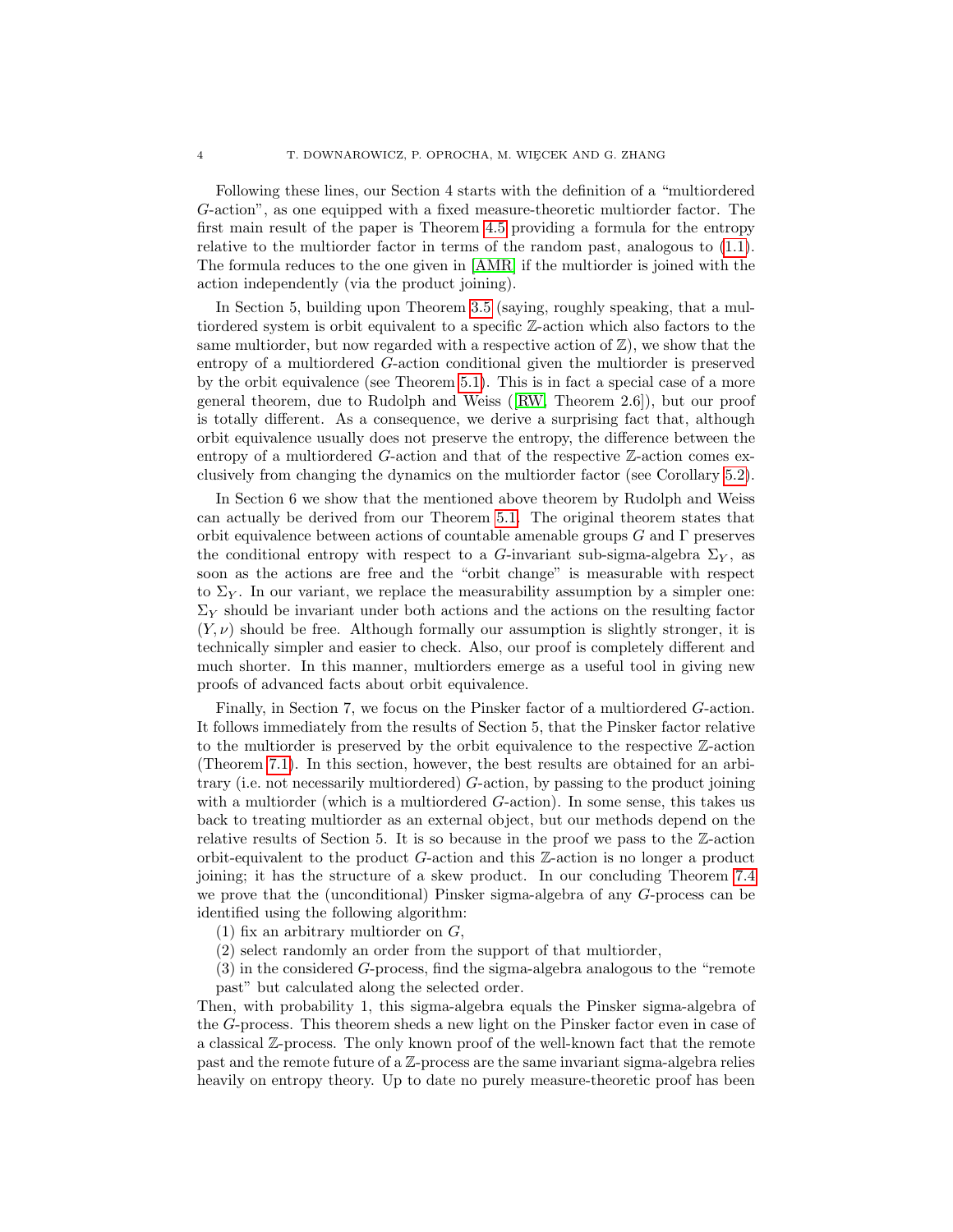found (i.e. a proof based exclusively on the analysis of the sigma-algebras). Until such a proof is found, one cannot claim that we fully understand this phenomenon. Note that the remote future becomes the remote past if we replace the standard order on  $\mathbb Z$  by its reverse. Our Theorem [7.4](#page-25-0) (although it does not really bring us closer to finding a measure-theoretic proof) makes the mystery even more puzzling: there exists a vast collection of non-standard orders on  $\mathbb Z$  (see e.g. Example [B.9\)](#page-32-0) such that the "remote past" of the process given by [\(1.2\)](#page-1-5) along that order coincides with the Pinsker factor.

The paper has an Appendix devoted to a brief summary of the theory of tilings of amenable groups and in which we introduce the notion of an ordered tiling system. Next we provide an effective construction of a multiorder arising from an ordered tiling system. We show that the resulting multiorder always enjoys a stronger version of the Følner property which we call uniform Følner property. In this manner we prove a strengthening of Theorem [2.6](#page-5-2) (Corollary [B.7\)](#page-31-0) which asserts that on any countable amenable group there exists a uniformly Følner multiorder of entropy zero. At the same time, we demonstrate that the existence of multiorders on a countable amenable group can be viewed as a phenomenon independent of orbit equivalence to Z-actions.

## 2. The concept of a multiorder

<span id="page-4-0"></span>**Definition 2.1.** Let G be a countable set. A linear order  $\prec$  on G is of type Z if every order interval  $[a,b]^\prec = \{a,b\} \cup \{g \in G : a \prec g \prec b\}$   $(a,b \in G, a \prec b)$  is finite, and there are no minimal or maximal elements in G. In other words,  $(G, \prec)$ is order isomorphic to  $(\mathbb{Z}, \langle \rangle)$ .

If  $\prec$  is an order of type Z, and  $[a, b] \preceq$  is an order interval, then by  $|[a, b] \preceq |$  we will denote its cardinality and call it the *length* of  $[a, b]^\prec$ .

The set  $\tilde{\mathcal{O}}$ , of all orders of G of type  $\mathbb Z$  is a subset of the family of all relations on G, which in turn can be identified with  $\{0,1\}^{G \times G}$ . Thus,  $\tilde{\mathcal{O}}$  inherits from  ${0,1}^{G\times G}$  a natural (metrizable and separable) topological structure. By an easy proof,  $\tilde{\mathcal{O}}$  is a  $G_{\delta}$  subset of  $\{0,1\}^{G \times G}$ , hence it is a Polish space.

<span id="page-4-2"></span>**Definition 2.2.** Let G be a countable group. This group acts on  $\tilde{\mathcal{O}}$  by homeomorphisms as follows: for  $\prec \in \tilde{\mathcal{O}}$  and  $g \in G$  the image  $\prec' = g(\prec)$  is given by

$$
(2.1) \t\t a \prec' b \iff ag \prec bg
$$

(it is elementary to see that  $\prec'$  is again an order of type  $\mathbb{Z}$ ).

<span id="page-4-1"></span>We are in a position to introduce the key notion of this paper.

**Definition 2.3.** Let  $\nu$  be a G-invariant Borel probability measure supported by  $\hat{\mathcal{O}}$ . By a multiorder (on G) we mean the measure-preserving G-action  $(\mathcal{O}, \Sigma_{\tilde{O}}, \nu, G)$ , where  $\Sigma_{\tilde{\mathcal{O}}}$  is the Borel sigma-algebra on  $\tilde{\mathcal{O}}$ .

For brevity, from now on, we will skip the indication of sigma-algebras in the notation of measure-preserving actions. For example, a multiorder will be denoted by  $(O, \nu, G)$  or just  $O$ , when this does not lead to a confusion.

A priori, there is no guarantee that  $\tilde{\mathcal{O}}$  supports any G-invariant measure. It does, if G is amenable, which will be established later (see Theorem [2.6](#page-5-2) below). In case the group  $G$  is amenable it is natural to consider multiorders with the following additional property: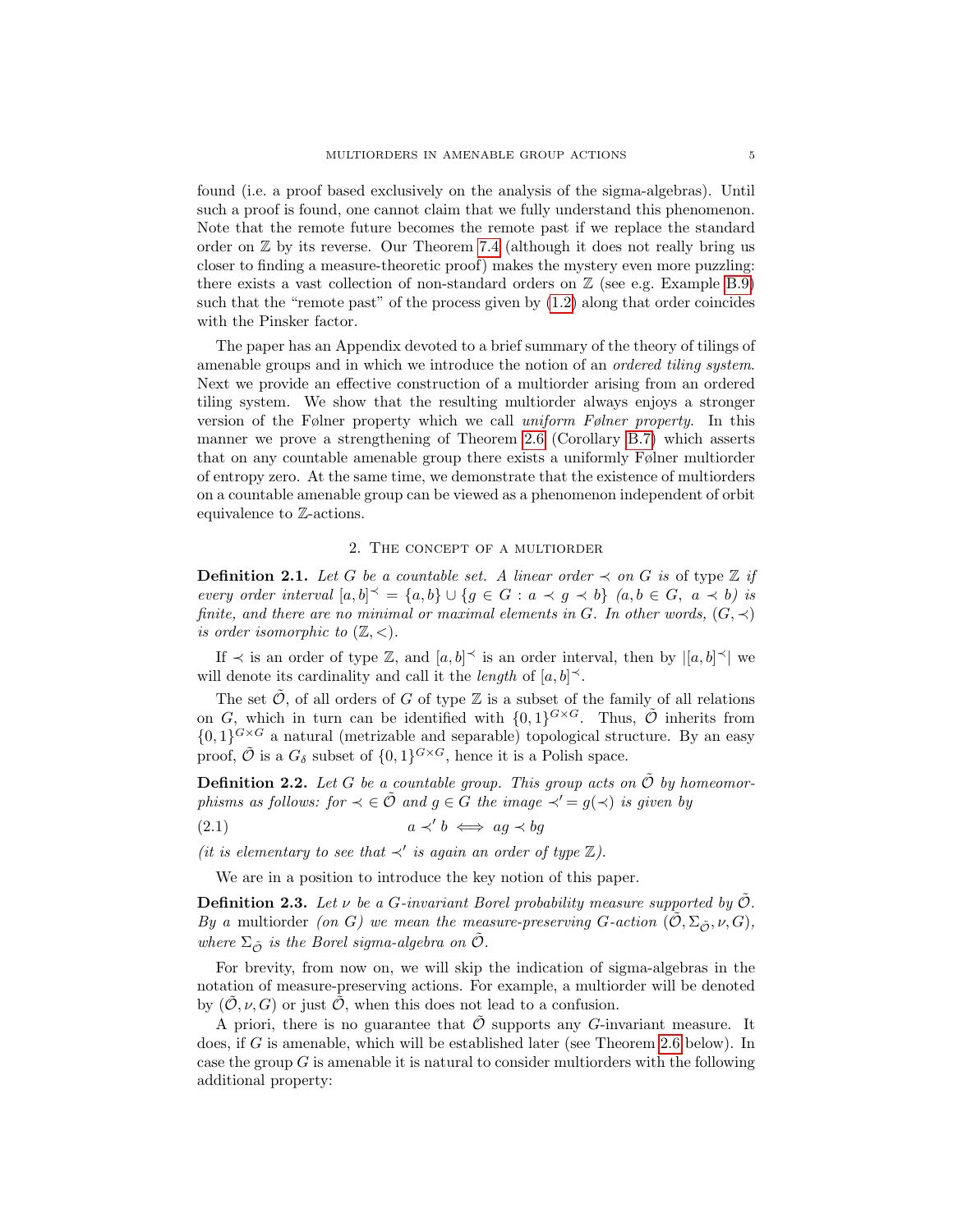<span id="page-5-0"></span>**Definition 2.4.** Let  $G$  be a countable amenable group with the unit denoted by  $e$ . A multiorder  $(\mathcal{O}, \nu, G)$  has the Følner property (or, briefly, is Følner) if, for  $\nu$ almost every  $\prec \in \tilde{\mathcal{O}}$ , the order intervals  $[e, b_n] \prec$  (where  $b_n$  denotes the nth successor of e in the order  $\prec$ ) form a Følner sequence in G.

It turns out that the Følner property is automatic, as the following theorem states. The proof, which was suggested by Tom Meyerovitch, and which relies on an orbit-equivalence to a Z-action, is provided in the next section.

<span id="page-5-1"></span>**Theorem 2.5.** (Suggested by Tom Meyerovitch) Any multiorder  $(\tilde{O}, \nu, G)$  on a countable amenable group G has the Følner property.

The following theorem will be proved in Section [3](#page-7-0) (see Corollary [3.4;](#page-9-2) in the Appendix the reader will find a strengthened version, Corollary [B.7\)](#page-31-0).

<span id="page-5-2"></span>**Theorem 2.6.** Let  $G$  be a countable amenable group. There exists a multiorder  $(\mathcal{O}, \nu, G)$  of entropy zero.

**Corollary 2.7.** In every countable amenable group  $G$  there exists a Følner sequence  $\mathcal{F} = (F_n)_{n \in \mathbb{N}}$  with the following properties

- $F_n \subset F_{n+1}, n \in \mathbb{N}$  (i.e. F is nested),
- $F_1 = \{e\}$  (i.e. F is centered),
- $|F_n| = n$  (i.e. F "progresses by one element").

*Proof.* Let  $(\mathcal{O}, \nu, G)$  be a multiorder on G whose existence is guaranteed by Theorem [2.6.](#page-5-2) Then, by Theorem [2.5,](#page-5-1) a desired Følner sequence is obtained by fixing a v-typical order  $\prec \in \tilde{\mathcal{O}}$  and letting  $F_n$  be the order-interval of length n starting at  $e$ .

There are at least two other ways of representing a multiorder on a general countable group in a symbolic form. The first one refers to the concept of an increment:

**Definition 2.8.** Let  $\prec \in \mathcal{O}$  be an order of type  $\mathbb{Z}$  of a countable group G. For each g let succ $\langle g \rangle$  denote the successor of g with respect to  $\prec$  and define the (left) increment at g as incr $\prec$ (g) = succ $\prec$ (g)g<sup>-1</sup>. Let  $\pi : \tilde{\mathcal{O}} \to G^G$  be given by  $\prec \mapsto \mathsf{incr}_{\prec}$ , where incr $\prec$  stands for the function incr $\prec(\cdot)$ .

We have the following:

**Proposition 2.9.** The mapping  $\pi$  is a measurable injection<sup>[5](#page-5-3)</sup>, and it intertwines the action of G on  $\tilde{\mathcal{O}}$  defined by [\(2.1\)](#page-4-1) with the shift action<sup>[6](#page-5-4)</sup> on the image  $\pi(\tilde{\mathcal{O}}) \subset G^G$ .

*Proof.* Injectivity is obvious: two orders of type  $\mathbb{Z}$ , say  $\prec$  and  $\prec'$ , are different if and only if they assign different successors, succ<sub>≺</sub>(g) and succ<sub>≺</sub> $(g)$ , to at least one  $g \in G$ . Then the respective increments, incr<sub>≺</sub>(g) and incr<sub>≺</sub>(g) are also different.

For measurability of  $\pi$  it suffices to show that for any  $a, b \in G$  the set

$$
\{\prec\in\tilde{O}: \mathsf{incr}_\prec(a)=b\}
$$

<span id="page-5-3"></span><sup>&</sup>lt;sup>5</sup>Here we mean a Borel measurable injection. Recall that Borel-measurable injection sends Borel sets to Borel sets, i.e. the inverse map is Borel-measurable, see [\[Ke,](#page-33-4) Theorem 15.1 and Corollary 15.2].

<span id="page-5-4"></span><sup>&</sup>lt;sup>6</sup>For any set  $\Lambda$ , the shift action of G on  $\Lambda^G$  is defined as follows:  $(g(x))_h = x_{ha}$ , where  $g \in G$ and  $x = (x_h)_{h \in G} \in \Lambda^G$ .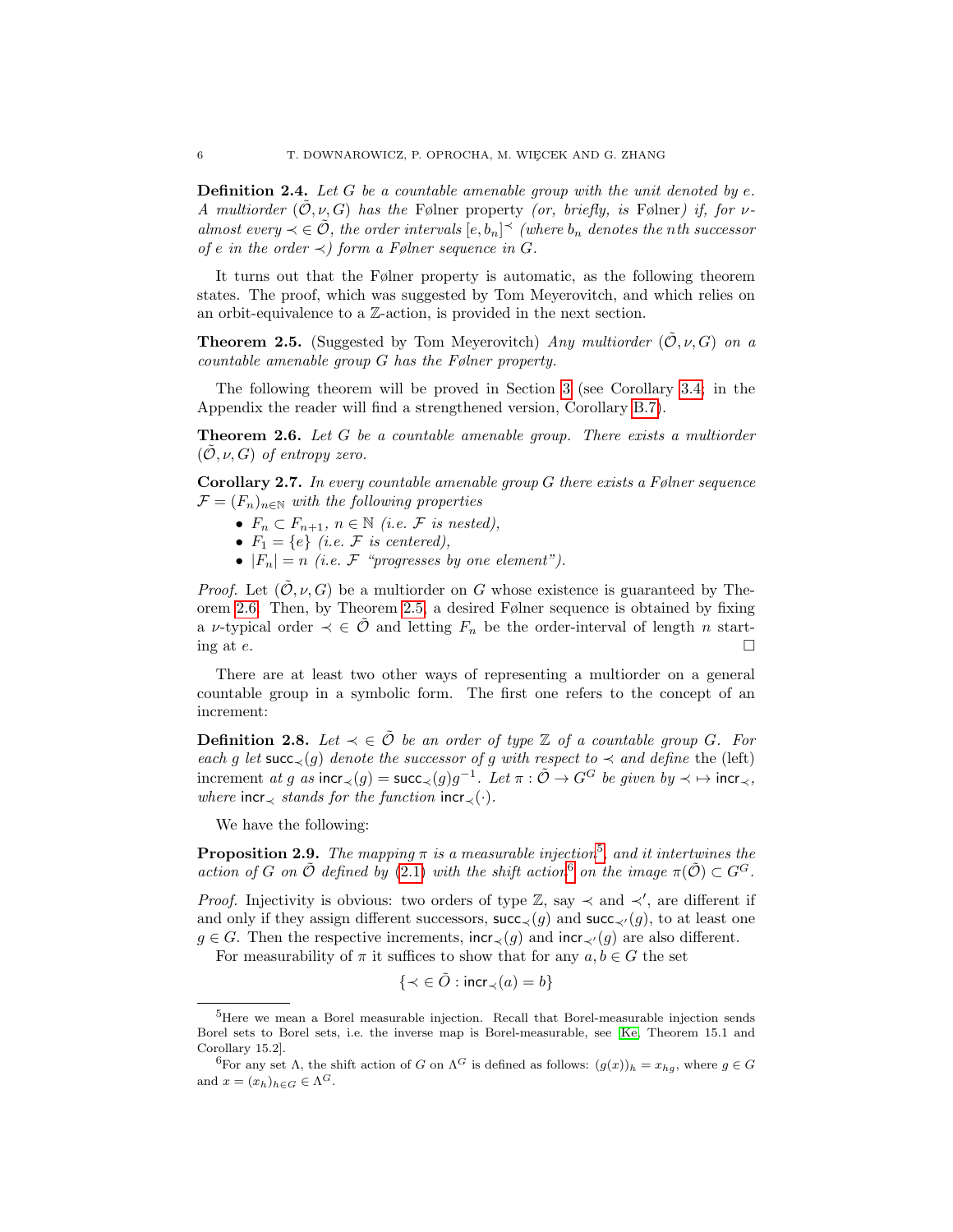is measurable. This set can be written as  $\{ \prec \in \tilde{O} : \text{succ}_{\prec}(a) = ba \}$ , which in turn equals

 $\{\prec \in \tilde{O} : a \prec ba \text{ and } (\nexists c \in G) a \prec c \prec ba\}.$ 

The above set is easily seen to be a countable combination of unions and intersections of sets depending on just one binary order relation, which are obviously closed in  $\ddot{\mathcal{O}}$ .

It follows from [\(2.1\)](#page-4-1) that

(2.2) 
$$
b = \mathsf{succ}_{g(\prec)}(a) \iff bg = \mathsf{succ}_{\prec}(ag).
$$

Then

$$
\text{incr}_{\prec}(ag) = bg(ag)^{-1} = ba^{-1} = \text{incr}_{g(\prec)}(a)
$$

The left hand side,  $\text{incr}_\prec(ag)$ , equals  $(g(\text{incr}_\prec))(a)$ , where  $g(\cdot)$  denotes the shift action of g on  $G^G$ . We have proved that the following diagram commutes:

$$
\begin{array}{ccc} \prec & \frac{g}{(2.1)} & & g(\prec) \\ \pi & & & \downarrow \pi \\ \text{incr} \prec & \frac{g}{(\text{shift})} & g(\text{incr} \prec) = \text{incr}_{g(\prec)}, \end{array}
$$

which ends the proof.  $\Box$ 

Another approach to multiorders relies on representing orders of type  $\mathbb Z$  as bijections from  $\mathbb Z$  to  $G$ .

**Definition 2.10.** With each order  $\prec \in \tilde{\mathcal{O}}$  we associate the bijection bi<sub> $\prec : \mathbb{Z} \to G$ </sub> which is anchored (i.e. satisfies bi<sub> $\prec$ </sub>(0) = e), and on the rest of  $\mathbb Z$  is determined by the property:

(2.3) bi≺(i) = g ⇐⇒ bi≺(i + 1) = succ≺(g), i ∈ Z, g ∈ G.

On anchored bijections bi :  $\mathbb{Z} \to G$  we define the action of G by the following formula:

<span id="page-6-0"></span>(2.4) 
$$
(g(\mathsf{bi}))(i) = \mathsf{bi}(i+k) \cdot g^{-1}, \text{ where } k \text{ is such that } g = \mathsf{bi}(k).
$$

The space  $\text{Bi}(\mathbb{Z}, G)$  of all anchored bijections from  $\mathbb Z$  to G equipped with the natural topological structure inherited from  $G^{\mathbb{Z}}$  is clearly Borel-measurable. The fact that [\(2.4\)](#page-6-0) defines an action will follow from Proposition [2.11.](#page-6-1)

<span id="page-6-1"></span>**Proposition 2.11.** The assignment  $\rho : \tilde{O} \to \textbf{Bi}(\mathbb{Z}, G)$ , given by  $\rho(\prec) = \text{bi}_{\prec}$ , is a measurable bijection with a continuous inverse, which intertwines the action of G on  $\hat{\mathcal{O}}$  given by [\(2.1\)](#page-4-1) with the action of G on  $\textbf{Bi}(\mathbb{Z}, G)$  given by [\(2.4\)](#page-6-0).

*Proof.* First of all, note that for any bi  $\in$  Bi( $\mathbb{Z}, G$ ) and any  $g \in G$ , by [\(2.4\)](#page-6-0), we have  $(g(bi))(0) = bi(k) \cdot g^{-1} = gg^{-1} = e$  (where k is such that  $g = bi(k)$ ), so  $q(bi)$  is anchored. Injectivity of the assignment  $\prec \rightarrow bi_{\prec}$  is obvious, and so is its surjectivity: every anchored bijection bi :  $\mathbb{Z} \to G$  naturally defines on G an order  $\prec$  of type Z such that bi = bi $\prec$ . The inverse assignment bi  $\mapsto \prec$  is continuous because any finite set  $K \subset G$  is contained in the image  $\mathsf{bi}([-n, n])$  for large enough n and so bi( $[-n, n]$ ) determines the order between the elements of K (this argument fails for the map  $\rho$ ; for instance there is no finite set K such that  $b\bar{l}_{\gamma}(1)$  can be determined based on the order  $\prec$  just between the elements of K). Measurability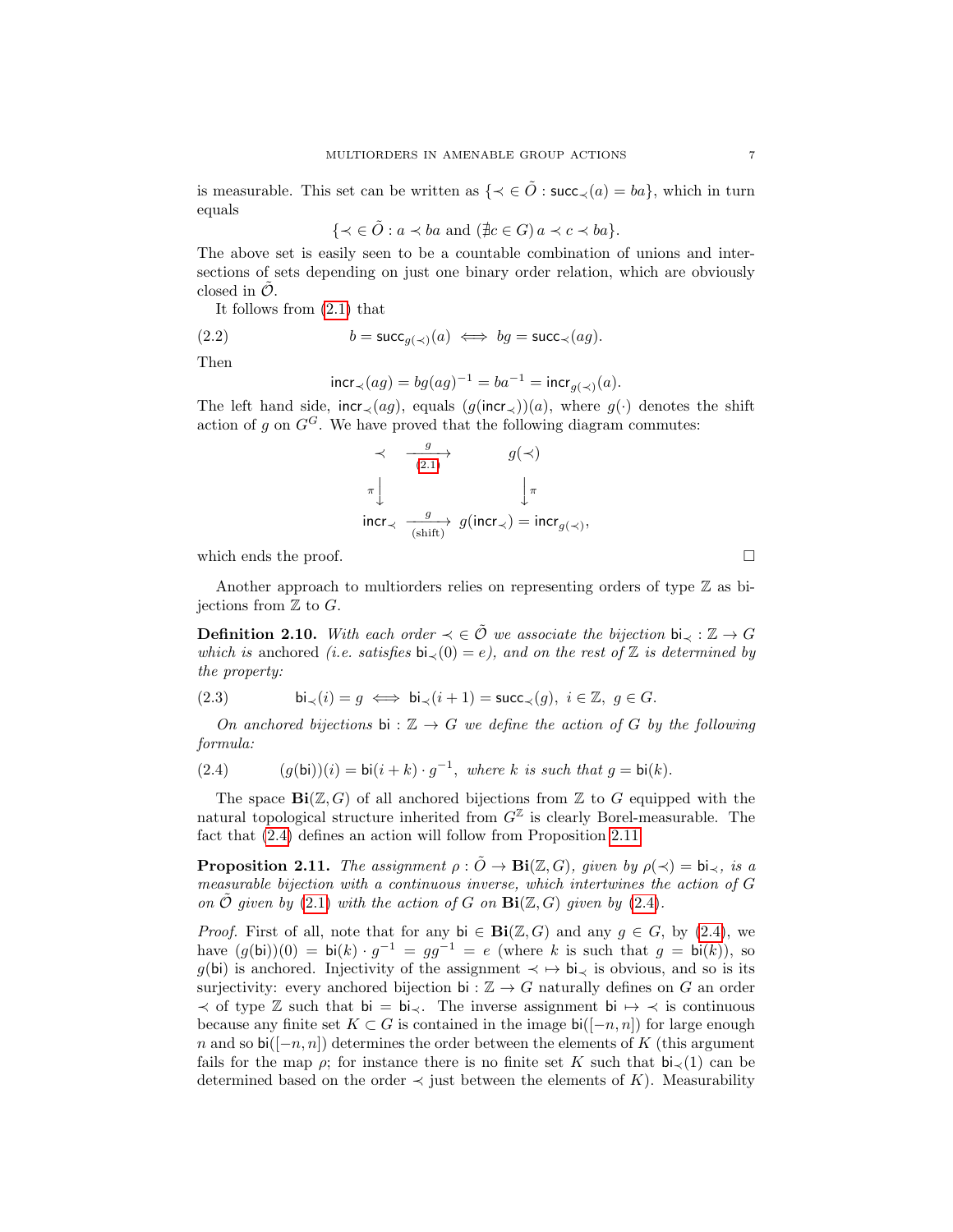of  $\rho$  follows from bijectivity and measurability of the inverse (see the footnote on the preceding page).

To complete the proof we need to show that the following diagram commutes:

$$
\begin{array}{ccc}\n\prec & \xrightarrow{g} & g(\prec) \\
\downarrow & & \downarrow \\
\downarrow & & \downarrow \\
\downarrow & & \downarrow \\
\downarrow & & \downarrow \\
\downarrow & & \downarrow \\
\downarrow & & \downarrow \\
\downarrow & & \downarrow \\
\downarrow & & \downarrow \\
\downarrow & & \downarrow \\
\downarrow & & \downarrow \\
\downarrow & & \downarrow \\
\downarrow & & \downarrow \\
\downarrow & & \downarrow \\
\downarrow & & \downarrow \\
\downarrow & & \downarrow \\
\downarrow & & \downarrow \\
\downarrow & & \downarrow \\
\downarrow & & \downarrow \\
\downarrow & & \downarrow \\
\downarrow & & \downarrow \\
\downarrow & & \downarrow \\
\downarrow & & \downarrow \\
\downarrow & & \downarrow \\
\downarrow & & \downarrow \\
\downarrow & & \downarrow \\
\downarrow & & \downarrow \\
\downarrow & & \downarrow \\
\downarrow & & \downarrow \\
\downarrow & & \downarrow \\
\downarrow & & \downarrow \\
\downarrow & & \downarrow \\
\downarrow & & \downarrow \\
\downarrow & & \downarrow \\
\downarrow & & \downarrow \\
\downarrow & & \downarrow \\
\downarrow & & \downarrow \\
\downarrow & & \downarrow \\
\downarrow & & \downarrow \\
\downarrow & & \downarrow \\
\downarrow & & \downarrow \\
\downarrow & & \downarrow \\
\downarrow & & \downarrow \\
\downarrow & & \downarrow \\
\downarrow & & \downarrow \\
\downarrow & & \downarrow \\
\downarrow & & \downarrow \\
\downarrow & & \downarrow \\
\downarrow & & \downarrow \\
\downarrow & & \downarrow \\
\downarrow & & \downarrow \\
\downarrow & & \downarrow \\
\downarrow & & \downarrow \\
\downarrow & & \downarrow \\
\downarrow & & \downarrow \\
\downarrow & & \downarrow \\
\downarrow & & \downarrow \\
\downarrow & & \downarrow \\
\downarrow & & \downarrow \\
\downarrow & & \downarrow \\
\downarrow & & \downarrow \\
\downarrow & & \downarrow \\
\downarrow & & \downarrow \\
\downarrow & & \downarrow \\
\downarrow & & \downarrow \\
\downarrow & & \downarrow \\
\downarrow & & \downarrow \\
\downarrow & & \downarrow \\
\downarrow & & \downarrow \\
\downarrow & & \downarrow \\
\downarrow & & \downarrow \\
\downarrow & & \downarrow \\
\downarrow & & \downarrow \\
\downarrow & & \downarrow \\
\downarrow & & \downarrow \\
\downarrow & & \downarrow \\
\downarrow & & \downarrow \\
\downarrow & & \downarrow \\
\downarrow & & \downarrow \\
\downarrow & & \downarrow \\
\downarrow & & \downarrow \\
\downarrow & & \downarrow \\
\downarrow & & \downarrow
$$

,

i.e. that  $(g(bi_{\prec}))(i) = bi_{g(\prec)}(i)$ , for all  $i \in \mathbb{Z}$ . For  $i = 0$  this follows from both  $\mathbf{bi}_{q(\prec)}$  and  $g(\mathbf{bi}_{\prec})$  being anchored. Choose  $i > 0$  and let  $h = \mathbf{bi}_{q(\prec)}(i)$  (we omit the similar case  $i < 0$ ). Then  $[e, h]^{g(\prec)}$  is an order interval (with respect to  $g(\prec)$ ) of length  $i + 1$ . According to [\(2.1\)](#page-4-1),  $[g, hg]^{\prec}$  is an order interval of length  $i + 1$  with respect to  $\prec$ . This implies that if k is such that  $\mathsf{bi}_{\prec}(k) = q$ , then  $hq = \mathsf{bi}_{\prec}(i + k)$ , i.e.  $h = bi \langle (i+k) \cdot g^{-1}$ . By [\(2.4\)](#page-6-0), the latter expression equals  $(g(bi \prec))(i)$ , and we are done.  $\Box$ 

We will use the following notation: given an order  $\prec \in \tilde{\mathcal{O}}$  we abbreviate  $\mathsf{bi}_{\prec}(i)$  as  $i^{\prec}$  ( $i \in \mathbb{Z}$ ). In particular  $0^{\prec} = e$  regardless of  $\prec$ . Given  $i < j \in \mathbb{Z}$ , the order interval  $[i^{\prec}, j^{\prec}]^{\prec} = \{i^{\prec}, (i+1)^{\prec}, (i+2)^{\prec}, \ldots, j^{\prec}\}$  will be denoted by  $[i, j]^{\prec}$ . Analogous notation  $[i, \infty)$ <sup> $\prec$ </sup> and  $(-\infty, j]$ <sup> $\prec$ </sup> will be used for unbounded intervals. Given  $g \in G$ and  $n \in \mathbb{N}$ , by  $[g, g + n]^\prec$  (resp.  $[g - n, g]^\prec$ ) we will denote the order interval of length  $n+1$  starting (resp. ending) at g (for instance,  $[e, e+n]^\prec = [0, n]^\prec$ ). Also, for  $F \subset G$ , we let

(2.5) 
$$
[F, F + n]^\prec = \bigcup_{g \in F} [g, g + n]^\prec \text{ and } [F - n, F]^\prec = \bigcup_{g \in F} [g - n, g]^\prec.
$$

In this notation, the formula  $(2.4)$  defining the action of G on anchored bijections takes on the following form:

<span id="page-7-1"></span>(2.6) 
$$
i^{g(\prec)} = (i+k)^{\prec} \cdot g^{-1}, \text{ equivalently } i^{\prec} \cdot g^{-1} = (i-k)^{g(\prec)},
$$

where  $k$  is the unique integer such that

<span id="page-7-2"></span>(2.7) 
$$
g = k^{\prec}, \text{ equivalently } g^{-1} = (-k)^{g(\prec)}.
$$

Remark 2.12. In general (unlike in the case of  $G = \mathbb{Z}$ ),  $(k<sup>1</sup>)<sup>-1</sup>$  does not equal  $(-k)$ <sup> $\prec$ </sup>.

Summarizing this section, we have introduced three equivalent ways of viewing multiorders, associated to three isomorphic G-actions: the action on the set  $\tilde{\mathcal{O}}$  of all orders of type  $\mathbb{Z}$ , given by [\(2.1\)](#page-4-1), the action of the usual G-shift on  $G^G$  restricted to  $\pi(\hat{\mathcal{O}})$ , and the action given by [\(2.4\)](#page-6-0) on anchored bijections. Each time, multiorder is understood as a measure-theoretic  $G$ -action with a Borel invariant probability measure  $\nu$  on  $\hat{\mathcal{O}}, \pi(\nu)$  on  $\pi(\hat{\mathcal{O}})$ , and  $\rho(\nu)$  on  $\textbf{Bi}(\mathbb{Z}, G)$ . For simplicity, in all three cases we will denote the measure as  $\nu$ . In the sequel, we will mainly use the first and last representations.

### <span id="page-7-0"></span>3. Multiorder and orbit equivalence to an action of the integers

Recall that two measure-theoretic group actions, say  $(X, \mu, \Gamma)$  and  $(Y, \nu, G)$ , where both groups  $\Gamma$  and G are countable, are *orbit equivalent* if there exists a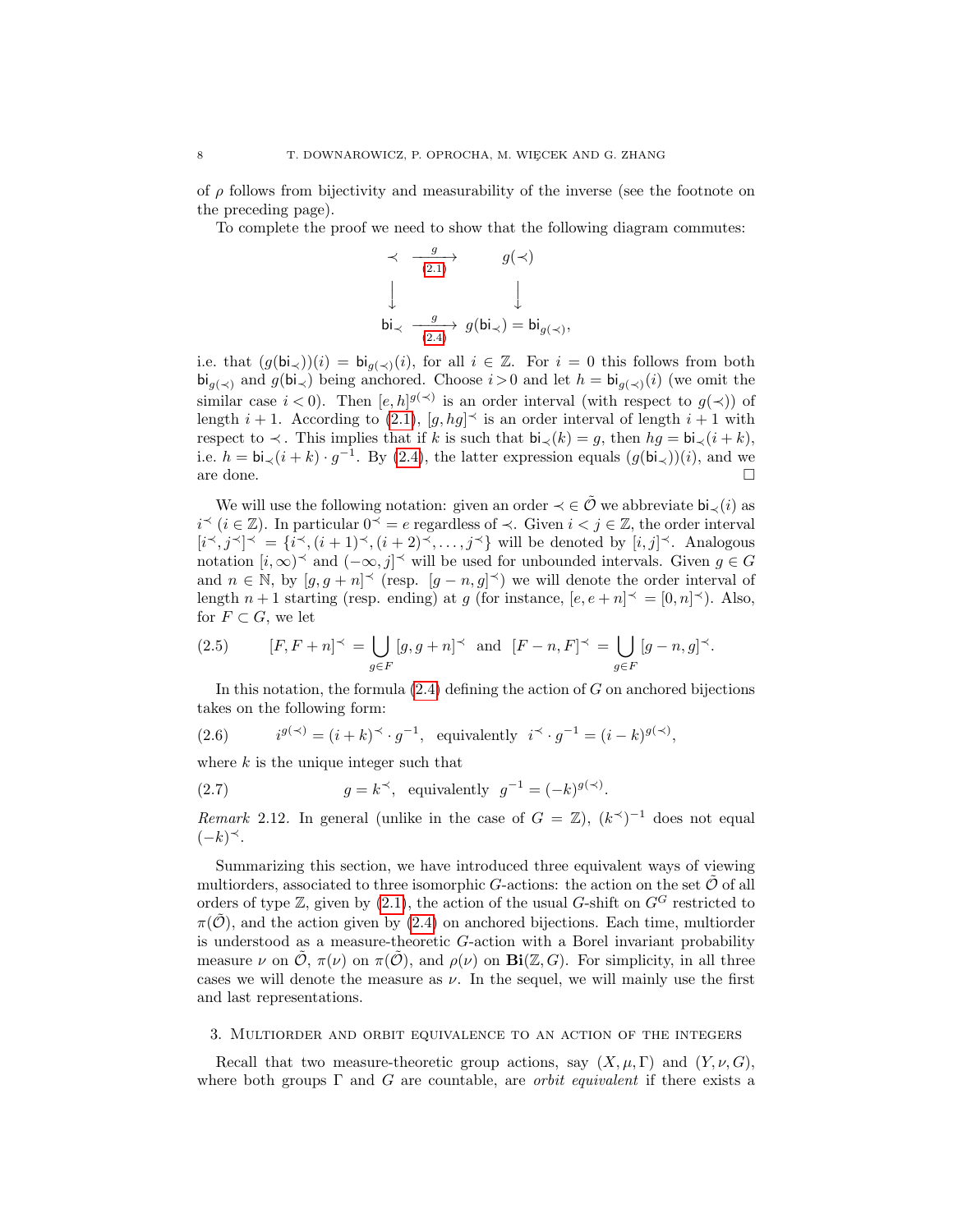measure-automorphism  $\psi : (X, \mu) \to (Y, \nu)$  which sends Γ-orbits to G-orbits, i.e. for  $\mu$ -almost every  $x \in X$  and every  $\gamma \in \Gamma$  there exists  $g_{x,\gamma} \in G$  such that

$$
\psi(\gamma(x)) = g_{x,\gamma}(\psi(x)),
$$

and  ${g_{x,y} : \gamma \in \Gamma} = G$ . We can also write

$$
\gamma(x) = \psi^{-1} g_{x,\gamma} \psi(x),
$$

which means that the identity map establishes an orbit equivalence between the given Γ-action on  $(X, \mu)$  and the G-action on  $(X, \mu)$  given by

$$
g(x) = \psi^{-1} g \psi(x),
$$

which is obviously isomorphic to the original action of G on  $(Y, \nu)$ . This reduces the considerations of orbit equivalent actions to actions defined on the same probability space  $(X, \mu)$  and such that the orbit equivalence is established by the identity map (i.e. both actions have the same orbits). In such case, for  $\mu$ -almost every  $x \in X$  we have a relation  $\mathsf{R}_x$  between the elements of  $\Gamma$  and  $G$ :

<span id="page-8-0"></span>
$$
\gamma \mathsf{R}_x \ g \iff \gamma(x) = g(x),
$$

such that  $R_x$  has full projections on  $\Gamma$  and on G. In case when both actions are free, the above relation is a bijection, and we can write

(3.1) 
$$
g = \mathsf{bi}_x(\gamma) \iff \gamma(x) = g(x).
$$

In this case,  $x \mapsto bi_x$  is a measurable assignment from X to the collection  $\text{Bi}(\Gamma, G)$ of all anchored (i.e. sending the unit of  $\Gamma$  to the unit of G) bijections from  $\Gamma$  to G, called a cocycle.

Another way of viewing orbit equivalence is as follows: Recall that the full *group* of an action of a countable group  $\Gamma$  on a measure space  $(X, \mu)$  consists of all measurable invertible transformations  $T : X \to X$  such that for  $\mu$ -almost every  $x \in X$  one has  $T(x) = \gamma_x(x)$  for some  $\gamma_x \in \Gamma$ . It is well known that if the action of Γ preserves the measure  $\mu$  then every T in the full group also preserves  $\mu$ . We have the following, almost obvious, fact (whose proof we skip):

**Fact 3.1.** Two actions  $(X, \mu, \Gamma)$  and  $(X, \mu, G)$  are orbit equivalent via the identity map if and only if for every  $g \in G$  the transformation  $x \mapsto g(x)$  belongs to the full group of the Γ-action and for every  $\gamma \in \Gamma$  the transformation  $x \mapsto \gamma(x)$  belongs to the full group of the G-action.

Orbit equivalence is connected to our main topic – the multiorder – via the following two theorems. Notice that for a Z-action to be free it suffices that almost all orbits are infinite. Hence any  $\mathbb{Z}$ -action that is orbit equivalent to a free  $G$ -action is also free and the assignment  $x \mapsto bi_x$  given by [\(3.1\)](#page-8-0) is well defined.

<span id="page-8-1"></span>**Theorem 3.2.** Let  $(X, \mu, G)$  be a free, measure-preserving G-action on a probability space. Let  $T : X \to X$  be a measure-automorphism which generates a Z-action orbit equivalent (via the identity map) to  $(X, \mu, G)$ . Then the map  $x \mapsto bi_x$  given by [\(3.1\)](#page-8-0) is a measure-theoretic factor map from  $(X, \mu, G)$  to a multiorder  $(\tilde{\mathcal{O}}, \nu, G)$ , where  $\nu$  is the image of  $\mu$  by the above map, and the action of G on  $\tilde{\mathcal{O}}$  is given by the formula [\(2.4\)](#page-6-0).

Before the proof we draw some corollaries, important for the rest of this paper.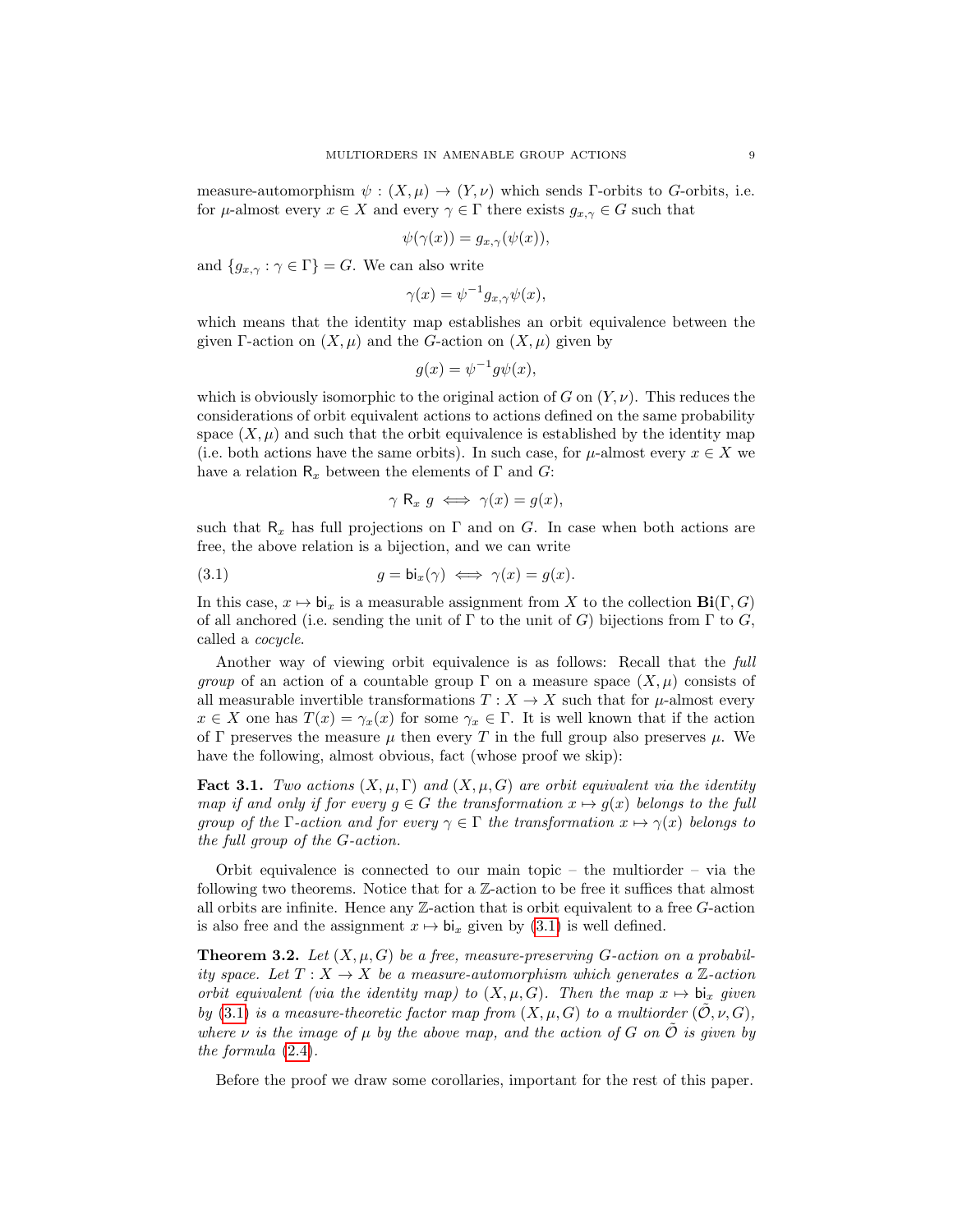<span id="page-9-1"></span>**Corollary 3.3.** Any free measure-preserving action  $(X, \mu, G)$  of a countable amenable group G on a probability space has a multiorder as a measure-theoretic factor.

Proof. It is well known that any measure-preserving (in fact, any nonsingular) G-action on a probability space is orbit-equivalent to a Z-action (see [\[OW1,](#page-34-2) Theo-rem 6]). If the G-action is free, so is the Z-action<sup>[7](#page-9-3)</sup>, and Theorem [3.2](#page-8-1) applies.  $\square$ 

<span id="page-9-2"></span>**Corollary 3.4.** (Theorem [2.6\)](#page-5-2) On each countable amenable group there exists a multiorder  $(0, \nu, G)$  of entropy zero.

*Proof.* Apply Corollary [3.3](#page-9-1) to a free zero entropy action of  $G$  (for the existence of such an action see e.g. [\[DHZ,](#page-33-5) Thoerem 6.1]).

*Proof of Theorem [3.2.](#page-8-1)* By [\(3.1\)](#page-8-0), and since both actions are free, the bijections  $\mathbf{b}i_x$ are anchored for  $\mu$ -almost all  $x \in X$ . The only thing requiring a proof is the equivariance of the map  $x \mapsto bi_x$ . We need to show, for  $\mu$ -almost every  $x \in X$ , the equality

$$
\mathsf{bi}_{g(x)}(i) = (g(\mathsf{bi}_x))(i),
$$

where k is such that  $g = \mathbf{bi}_x(k)$ ,  $(i \in \mathbb{Z}, g \in G)$  and by the formula [\(2.4\)](#page-6-0),

$$
(g(\mathsf{bi}_x))(i) = \mathsf{bi}_x(i+k) \cdot g^{-1}.
$$

By [\(3.1\)](#page-8-0) and since the actions are free, the elements  $h = \mathsf{bi}_{g(x)}(i)$  and  $h' = \mathsf{bi}_{x}(i+k)$ are  $(\mu$ -almost surely) the unique members of G for which the respective equalities hold:

(1) 
$$
T^{i}(g(x)) = hg(x),
$$
  
(2)  $T^{i+k}(x) = h'(x),$ 

while the fact that  $g = bi_x(k)$  means that

(3)  $g(x) = T^k(x)$ .

Combining (1) and (3) we get  $T^{i+k}(x) = hg(x)$ , which, combined with (2) yields  $h'(x) = hg(x)$ . Because the action of G is free, for  $\mu$ -almost every x the last equality allows to conclude that  $h' = hg$ , i.e.  $h'g^{-1} = h$ , which is exactly what we needed to show.  $\Box$ 

<span id="page-9-0"></span>**Theorem 3.5.** Suppose  $\varphi : X \to \tilde{\mathcal{O}}$  is a measure-theoretic factor map from a measure-preserving G-action  $(X, \mu, G)$  to a multiorder  $(\tilde{\mathcal{O}}, \nu, G)$ . Then  $(X, \mu, G)$  is orbit-equivalent (via the identity map) to the  $\mathbb{Z}$ -action generated by the successor map defined as follows:

<span id="page-9-4"></span>(3.2) 
$$
S(x) = 1^{\prec}(x), \text{ where } \prec = \varphi(x),
$$

i.e.  $S(x) = g(x)$ , where  $g = 1<sup>2</sup>$ . Moreover, for any  $k \in \mathbb{Z}$ , we have

<span id="page-9-5"></span>
$$
(3.3) \tSk(x) = k\prec(x).
$$

Let  $\tilde{S}$  denote the transformation on  $\tilde{O}$  defined by

<span id="page-9-6"></span>
$$
(3.4) \t\t \tilde{S}(\prec) = 1^{\prec}(\prec),
$$

i.e.  $\tilde{S}(\prec) = g(\prec)$ , where  $g = 1^{\prec}$  and  $g(\prec)$  is given by the formula [\(2.1\)](#page-4-1). Then  $\tilde{S}$ preserves the measure  $\nu$  and  $\varphi$  is a factor map from the Z-action  $(X, \mu, S)$  to the  $\mathbb{Z}\text{-action }(\tilde{O}, \nu, \tilde{S}).$ 

<span id="page-9-3"></span><sup>7</sup> In general a Γ-action orbit-equivalent to a free G-action need not be free, so the comment preceding Theorem [3.2](#page-8-1) is essential.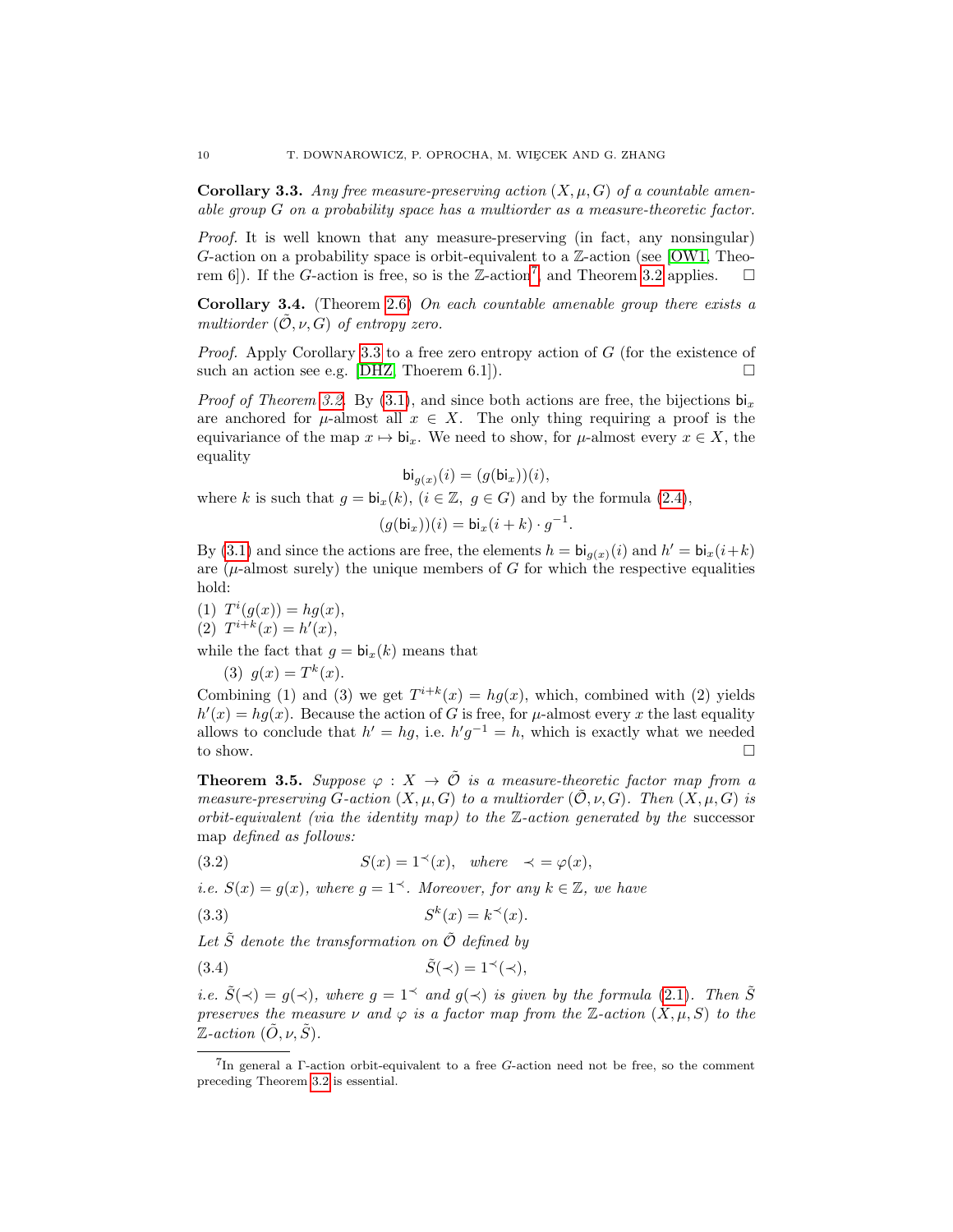Remark 3.6. Note that we do not assume the G-actions on X or on  $\mathcal O$  to be free.

*Remark* 3.7. In view of the Dye Thoerem (see  $[Dy]$ ), the orbit-equivalence part of Theorem [3.5](#page-9-0) is seemingly trivial (at least in the ergodic case). What is special about the action generated by the transformation  $S$  is that it preserves the multiorder factor and, as will be shown in Section [5,](#page-19-0) it also preserves the corresponding conditional entropy.

<span id="page-10-0"></span>Remark 3.8. Let  $(X, \mu, G)$  be a free, measure-preserving G-action with the same orbits as a Z-action  $(X, \mu, T)$ . By Theorem [3.2,](#page-8-1) there exists a factor map  $\varphi : X \to \mathcal{O}$ , where  $(\mathcal{O}, \nu, G)$  is some multiorder. Now, Theorem [3.5](#page-9-0) asserts that  $(X, \mu, G)$  has the same orbits as the Z-action  $(X, \mu, S)$ , where S is the successor map given by the formula  $(3.2)$ . It is not hard to verify (by combining the formulas  $(3.1)$  and  $(3.2)$ ) that in this case, the maps  $S$  and  $T$  coincide.

<span id="page-10-1"></span>Corollary 3.9. On each countable amenable group G there exists a multiorder  $(\mathcal{O}, \nu, G)$  of "double entropy zero", meaning that  $h(\nu, G) = h(\nu, S) = 0$ , where  $h(\nu, G)$  denotes the Kolmogorov–Sinai entropy of  $\nu$  under the action of G, while  $h(\nu, \tilde{S})$  denotes the Kolmogorov–Sinai entropy of  $\nu$  under the action of  $\mathbb Z$  by the iterates of  $\tilde{S}$ .

*Proof.* We start by selecting an ergodic free zero entropy action  $(X, \mu, G)$  (whose existence follows by the same argument as in the proof of Corollary [3.4\)](#page-9-2). Since  $(X, \mu, G)$  is orbit equivalent to a Z-action and, by the Dye Theorem [\[Dy\]](#page-33-6), all ergodic  $\mathbb{Z}$ -actions are mutually orbit equivalent, there exists a  $\mathbb{Z}$ -action  $(X, \mu, T)$  of entropy zero having the same orbits as  $(X, \mu, G)$ . By Theorem [3.2,](#page-8-1) there exists a multiorder  $(\tilde{O}, \nu, G)$  which is a factor of  $(X, \mu, G)$  (hence has entropy zero) and such that  $(\tilde{O}, \nu, \tilde{S})$  is a factor of  $(X, \mu, S)$ . By Remark [3.8,](#page-10-0)  $S = T$ , hence  $(X, \mu, S)$  has entropy zero. This implies that  $(\tilde{O}, \nu, \tilde{S})$  has entropy zero, as required.

*Proof of Theorem [3.5.](#page-9-0)* Clearly, the map  $S: X \to X$  defined by [\(3.2\)](#page-9-4) is measurable. For the orbit equivalence between  $(X, \mu, G)$  and  $(X, \mu, S)$  it suffices to prove [\(3.3\)](#page-9-5) for S defined by [\(3.2\)](#page-9-4). Indeed, since  $k^{\preceq}$  (with  $k \in \mathbb{Z}$ ) ranges over the entire group G, [\(3.3\)](#page-9-5) implies that the orbits  $\{S^k(x) : k \in \mathbb{Z}\}\$  and  $G(x) = \{g(x) : g \in G\}$  are equal. We will first show [\(3.3\)](#page-9-5) for  $k \geq 0$ , by induction. Clearly, (3.3) is true for  $k = 0$  and, by [\(3.2\)](#page-9-4), for  $k = 1$ . Suppose it holds for some  $k \ge 1$ . Then

$$
S^{k+1}(x) = S(k^{\prec}(x)) = 1^{\varphi(k^{\prec}(x))}(k^{\prec}(x)) = 1^{k^{\prec}(\varphi(x))}(k^{\prec}(x)) = 1^{k^{\prec}(\prec)}(k^{\prec}(x)) = 1^{g(\prec)}(g(x)),
$$

where  $g = k^{\prec}$ . By [\(2.6\)](#page-7-1) and [\(2.7\)](#page-7-2) (applied to  $i = 1$ ), we have

$$
1^{g(\prec)} = (k+1)^{\prec} g^{-1}.
$$

Eventually,  $S^{k+1}(x) = (k+1)^{k} g^{-1}(g(x)) = (k+1)^{k} g(x)$ , and [\(3.3\)](#page-9-5) is shown for  $k+1$ .

Now consider the map  $U(x) = (-1)^{-(x)}x$ , where, as before,  $\prec = \varphi(x)$ . By an inductive argument analogous as that used for  $S$ , one can show that ( $\mu$ -almost surely) for any  $k \geq 0$  the following holds:

$$
U^k(x) = (-k)^{\prec}(x).
$$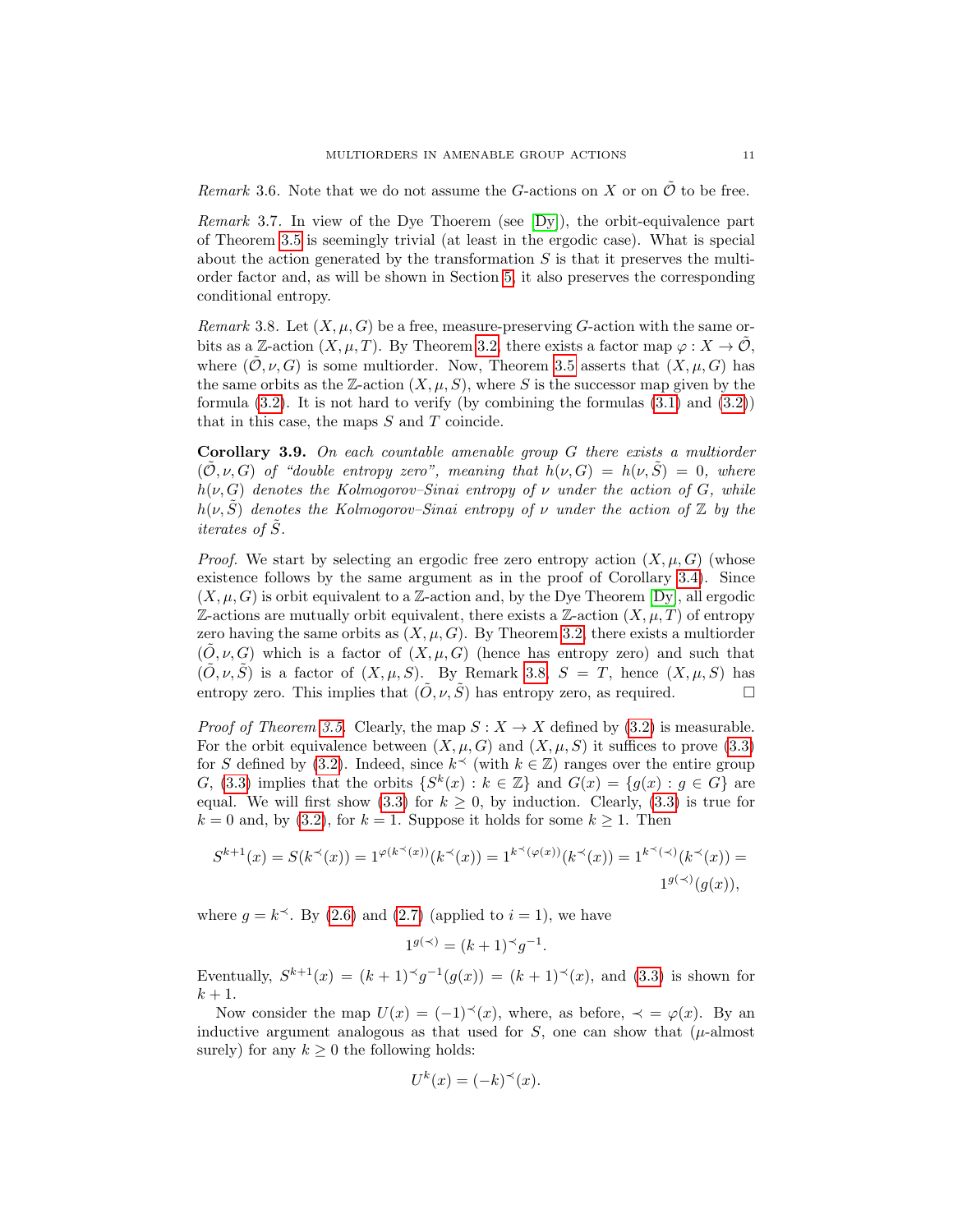We will show that U is the inverse map of S. Denote  $x' = U(x)$  and  $\prec' = \varphi(x')$ . Then we have  $x = ((-1)^{\prec})^{-1}(x')$ , and

$$
\prec'=\varphi(x')=\varphi(U(x))=\varphi((-1)^{\prec}(x))=(-1)^{\prec}(\varphi(x))=(-1)^{\prec}(\prec),
$$

in other words,

$$
\prec = ((-1)^{\prec})^{-1}(\prec').
$$

By the second part of [\(2.7\)](#page-7-2) applied to  $g = (-1)^{\prec}$ , we have

$$
((-1)^{\prec})^{-1} = 1^{g(\prec)} = 1^{(-1)^{\prec}(\prec)} = 1^{\prec'},
$$

and hence,

$$
x = 1^{\prec'}(x') = 1^{\varphi(x')}(x') = S(x') = S(U(x)).
$$

By a symmetric argument we also have  $x = U(S(x))$ , which implies, on one hand, that S is invertible (with the inverse  $U$ ), and on the other hand, that [\(3.3\)](#page-9-5) holds for negative integers. This ends the proof of the orbit equivalence between  $(X, \mu, G)$ and  $(X, \mu, S)$ .

Since  $(\tilde{\mathcal{O}}, \nu, G)$  is a factor of itself, the first part of Theorem [3.5](#page-9-0) can be applied to  $(\tilde{\mathcal{O}}, \nu, G)$  in place of  $(X, \mu, G)$ . This implies that  $(\tilde{\mathcal{O}}, \nu, \tilde{S})$  is orbit equivalent to  $(\tilde{\mathcal{O}}, \nu, G)$ , in particular,  $\tilde{S}$  preserves  $\nu$ . For  $\prec = \varphi(x)$  we have

$$
\varphi(S(x)) = \varphi(1^{\prec}(x)) = 1^{\prec}(\varphi(x)) = 1^{\prec}(\prec) = \tilde{S}(\varphi(x)),
$$

where the central equality follows from the fact that  $\varphi$  commutes with all elements of G. We have shown that  $\varphi$  is a factor map between the Z-actions  $(X, \mu, S)$  and  $(\tilde{\mathcal{O}}, \nu, \tilde{S})$ , which completes the proof.

We pass to proving Theorem [2.5.](#page-5-1) The proof is preceded by a lemma.

<span id="page-11-2"></span>**Lemma 3.10.** Let  $(X, \mu, \Gamma)$  be an ergodic measure-preserving action of a countable amenable group  $\Gamma$  and let  $(F_n)_{n>1}$  be a Følner sequence in  $\Gamma$  along which the pointwise ergodic theorem holds.<sup>[8](#page-11-0)</sup> Let  $T : X \to X$  be a member of the full group of this action. Then, for  $\mu$ -almost every  $x \in X$ , any  $\varepsilon > 0$  and n sufficiently large, the following inequality holds:

$$
|F_n(x) \bigtriangleup T(F_n(x))| \leq \varepsilon |F_n|.
$$

*Proof.* The sets  $X_{\gamma} = \{x \in X : T(x) = \gamma(x)\}\ (\gamma \in \Gamma)$  form a countable, measurable cover of X (if the action of  $\Gamma$  on X is free, it is a partition). Thus, there exists a finite set  $K \subset \Gamma$  such that  $\mu(X_K) > 1 - \frac{\varepsilon}{4}$ , where  $X_K = \bigcup_{\gamma \in K} X_{\gamma}$ . Let

$$
F'_n = \{ \beta \in F_n : \beta(x) \in X_K \}.
$$

By the pointwise ergodic theorem, for  $\mu$ -almost every  $x \in X$ , for n large enough, we have  $|F'_n| > (1 - \frac{\varepsilon}{4})|F_n|$ . Note that  $T(F'_n(x)) \subset KF_n(x)$ . Additionally, if n is large enough then  $F_n$  is  $(K, \frac{\varepsilon}{4})$ -invariant<sup>[9](#page-11-1)</sup>. Hence, we can write

$$
|T(F_n(x)) \setminus F_n(x)| \le |T(F'_n(x)) \setminus F_n(x)| + |T(F_n(x)) \setminus T(F'_n(x))| \le
$$
  

$$
|(KF_n \setminus F_n)(x)| + |(F_n \setminus F'_n)(x)| \le |KF_n \setminus F_n| + |F_n \setminus F'_n| \le \frac{\varepsilon}{4}|F_n| + \frac{\varepsilon}{4}|F_n| = \frac{\varepsilon}{2}|F_n|.
$$

Since T is invertible, the sets  $F_n(x)$  and  $T(F_n(x))$  have equal cardinalities, and hence the other difference  $F_n(x) \setminus T(F_n(x))$  has the same cardinality, just shown

<span id="page-11-1"></span><span id="page-11-0"></span> ${}^{8}$ For instance a *tempered* Følner sequence, see [\[L\]](#page-33-7) for details.

 ${}^{9}A$  set  $A \subset G$  is  $(g, \varepsilon)$ -invariant for some  $g \in G$ , if  $\frac{|A \triangle gA|}{|A|} < \varepsilon$ , where  $\triangle$  denotes the symmetric difference. Similarily, for  $K \subset G$ , the set A is  $(K, \varepsilon)$ -invariant if  $\frac{|A \triangle K A|}{|A|} < \varepsilon$ .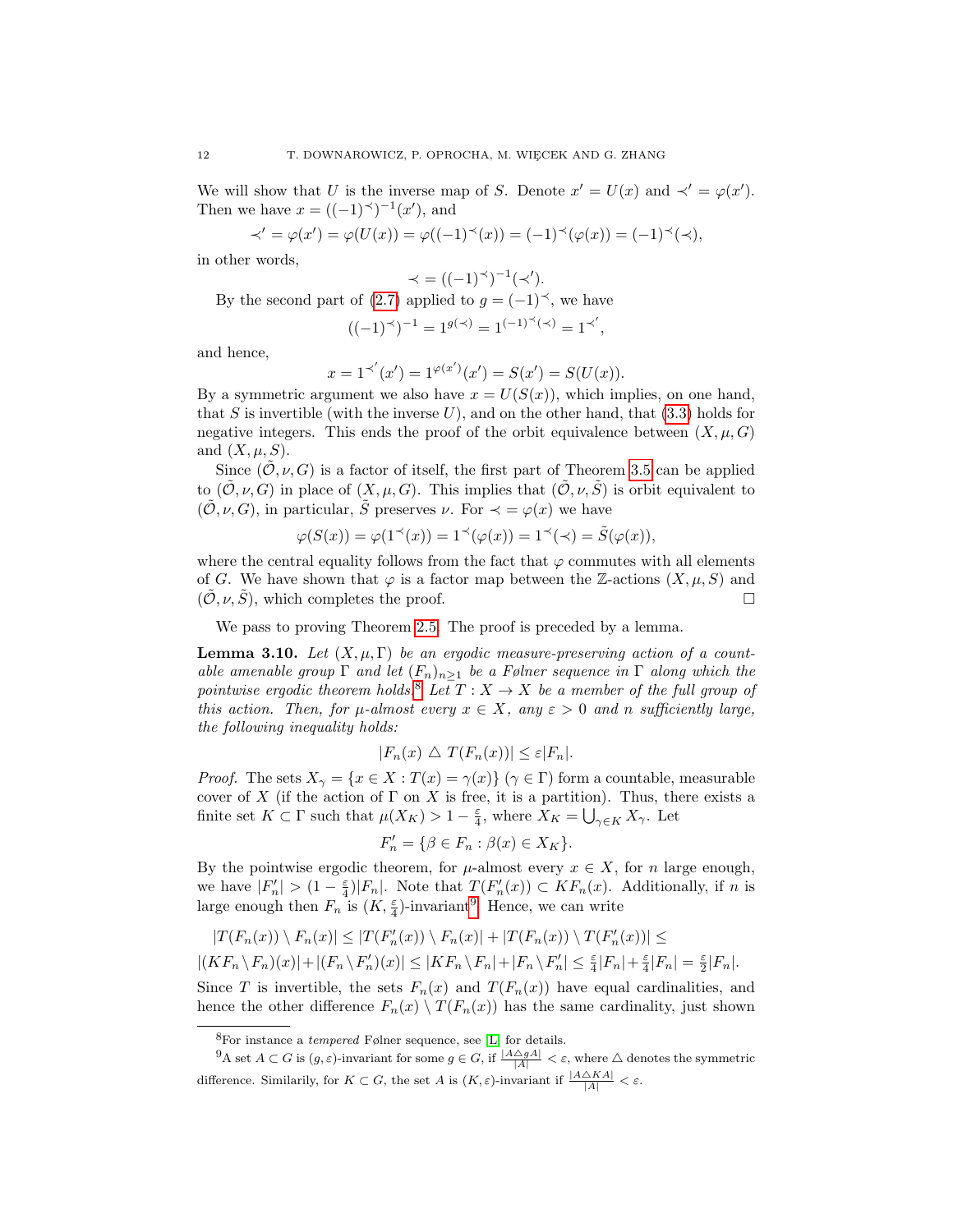to be smaller than  $\frac{\varepsilon}{2}|F_n|$ . Thus the symmetric difference has cardinality less than  $\varepsilon|F_n|$  and the proof is completed.

Proof of Theorem [2.5.](#page-5-1) By a standard ergodic decomposition argument, it suffices to prove the theorem in case  $\nu$  is ergodic. There exists a free ergodic action  $(X, \mu, G)$ which has the multiorder  $(\tilde{\mathcal{O}}, \nu, G)$  as a factor via a factor map  $\varphi$  (for instance, take an ergodic joining<sup>[10](#page-12-2)</sup> of any free ergodic action of G with the multiorder, and  $\varphi$ being the projection on the second coordinate). Let  $S: X \to X$  be given by [\(3.2\)](#page-9-4). Then, any  $g \in G$ , viewed as a transformation of X, belongs to the full group of the  $\mathbb{Z}\text{-action}$  on X generated by S.

Now, Lemma [3.10](#page-11-2) can be applied to the  $\mathbb{Z}$ -action on X given by the iterates of S in the role of the action of Γ, the classical Følner sequence  $F_n = [0, n]$  in Z, and g (viewed as a mapping on X) in the role of T. The lemma yields that for  $\mu$ -almost every  $x \in X$ , any  $\varepsilon > 0$  and n sufficiently large, we have

 $|\{x, S(x), \ldots, S^n(x)\}| \triangleq g(\{x, S(x), \ldots, S^n(x)\})| \leq \varepsilon(n+1).$ 

By [\(3.3\)](#page-9-5), the above means that

 $|[0,n]^\prec(x) \bigtriangleup g([0,n]^\prec)(x)| \leq \varepsilon(n+1),$ 

where  $\prec = \varphi(x)$ . Because the action of G on X is free, we can skip x, and get

$$
|[0,n]^\prec \bigtriangleup g([0,n]^\prec)| \leq \varepsilon(n+1).
$$

We have shown that for *v*-almost every  $\prec \in \tilde{\mathcal{O}}$ , any  $g \in G$  and every  $\varepsilon > 0$ , the order intervals  $[0, n]^\prec$  are eventually  $(g, \varepsilon)$ -invariant. This ends the proof.

## 4. Conditional entropy with respect to a multiorder

<span id="page-12-0"></span>This section contains the formula for the conditional entropy of a measurepreserving G-action which has a multiorder as a measure-theoretic factor.

<span id="page-12-1"></span>4.1. Preparatory lemmas. Throughout this subsection we assume that  $(\mathcal{O}, \nu, G)$ is a multiorder on a countable amenable group  $G$ . The Følner property of the multiorder, although it holds, is not used yet. Nor we assume zero entropy of  $\nu$ . The following two lemmas will be very useful.

<span id="page-12-3"></span>**Lemma 4.1.** Let  $(F_m)_{m \in \mathbb{N}}$  be a fixed Følner sequence in G. We also fix some  $n \in \mathbb{N}$  and  $\varepsilon > 0$ . Then, for sufficiently large  $m \in \mathbb{N}$  there exists a subset  $\tilde{\mathcal{O}}'_m \subset \tilde{\mathcal{O}}$ with  $\nu(\tilde{\mathcal{O}}'_m) > 1 - \varepsilon$ , such that for every  $\prec \in \tilde{\mathcal{O}}'_m$  we have

$$
\frac{|[F_m, F_m + n]^\prec|}{|F_m|} < 1 + \varepsilon \quad and \quad \frac{|[F_m - n, F_m]^\prec|}{|F_m|} < 1 + \varepsilon
$$

(see [\(3.3\)](#page-9-5) for the meaning of  $[F_m, F_m + n] \preceq$  and  $[F_m - n, F_m] \preceq$ ).

*Proof.* Firstly, observe that  $|[F_m - n, F_m]^\prec| = |[F_m, F_m + n]^\prec|$  for all  $\prec \in \tilde{\mathcal{O}}$ , so we can focus on satisfying the first inequality only. Secondly, note that if the lemma holds for all ergodic measures  $\nu$  then, by a standard decomposition argument, it

<span id="page-12-2"></span><sup>&</sup>lt;sup>10</sup>A joining of two measure-preserving systems, say  $(X, \mu, G)$  and  $(Y, \nu, G)$  is any measure on  $X \times Y$  (usually denoted as  $\mu \vee \nu$ ) invariant under the product action of G, and whose respective marginals are  $\mu$  and  $\nu$ . It is well known that if both  $\mu$  and  $\nu$  are ergodic then there exists an ergodic joining  $\mu \vee \nu$  (see e.g. [\[R,](#page-34-3) Proposition 1.4]; the same proof applies to amenable group actions).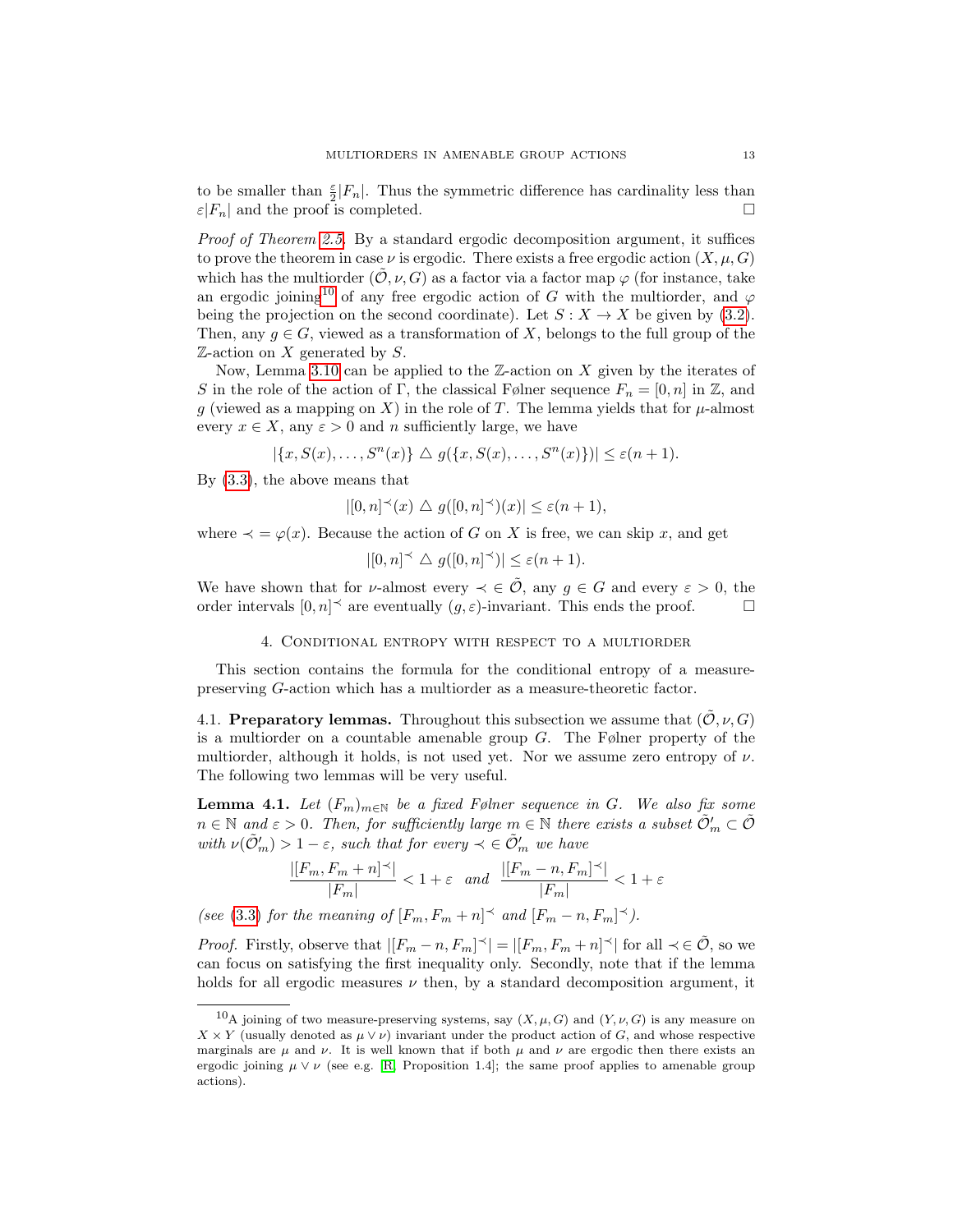holds for all invariant measures  $\nu$  as well. Thus, we can assume ergodicity of the measure  $\nu$ .

Let K denote the family of all subsets of G of cardinality  $n+1$  containing the unit and let  $\delta = \frac{\varepsilon}{2n+2}$ . We have the following disjoint union:

$$
\tilde{\mathcal{O}} = \bigsqcup_{K \in \mathcal{K}} \tilde{\mathcal{O}}_K,
$$

where  $\tilde{\mathcal{O}}_K = \{ \prec \in \tilde{\mathcal{O}} : [0, n] \prec = K \}$ . Because the union is countable, there exists a finite subset  $\mathcal{K}' \subset \mathcal{K}$  such that, if we denote  $\tilde{\mathcal{O}}_{\mathcal{K}'} = \bigsqcup_{K \in \mathcal{K}'} \tilde{\mathcal{O}}_K$ , then

$$
\nu(\tilde{\mathcal{O}}_{\mathcal{K}'}) = \sum_{K \in \mathcal{K}'} \nu(\tilde{\mathcal{O}}_K) > 1 - \delta.
$$

Let

$$
L = \bigcup_{K \in \mathcal{K}'} K
$$

(clearly, L is a finite subset of G). For sufficiently large m, the set  $F_m$  is  $(L, \frac{\delta}{|L|})$ -invariant. Then the L-core<sup>[11](#page-13-0)</sup> of  $F_m$ , which we denote by  $(F_m)_L$ , has cardinality at least  $(1 - \delta)|F_m|$ .<sup>[12](#page-13-1)</sup> By the mean ergodic theorem, for sufficiently large m there exists a set  $\tilde{\mathcal{O}}'_m \subset \tilde{\mathcal{O}}$  with  $\nu(\tilde{\mathcal{O}}'_m) > 1 - \varepsilon$ , such that for all  $\prec \in \tilde{\mathcal{O}}'_m$  we have

$$
|\{g \in F_m : g(\prec) \in \tilde{\mathcal{O}}_{\mathcal{K}'}\}| > (1 - \delta)|F_m|.
$$

Combining this with the estimate of the cardinality of the L-core  $(F_m)_L$ , we obtain, for  $m$  large enough,

$$
|\{g \in (F_m)_L : g(\prec) \in \tilde{\mathcal{O}}_{\mathcal{K}'}\}| > (1 - 2\delta)|F_m|.
$$

Observe that  $g(\prec) \in \tilde{\mathcal{O}}_{\mathcal{K}'} \iff [0,n]^{g(\prec)} \in \mathcal{K}'$ . By [\(2.6\)](#page-7-1) and [\(2.7\)](#page-7-2), for k satisfying  $g = k^{\prec}$ , we can write

$$
[0, n]^{g(\prec)} = [k, k + n]^\prec \cdot g^{-1} = [g, g + n]^\prec \cdot g^{-1}.
$$

Then  $[g, g+n]^\prec = Kg$ , where  $K \in \mathcal{K}'$ , implying  $[g, g+n]^\prec \subset Lg$ . If also  $g \in (F_m)_L$ then  $L_g \subset F_m$  and hence  $[g, g + n] \leq F_m$ . Summarizing, we have shown that, if we denote by  $F'_m$  the set  $\{g \in (F_m)_L : g(\prec) \in \tilde{\mathcal{O}}_{\mathcal{K}'}\}\$  (which is a subset of  $F_m$  of cardinality strictly larger than  $(1-2\delta)|F_m|$ ), then  $[F'_m, F'_m+n] \preceq \subset F_m$ . Obviously,  $[F_m,F_m+n]^\prec\backslash\,F_m\subset [F_m,F_m+n]^\prec\backslash\,[F_m',F_m'+n]^\prec\subset [(F_m\backslash\,F_m'),(F_m\backslash\,F_m')+n]^\prec,$ and hence we conclude that

$$
|[F_m, F_m + n]^{\prec} \setminus F_m| \le (n+1)|F_m \setminus F'_m| < (n+1)2\delta|F_m| = \varepsilon|F_m|,
$$
 is exactly what we need to show

which is exactly what we needed to show.

<span id="page-13-3"></span>**Lemma 4.2.** Let  $J : \mathcal{O} \to \mathbb{R}$  be a bounded measurable function. Then, for each  $j \in \mathbb{N}$  we have

$$
\int J(j^{\prec}(\prec)) \, \mathrm{d}\nu = \int J(\prec) \, \mathrm{d}\nu^{-13}
$$

$$
\qquad \qquad \Box
$$

<span id="page-13-0"></span><sup>&</sup>lt;sup>11</sup>For two finite sets F and K, the K-core of F (usually denoted by  $F_K$ ) is defined as the set  ${g \in F : Kg \subset F}.$ 

<span id="page-13-1"></span><sup>&</sup>lt;sup>12</sup>We are using the elementary fact that if a set F is  $(K, \varepsilon)$ -invariant then the K-core  $F_K$  has cardinality at least  $(1 - |K|\varepsilon)|F|$ , see e.g. [\[DHZ,](#page-33-5) Lemma 2.6].

<span id="page-13-2"></span><sup>&</sup>lt;sup>13</sup>Whenever we write  $\int \cdots d\nu$ , we mean  $\int \cdots d\nu(\prec)$ , i.e. we never use integration with respect to  $\nu$ , where the variable is denoted by a symbol different from  $\prec$ .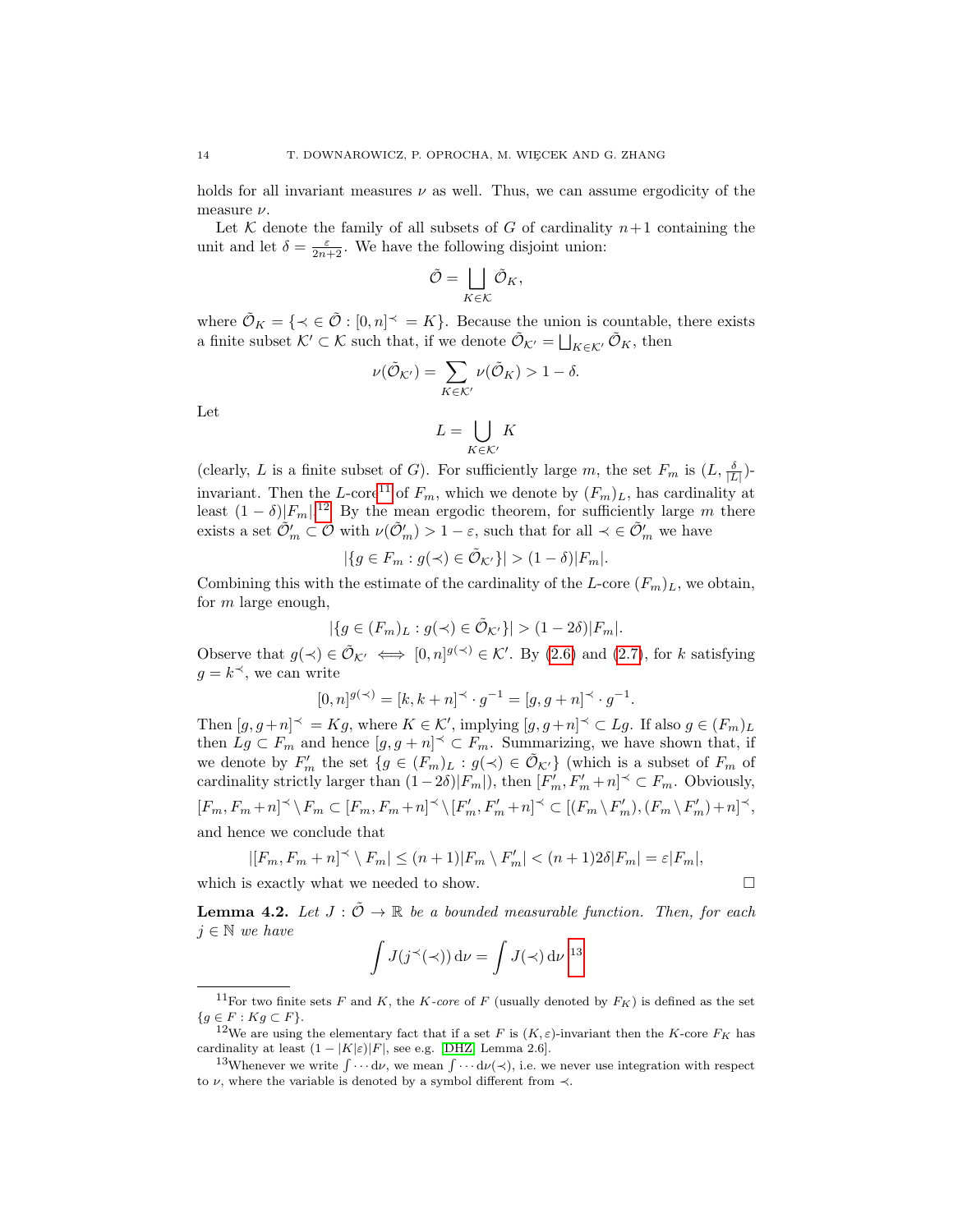(here  $j^{\prec}(\prec)$  stands for the image  $g(\prec)$  of  $\prec$  by the element  $g = j^{\prec}$  in the action defined by  $(2.1)$ .

Proof. The integral on the left has to be broken into "subintegrals" over the disjoint sets, where  $j^{\prec}$  is constant, i.e.

$$
\int J(j^{\prec}(\prec)) \, \mathrm{d}\nu = \sum_{g \in G} \int_{\tilde{\mathcal{O}}_g} J(g(\prec)) \, \mathrm{d}\nu,
$$

where, for each  $g \in G$ ,

$$
\tilde{\mathcal{O}}_g = \{ \prec \in \tilde{\mathcal{O}} : j^{\prec} = g \},
$$

which is a Borel set, by Proposition [2.11,](#page-6-1) as the preimage of  $\{g\}$  via the (measurable) projection  $\prec \mapsto j^{\prec}$ . For each  $g \in G$  we can use invariance of  $\nu$  and write:

$$
\int_{\tilde{\mathcal{O}}_g} J(g(\prec)) \mathrm{d} \nu = \int_{g(\tilde{\mathcal{O}}_g)} J(\prec) \mathrm{d} \nu.
$$

We have, by  $(2.7)$ ,

$$
g(\tilde{\mathcal{O}}_g) = \{ g(\prec) : g = j^{\prec} \} = \{ g(\prec) : g^{-1} = (-j)^{g(\prec)} \} = \{ \prec : g^{-1} = (-j)^{\prec} \} =: \tilde{\mathcal{O}}'_g.
$$

Clearly, the family of sets  $\{\tilde{\mathcal{O}}'_g : g \in G\}$  is another partition of  $\tilde{\mathcal{O}}$ , hence we can add the integrals over these sets and obtain the global integral, as follows

$$
\int J(j^{\prec}(\prec)) d\nu = \sum_{g \in G} \int_{\tilde{\mathcal{O}}_g} J(g(\prec)) d\nu = \sum_{g \in G} \int_{\tilde{\mathcal{O}}'_g} J(\prec) d\nu = \int J(\prec) d\nu.
$$

This ends the proof.

#### <span id="page-14-0"></span>4.2. Entropy of a multiordered system.

Definition 4.3. By a multiordered dynamical system (or, more precisely, a multiordered action of G on X), denoted by  $(X, \mu, G, \varphi)$ , we will mean a measurepreserving  $G$ -action  $(X, \mu, G)$  with a fixed measure-theoretic factor map  $\varphi: (X, \mu, G) \to (\mathcal{O}, \nu, G)$  to a multiorder  $\mathcal{O}$  equipped with an invariant measure  $\nu$  (provided such a factor map exists).

Any dynamical system with an action of a countable amenable group can be turned into a multiordered one by joining it (for example via the product joining), with a multiorder. In such case, the factor map  $\varphi$  is by default the projection onto the second coordinate. Moreover, by Theorem [2.6,](#page-5-2) we can always choose to use a multiorder of entropy zero, in which case the joining maintains the entropy of the original system.

**Definition 4.4.** Let  $(X, \mu, G, \varphi)$  be a multiordered dynamical system. Fix a finite measurable partition  $P$  of X. For a subset  $D \subset G$  we will denote

$$
\mathcal{P}^D = \bigvee_{g \in D} g^{-1}(\mathcal{P}).
$$

The sigma-algebras  $\mathcal{P}^-_{\prec} = \mathcal{P}^{(-\infty,-1]^{\prec}}$  and  $\mathcal{P}^+_{\prec} = \mathcal{P}^{[1,\infty)^{\prec}}$  are called respectively the past and the future of P with respect to  $\prec \in \tilde{\mathcal{O}}$ .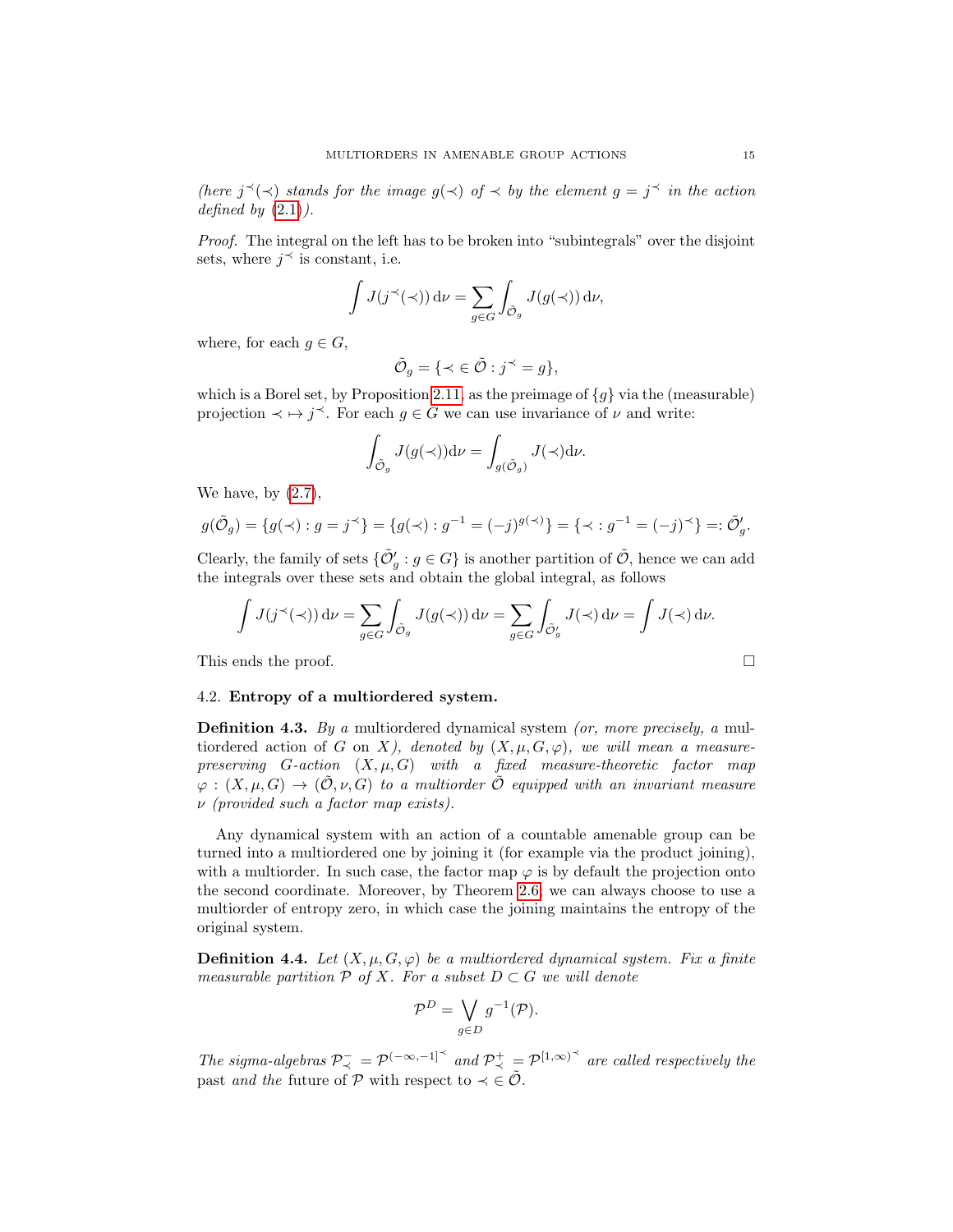Before we continue, we establish some basic definitions concerning entropy in actions of countable amenable groups. Given a measure-preserving system  $(X, \mu, \Sigma, G)$ and a finite measurable partition  $P$  of X, by the entropy of  $P$  we will mean

$$
H(\mu, \mathcal{P}) = -\sum_{P \in \mathcal{P}} \mu(P) \log \mu(P).
$$

If  $\Theta$  is a G-invariant sub-sigma-algebra of  $\Sigma$ , then the conditional entropy of  $\mathcal P$  with respect to  $\Theta$  equals

$$
H(\mu, \mathcal{P}|\Theta) = \inf_{\mathcal{Q}} \bigl( H(\mu, \mathcal{P} \vee \mathcal{Q}) - H(\mu, \mathcal{Q}) \bigr),
$$

where Q ranges over all finite partitions of X measurable with respect to  $\Theta$ . The dynamical entropy of the process generated by  $\mathcal P$  is defined by the formula

$$
h(\mu, G, \mathcal{P}) = \lim_{n \to \infty} \frac{1}{|F_n|} H(\mu, \mathcal{P}^{F_n}),
$$

where  $(F_n)_{n\in\mathbb{N}}$  is a Følner sequence in G (the definition does not depend on a Følner sequence). The conditional entropy of the process generated by  $P$  with respect to Θ equals

$$
h(\mu, G, \mathcal{P}|\Theta) = \lim_{n \to \infty} \frac{1}{|F_n|} H(\mu, \mathcal{P}^{F_n}|\Theta).
$$

The Kolmogorov–Sinai entropy of a dynamical system  $h(\mu, G)$  is by definition the supremum of  $h(\mu, G, \mathcal{P})$  over all finite measurable partitions  $\mathcal P$  of X.

<span id="page-15-0"></span>**Theorem 4.5.** Let  $(X, \mu, G, \varphi)$  be a multiordered dynamical system and let P be a finite measurable partition of X. Let  $\{\mu_\prec : \prec \in \tilde{\mathcal{O}}\}$  denote the disintegration of  $\mu$  with respect to  $\nu = \varphi(\mu)$ . Let  $\Sigma_{\tilde{\mathcal{O}}}$  denote the invariant sub-sigma-algebra on X obtained by lifting the Borel sets in  $\tilde{\mathcal{O}}$  against the factor map  $\varphi$ . Then

$$
h(\mu, G, \mathcal{P}|\Sigma_{\tilde{\mathcal{O}}}) = \int H(\mu_{\prec}, \mathcal{P}|\mathcal{P}_{\prec}^{-}) d\nu = \int H(\mu_{\prec}, \mathcal{P}|\mathcal{P}_{\prec}^{+}) d\nu.
$$

<span id="page-15-2"></span>Remark 4.6. For an IRO we have a similarly looking formula (see [\[AMR\]](#page-33-3)):

$$
h(\mu, G, \mathcal{P}) = \int H(\mu, \mathcal{P} | \mathcal{P}_{\prec}^{-}) d\nu.
$$

The proof of the above formula is much shorter than that of Theorem [4.5.](#page-15-0) In particular, the proof of Theorem [4.5](#page-15-0) relies (seemingly inevitably) on the Følner property of the multiorder, which is absent in [\[AMR\]](#page-33-3). The simplicity of the proof in  $[AMR]$  seems to rely on the fact that the measure  $\mu$  under the integral does not depend on ≺.

Proof of Theorem [4.5.](#page-15-0) We define an auxiliary entropy notion, as follows

<span id="page-15-1"></span>(4.1) 
$$
\bar{h}(\mu, \mathcal{P}, \varphi) = \lim_{n \to \infty} \frac{1}{n+1} \int H(\mu_{\prec}, \mathcal{P}^{[0,n]^\prec}) d\nu.
$$

For every  $n \in \mathbb{N}$  we have the following equality:

$$
H(\mu_{\prec}, \mathcal{P}^{[0,n]^\prec}) =
$$
  

$$
H(\mu_{\prec}, \mathcal{P}^{[0]^\prec}) + H(\mu^{\prec}, \mathcal{P}^{[1]^\prec} | \mathcal{P}^{[0]^\prec}) + H(\mu_{\prec}, \mathcal{P}^{[2]^\prec} | \mathcal{P}^{[0,1]^\prec}) + \dots
$$
  

$$
+ H(\mu_{\prec}, \mathcal{P}^{[n]^\prec} | \mathcal{P}^{[0,n-1]^\prec}) .
$$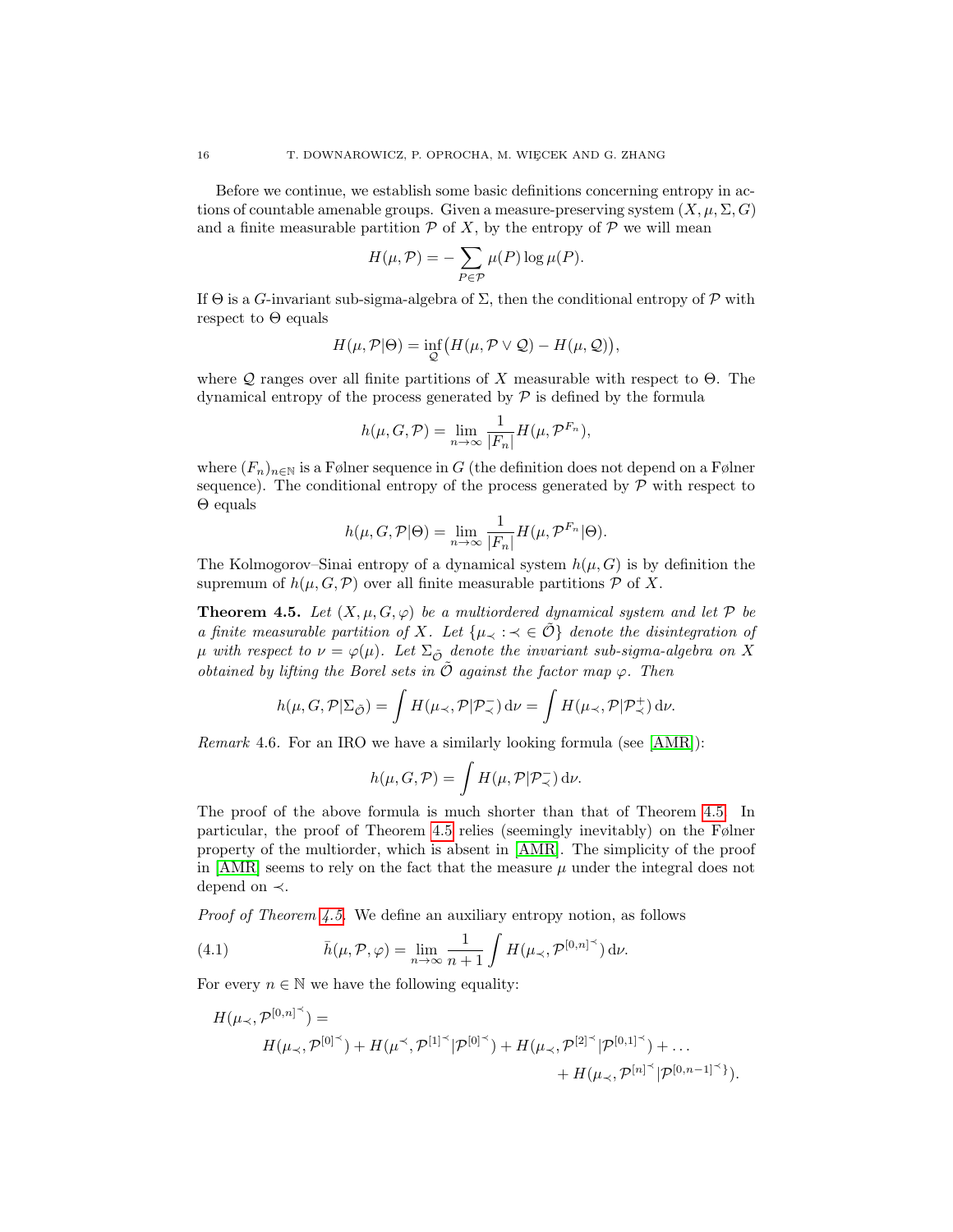Let us consider just the j<sup>th</sup> term of the above sum (keeping in mind that it will be eventually integrated with respect to  $\nu$ :

<span id="page-16-3"></span>
$$
H(\mu_\prec,{\mathcal P}^{[j]^\prec}|{\mathcal P}^{[0,j-1]^\prec})
$$

(for  $j = 0$  the conditioning partition disappears). Since the disintegration is that of an invariant measure, it is equivariant,<sup>[14](#page-16-0)</sup> i.e. for any  $g \in G$ , it satisfies, for each measurable set  $A \subset X$ ,

(4.2) 
$$
\mu_{\prec}(A) = \mu_{g(\prec)}(g(A)).
$$

This implies that

<span id="page-16-4"></span>
$$
H(\mu_{\prec}, \mathcal{P}^{[j]^\prec} | \mathcal{P}^{[0,j-1]^\prec}) = H(\mu_{g(\prec)}, g(\mathcal{P}^{[j]^\prec}) | g(\mathcal{P}^{[0,j-1]^\prec})).
$$

Note that, for any  $D \subset G$  we have

(4.3) 
$$
g(\mathcal{P}^D) = \bigvee_{h \in D} (gh^{-1})(\mathcal{P}) = \bigvee_{h \in D} (hg^{-1})^{-1}(\mathcal{P}) = \mathcal{P}^{Dg^{-1}}.
$$

In particular, we obtain that

$$
H(\mu_{\prec}, \mathcal{P}^{[j]^\prec} | \mathcal{P}^{[0,j-1]^\prec}) = H(\mu_{g(\prec)}, \mathcal{P}^{[j]^\prec g^{-1}} | \mathcal{P}^{[0,j-1]^\prec g^{-1}}).
$$

So far  $g \in G$  was arbitrary. Now let  $g = j^{\prec}$ . For each  $i \in \{0, 1, ..., n\}$ , by  $(2.6)$ and  $(2.7)$ , we have

$$
i^{\prec} \cdot g^{-1} = (i - k)^{g(\prec)},
$$

where k is such that  $g = k^{\prec}$ . But since  $g = j^{\prec}$ , we have  $k = j$  and we conclude that  $i^{\prec} \cdot g^{-1} = (i - j)^{g(\prec)} = (i - j)^{j^{\prec}(\prec)}$ . So

<span id="page-16-1"></span>(4.4) 
$$
H(\mu_{\prec}, \mathcal{P}^{[j]^\prec} | \mathcal{P}^{[0,j-1]^\prec}) = H(\mu_{j^\prec(\prec)}, \mathcal{P}^{[0]^{j^\prec(\prec)}} | \mathcal{P}^{[-j,-1]^{j^\prec(\prec)}}).
$$

If we define a measurable function  $J : \tilde{\mathcal{O}} \to [0, \infty)$  by

$$
J(\prec)=H(\mu_\prec,{\mathcal P}^{[0]^\prec}|{\mathcal P}^{[-j,-1]^\prec})
$$

then [\(4.4\)](#page-16-1) can be rewritten as

$$
H(\mu_{\prec}, \mathcal{P}^{[j]^\prec} | \mathcal{P}^{[0,j-1]^\prec}) = J(j^\prec(\prec)).
$$

Since the function J is bounded (by  $log |\mathcal{P}|$ ), we can use Lemma [4.2](#page-13-3) and get

$$
\int J(j^{\prec}(\prec)) \, \mathrm{d}\nu = \int J(\prec) \, \mathrm{d}\nu,
$$

which means that

<span id="page-16-2"></span>(4.5) 
$$
\int H(\mu_{\prec}, \mathcal{P}^{[j]^\prec} | \mathcal{P}^{[0,j-1]^\prec}) d\nu = \int H(\mu_{\prec}, \mathcal{P}^{[0]^\prec} | \mathcal{P}^{[-j,-1]^\prec}) d\nu.
$$

Now we can go back to the formula [\(4.1\)](#page-15-1) defining  $\bar{h}(\mu, \mathcal{P}, \varphi)$  and substitute the integrals according to [\(4.5\)](#page-16-2). Since  $0 \leq e$  and hence  $\mathcal{P}^{[0] \leq \mathcal{P}}$  (for any  $\prec \in \tilde{\mathcal{O}}$ ), we get

$$
\bar h(\mu,\mathcal{P},\varphi)=\int \lim_{n\to\infty}\frac{1}{n+1}\sum_{j=0}^nH(\mu_{\prec},\mathcal{P}|\mathcal{P}^{[-j,-1]^\prec})\,\mathrm{d}\nu
$$

(we have used the Lebesgue theorem to exchange the limit with the integral). Note that for each  $\prec$ , the sequence  $H(\mu_{\prec}, \mathcal{P}|\mathcal{P}^{[-j,-1]^{\prec}})$  indexed by j converges nonincreasingly to  $H(\mu_{\prec}, \mathcal{P} | \mathcal{P}_{\prec}^-)$  (we use continuity of entropy with respect to a refining

<span id="page-16-0"></span><sup>&</sup>lt;sup>14</sup>Equivarance follows immediately from invariance of  $\mu$  and uniqueness of the disintegration.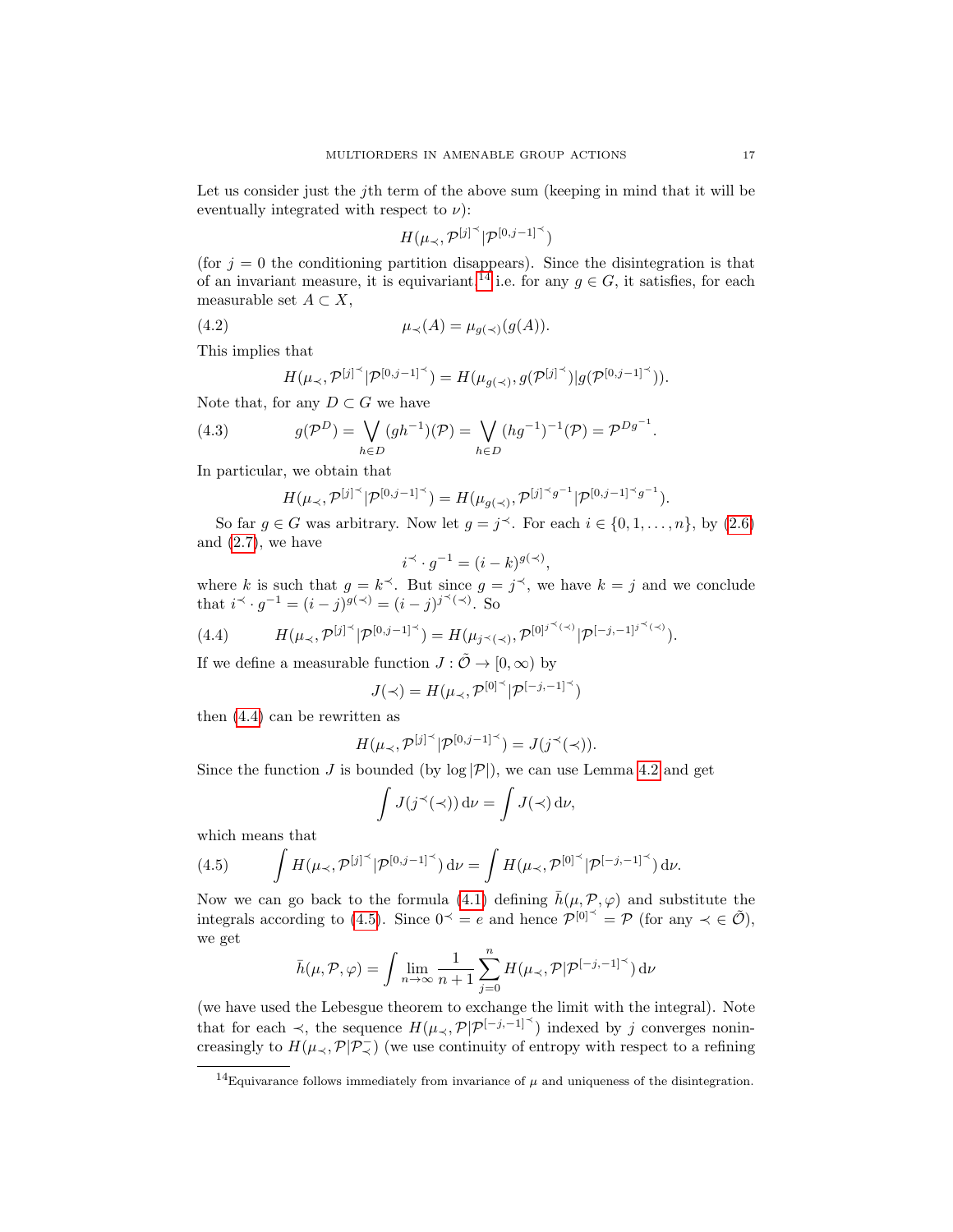sequence of partitions, see e.g.  $[D, Lemma 1.7.11]$ . By monotonicity, the sequence of the arithmetic averages appearing in the last integral has the same limit. We have proved that

(4.6) 
$$
\bar{h}(\mu, \mathcal{P}, \varphi) = \int H(\mu_{\prec}, \mathcal{P} | \mathcal{P}_{\prec}^{-}) d\nu.
$$

The proof of the dual formula

(4.7) 
$$
\bar{h}(\mu, \mathcal{P}, \varphi) = \int H(\mu_{\prec}, \mathcal{P} | \mathcal{P}_{\prec}^+) d\nu
$$

is identical.

To complete the proof we need to show that  $\bar{h}(\mu,\mathcal{P},\varphi) = h(\mu,G,\mathcal{P}|\Sigma_{\tilde{\mathcal{O}}})$ . We will prove the two respective inequalities separately.

Fix a finite set  $K \subset G$  and some  $\varepsilon > 0$ . By the Følner property of the multiorder (Theorem [2.5\)](#page-5-1), there exists a set  $\tilde{\mathcal{O}}' \subset \tilde{\mathcal{O}}$  with  $\nu(\tilde{\mathcal{O}}') > 1 - \varepsilon$ , and  $n_0 \in \mathbb{N}$  such that, for any  $\prec \in \tilde{\mathcal{O}}'$  and  $n \geq n_0$ , the order-interval  $[0, n] \preceq$  is  $(K, \frac{\varepsilon}{|K|})$ -invariant. Then the K-core  $[0,n]_K^{\prec}$  of such an interval occupies the fraction of at least  $1-\varepsilon$  in that interval. Hence, for any  $\prec \in \tilde{\mathcal{O}}'$ , we have:

<span id="page-17-0"></span>(4.8) 
$$
H(\mu_{\prec}, \mathcal{P}^{[0,n]^\prec}) \leq H(\mu_{\prec}, \mathcal{P}^{[0,n]^\prec_K}) + \varepsilon(n+1) \log |\mathcal{P}|.
$$

Observe that, for any  $\prec \in \tilde{\mathcal{O}}$ , an element  $h \in [0,n]_K^{\prec}$  belongs to  $K^{-1}g$  for some  $g \in [0,n]^\prec$  if and only if  $g \in Kh$ . Since  $Kh \subset [0,n]^\prec$ , there are exactly  $|K|$ such elements g. This means that the family  $\{K^{-1}g : g \in [0,n] \leq \}$  is a so-called  $|K|\text{-cover of the core }[0,n]^\prec_K.$  Thus, we can apply the Shearer's inequality (see e.g. [\[DFR,](#page-33-9) Section 2]) and obtain the following:

<span id="page-17-1"></span>(4.9) 
$$
H(\mu_{\prec}, \mathcal{P}^{[0,n]_K^{\prec}}) \leq \frac{1}{|K|} \sum_{g \in [0,n]^{\prec}} H(\mu_{\prec}, \mathcal{P}^{K^{-1}g}).
$$

By integrating, we get

Z H(µ≺,P [0,n] ≺ ) dν = Z O˜<sup>0</sup> H(µ≺,P [0,n] ≺ ) dν + Z O\˜ O˜<sup>0</sup> H(µ≺,P [0,n] ≺ ) dν ≤ Z O˜<sup>0</sup> H(µ≺,P [0,n] ≺ ) dν + ε(n + 1) log |P| [\(4.8\)](#page-17-0) ≤ Z O˜<sup>0</sup> H(µ≺,P [0,n] ≺ <sup>K</sup> ) dν + 2ε(n + 1) log |P| ≤ Z H(µ≺,P [0,n] ≺ <sup>K</sup> ) dν + 2ε(n + 1) log |P| [\(4.9\)](#page-17-1) ≤ 1 |K| Z X g∈[0,n]<sup>≺</sup> H(µ≺,P K−<sup>1</sup> g ) dν + 2ε(n + 1) log |P| [\(4.2\)](#page-16-3) = 1 |K| Z X g∈[0,n]<sup>≺</sup> H(µg(≺) , g(P K−<sup>1</sup> g )) dν + 2ε(n + 1) log |P| = · · · .

By [\(4.3\)](#page-16-4), we have  $g(\mathcal{P}^{K^{-1}g}) = \mathcal{P}^{K^{-1}}$ . We can also write  $g \in [0, n]^\prec$  as  $i^\prec$  with  $i \in [0, n]$ . Thus, we can continue as follows

$$
\cdots = \frac{1}{|K|} \sum_{i \in [0,n]} \int H(\mu_{i \leq (\prec)}, \mathcal{P}^{K^{-1}}) \, \mathrm{d}\nu + 2\varepsilon (n+1) \log |\mathcal{P}|.
$$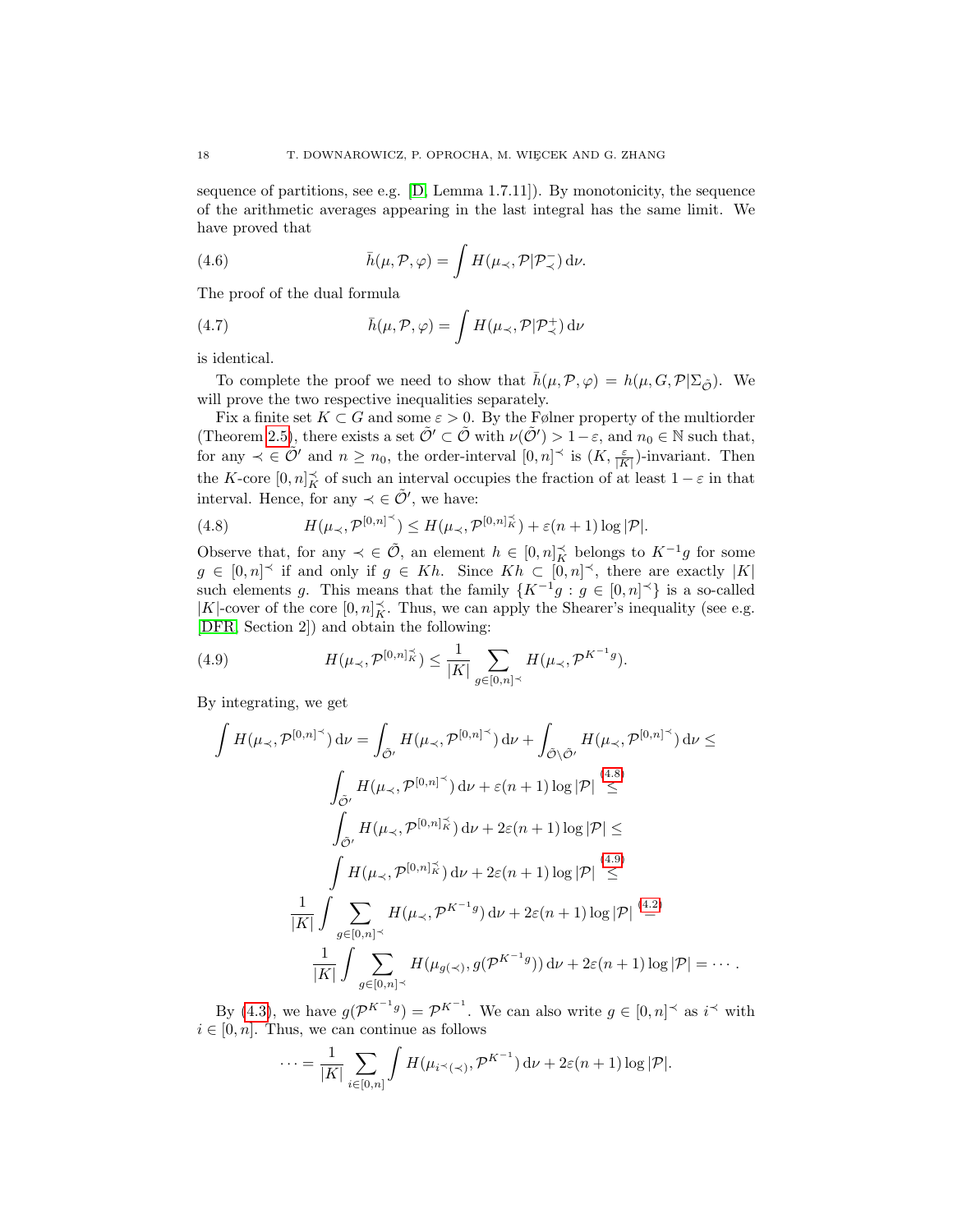By Lemma [4.2,](#page-13-3) for every  $i \in [0, n]$ , we have

$$
\int H(\mu_{i \prec (\prec)}, \mathcal{P}^{K^{-1}}) d\nu = \int H(\mu_{\prec}, \mathcal{P}^{K^{-1}}) d\nu.
$$

Because this term does not depend on i, the sumation over  $i \in [0, n]$  becomes multiplication by  $(n + 1)$ . We can now divide both sides by  $(n + 1)$  and finish our inequality:

$$
\frac{1}{n+1} \int H(\mu_{\prec}, \mathcal{P}^{[0,n]^{\prec}}) d\nu \le
$$

$$
\frac{1}{n+1} \frac{1}{|K|} (n+1) \int H(\mu_{\prec}, \mathcal{P}^{K^{-1}}) d\nu + 2\varepsilon \log |\mathcal{P}| =
$$

$$
\frac{1}{|K|} H(\mu, \mathcal{P}^{K^{-1}} | \Sigma_{\tilde{\mathcal{O}}}) + 2\varepsilon \log |\mathcal{P}|,
$$

where the last equality is just the standard formula for the conditional entropy (given a sub-sigma-algebra) via disintegration of the measure (see e.g. [\[D,](#page-33-8) formula (1.5.4)]).

Passing to the limit over  $n$  on the left hand side and then passing to the limit over a Følner sequence  $(K_m)_{m\in\mathbb{N}}$  (in place of  $K^{-1}$ ) together with  $\varepsilon_m\to 0$  (in place of  $\varepsilon$ ) on the right hand side, we conclude that

$$
\bar h(\mu,\mathcal P,\varphi)\leq h(\mu,G,\mathcal P|\Sigma_{\tilde{\mathcal O}}).
$$

We proceed to proving the converse inequality. Fix some  $n \in \mathbb{N}$  and  $\varepsilon > 0$ . For any  $\prec \in \tilde{\mathcal{O}}$ , the family  $\{[g, g + n] \prec : g \in [F_m - n, F_m] \prec \}$  is easily seen to be an  $(n+1)$ -cover of  $F_m$ , hence the Shearer's inequality can be used again, as follows:

$$
H(\mu_\prec, \mathcal{P}^{F_m}) \leq \frac{1}{n+1} \sum_{g \in [F_m - n, F_m]^\prec} H(\mu_\prec, \mathcal{P}^{[g, g+n]^\prec}).
$$

By Lemma [4.1,](#page-12-3) for large enough m and any  $\prec \in \tilde{\mathcal{O}}'_m$ , where  $\tilde{\mathcal{O}}'_m \subset \tilde{\mathcal{O}}$  satisfies  $\nu(\tilde{\mathcal{O}}'_{m}) > 1 - \varepsilon$ , we have

$$
|[F_m - n, F_m]^\prec \setminus F_m| \le \varepsilon |F_m|,
$$

and thus

$$
H(\mu_\prec, \mathcal{P}^{F_m}) \leq \frac{1}{n+1} \sum_{g \in F_m} H(\mu_\prec, \mathcal{P}^{[g,g+n]^\prec}) + \varepsilon |F_m| \log |\mathcal{P}|.
$$

By [\(4.2\)](#page-16-3) and [\(4.3\)](#page-16-4), we have  $H(\mu_{\prec}, \mathcal{P}^{[g,g+n]^{\prec}}) = H(\mu_{g(\prec)}, \mathcal{P}^{[g,g+n]^{\prec} \cdot g^{-1}})$  for any  $g \in G$ . By [\(2.6\)](#page-7-1) and [\(2.7\)](#page-7-2), we also have  $[g, g+n]^\prec g^{-1} = [0, n]^{g(\prec)}$ . We obtain that

<span id="page-18-0"></span>(4.10) 
$$
H(\mu_{\prec}, \mathcal{P}^{F_m}) \leq \frac{1}{n+1} \sum_{g \in F_m} H(\mu_{g(\prec)}, \mathcal{P}^{[0,n]^{g(\prec)}}) + \varepsilon |F_m| \log |\mathcal{P}|.
$$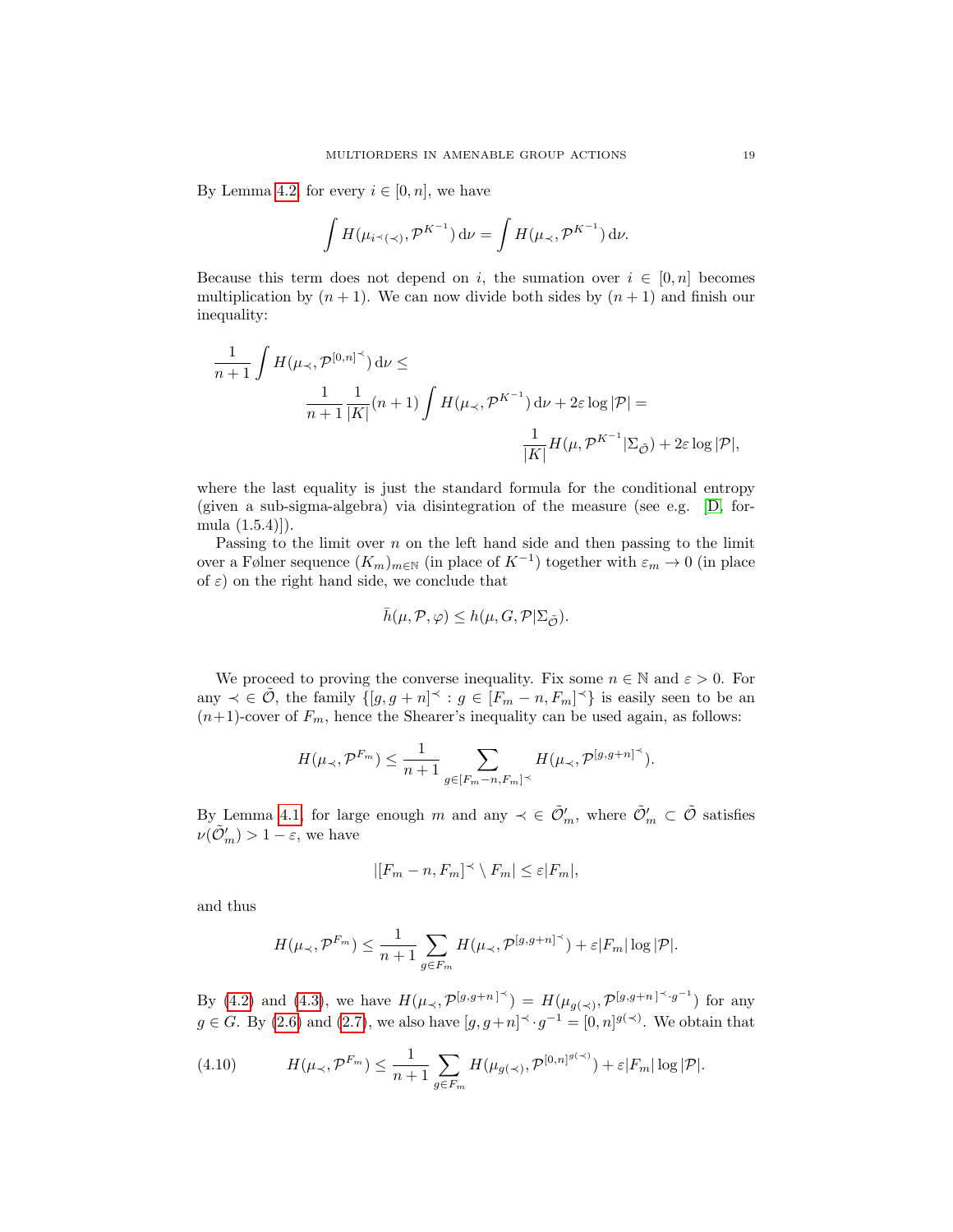We now integrate with respect to  $\nu$  and get

$$
H(\mu, \mathcal{P}^{F_m} | \Sigma_{\tilde{\mathcal{O}}}) = \int H(\mu_{\prec}, \mathcal{P}^{F_m}) d\nu =
$$
\n
$$
\int_{\tilde{\mathcal{O}}'_m} H(\mu_{\prec}, \mathcal{P}^{F_m}) d\nu + \int_{\tilde{\mathcal{O}} \backslash \tilde{\mathcal{O}}'_m} H(\mu_{\prec}, \mathcal{P}^{F_m}) d\nu \stackrel{(4.10)}{\leq}
$$
\n
$$
\frac{1}{n+1} \sum_{g \in F_m} \int H(\mu_{g(\prec)}, \mathcal{P}^{[0,n]^{g(\prec)}}) d\nu + \varepsilon |F_m| \log |\mathcal{P}| + \varepsilon |F_m| \log |\mathcal{P}| \stackrel{\text{inv. of } \nu}{\leq}
$$
\n
$$
\frac{1}{n+1} \sum_{g \in F_m} \int H(\mu_{\prec}, \mathcal{P}^{[0,n]^{\prec}}) d\nu + 2\varepsilon |F_m| \log |\mathcal{P}| =
$$
\n
$$
\frac{|F_m|}{n+1} \int H(\mu_{\prec}, \mathcal{P}^{[0,n]^{\prec}}) d\nu + 2\varepsilon |F_m| \log |\mathcal{P}|,
$$

where the last equality holds because the summation of terms not depending on g becomes multiplication by  $|F_m|$ .

We can now divide all terms by  $|F_m|$  and pass to the limit over m. Then, on the extreme left, we obtain  $h(\mu, G, \mathcal{P}|\Sigma_{\tilde{\mathcal{O}}})$ . After dividing by  $|F_m|$ , the right hand side no longer depends on m, so we have proved that

$$
h(\mu, G, \mathcal{P}|\Sigma_{\tilde{\mathcal{O}}}) \leq \frac{1}{n+1} \int H(\mu_{\prec}, \mathcal{P}^{[0,n]^\prec}) \, \mathrm{d}\nu + 2\varepsilon \log |\mathcal{P}|.
$$

By passing to the limit as  $n \to \infty$  we can replace the right hand side by  $\bar{h}(\mu,\mathcal{P},\varphi) + 2\varepsilon \log |\mathcal{P}|$ . Since  $\varepsilon$  is arbitrary, the last term can be skipped and we obtain  $h(\mu, G, \mathcal{P} | \Sigma_{\tilde{\mathcal{O}}}) \leq \bar{h}(\mu, \mathcal{P}, \varphi)$ . This ends the proof.

<span id="page-19-1"></span>**Corollary 4.7.** Given a G-action  $(X, \mu, G)$  and an arbitrary multiorder  $(\tilde{\mathcal{O}}, \nu, G)$ , consider the product system  $(X \times \mathcal{O}, \mu \times \nu, G)$  with the product action  $g(x, \prec)$  $(g(x), g(\prec))$ . This product is a multiordered system with the projection on the second coordinate in the role of the factor map  $\varphi$ . In this case, the disintegration of  $\mu \times \nu$ with respect to  $\nu$  is constant, i.e.  $\mu_{\prec} = \mu$  for all  $\prec \in \mathcal{O}$ . Moreover, by independence, for any partition P of X (which by lifting can be considered a partition of  $X \times \tilde{\mathcal{O}}$ ) we have  $h(\mu \times \nu, G, \mathcal{P} | \Sigma_{\tilde{\mathcal{O}}}) = h(\mu, G, \mathcal{P})$ . Hence, the formula in Theorem [4.5](#page-15-0) takes on the form

$$
h(\mu, G, \mathcal{P}) = \int H(\mu, \mathcal{P} | \mathcal{P}_{\prec}^{-}) \, \mathrm{d} \nu = \int H(\mu, \mathcal{P} | \mathcal{P}_{\prec}^{+}) \, \mathrm{d} \nu,
$$

*i.e.* we recover the formula from  $[AMR]$  (see Remark [4.6\)](#page-15-2).

**Corollary 4.8.** In case of a multiordered system  $(X, \mu, G, \varphi)$  such that the associated multiorder  $(\mathcal{O}, \nu, G)$  has entropy zero, we have  $h(\mu, G, \mathcal{P} | \Sigma_{\tilde{\mathcal{O}}}) = h(\mu, G, \mathcal{P})$ , and thus Theorem [4.5](#page-15-0) provides a formula for the unconditional entropy:

$$
h(\mu, G, \mathcal{P}) = \int H(\mu_{\prec}, \mathcal{P} | \mathcal{P}_{\prec}^{-}) d\nu = \int H(\mu_{\prec}, \mathcal{P} | \mathcal{P}_{\prec}^{+}) d\nu.
$$

<span id="page-19-0"></span>5. Preservation of conditional entropy under the orbit equivalence determined by a multiorder

In this section we continue to study a multiordered dynamical system  $(X, \mu, G, \varphi)$ . We prove the equality between the conditional (with respect to the multiorder) entropy of the G-action and the analogous conditional entropy of the Z-action given by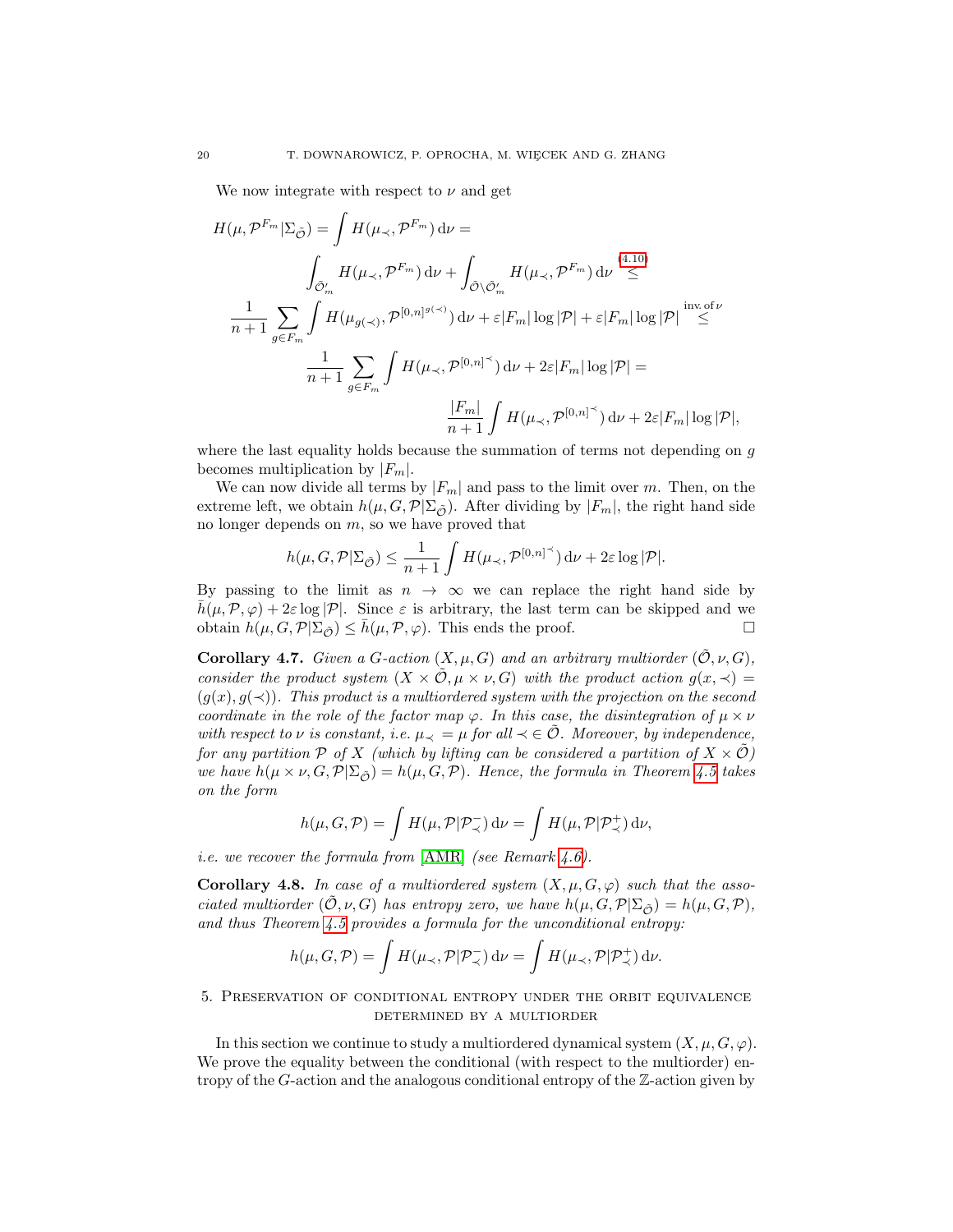the iterates of the successor maps S and  $\tilde{S}$  defined by the formulae [\(3.2\)](#page-9-4) and [\(3.4\)](#page-9-6). A well oriented reader will note that this equality follows from a theorem of Rudolph and Weiss [\[RW,](#page-34-0) Theorem 2.6] but, on the one hand, our proof is completely different and much shorter (even when counting the necessary background), on the other hand, as we will show in the next section, our theorem implies that of Rudolph– Weiss (with slightly changed assumptions).

<span id="page-20-0"></span>**Theorem 5.1.** Let  $(X, \mu, G, \varphi)$  be a multiordered dynamical system and let S denote the successor map defined by the formula  $(3.2)$ . Then, for every finite, measurable partition  $P$  of  $X$  we have,

(5.1) 
$$
h(\mu, G, \mathcal{P}|\Sigma_{\tilde{O}}) = h(\mu, S, \mathcal{P}|\Sigma_{\tilde{O}}),
$$

where  $h(\mu, G, \mathcal{P}|\Sigma_{\tilde{O}})$  is the conditional (with respect to  $\Sigma_{\tilde{O}}$ ) entropy of the process  $(X, \mu, \mathcal{P}, G)$  generated by  $\mathcal P$  under the action of G and  $h(\mu, S, \mathcal{P} | \Sigma_{\tilde{O}})$  is the analogous conditional entropy of the process  $(X, \mu, \mathcal{P}, S)$  generated by  $\mathcal P$  under the action of  $\mathbb Z$  given by the iterates of  $S$ .

*Proof.* For every  $n \in \mathbb{Z}$ , we denote  $\mathcal{P}^{(-\infty,-n)^S} = \bigvee_{k \geq n} S^k(\mathcal{P})$ . Firstly, we show that for  $\nu$ -almost every  $\prec \in \tilde{\mathcal{O}}$ , we have

<span id="page-20-1"></span>(5.2) 
$$
\mathcal{P}^{(-\infty,-n]^S}|_{\varphi^{-1}(\prec)} = \mathcal{P}^{(-\infty,-n]^{\prec}}|_{\varphi^{-1}(\prec)}.
$$

Let  $\prec \in \tilde{\mathcal{O}}$  and  $k \in \mathbb{Z}$  be fixed. By the formula [\(3.3\)](#page-9-5), for every measurable set  $A \subset X$ , we have

$$
S^{k}(A) \cap \varphi^{-1}(\prec) = S^{k}\left(\bigcup_{\prec' \in \tilde{\mathcal{O}}} A \cap \varphi^{-1}(\prec')\right) \cap \varphi^{-1}(\prec) =
$$
  

$$
\left(\bigcup_{\prec' \in \tilde{\mathcal{O}}} S^{k}(A \cap \varphi^{-1}(\prec'))\right) \cap \varphi^{-1}(\prec) = \left(\bigcup_{\prec' \in \tilde{\mathcal{O}}} k^{\prec'}(A \cap \varphi^{-1}(\prec'))\right) \cap \varphi^{-1}(\prec) =
$$
  

$$
\left(\bigcup_{\prec' \in \tilde{\mathcal{O}}} \left(k^{\prec'}(A) \cap \varphi^{-1}(k^{\prec'}(\prec'))\right)\right) \cap \varphi^{-1}(\prec).
$$

The only  $\prec' \in \tilde{\mathcal{O}}$  for which the corresponding item of the above union has nonempty intersection with  $\varphi^{-1}(\prec)$  is the one for which  $k^{\prec'}(\prec') = \prec$ . Since  $k^{\prec'}(\prec') = \tilde{S}^k(\prec'),$ we have  $k^{\prec'}(\prec') = \prec$  if and only if  $\prec' = \tilde{S}^{-k}(\prec) = (-k)^{\prec}(\prec)$  (see formula [\(3.3\)](#page-9-5) applied to  $\hat{\mathcal{O}}$  as its own extension). Thus, by the first part of formula [\(2.6\)](#page-7-1) (with  $g = (-k)^\prec$ , we obtain

$$
k^{\prec'} = k^{(-k)^{\prec}(\prec)} = (k - k)^{\prec} \cdot ((-k)^{\prec})^{-1} = ((-k)^{\prec})^{-1}.
$$

Hence,

(5.3) 
$$
S^{k}(A) \cap \varphi^{-1}(\prec) = ((-k)^{\prec})^{-1}(A) \cap \varphi^{-1}(\prec).
$$

Therefore,  $S^k(\mathcal{P})|_{\varphi^{-1}(\prec)} = ((-k)^{\prec})^{-1}(\mathcal{P})|_{\varphi^{-1}(\prec)}$  and for every  $n \in \mathbb{Z}$ ,

$$
\mathcal{P}^{(-\infty,-n]^S}|_{\varphi^{-1}(\prec)} = \bigvee_{k\geq n} S^k(\mathcal{P})|_{\varphi^{-1}(\prec)} = \bigvee_{k\geq n} ((-k)^{\prec})^{-1}(\mathcal{P})|_{\varphi^{-1}(\prec)} = \mathcal{P}^{(-\infty,-n]^{\prec}}|_{\varphi^{-1}(\prec)}.
$$

In particular,  $\mathcal{P}^{(-\infty,-1]^S}|_{\varphi^{-1}(\prec)} = \mathcal{P}^-_{\prec}|_{\varphi^{-1}(\prec)}$ .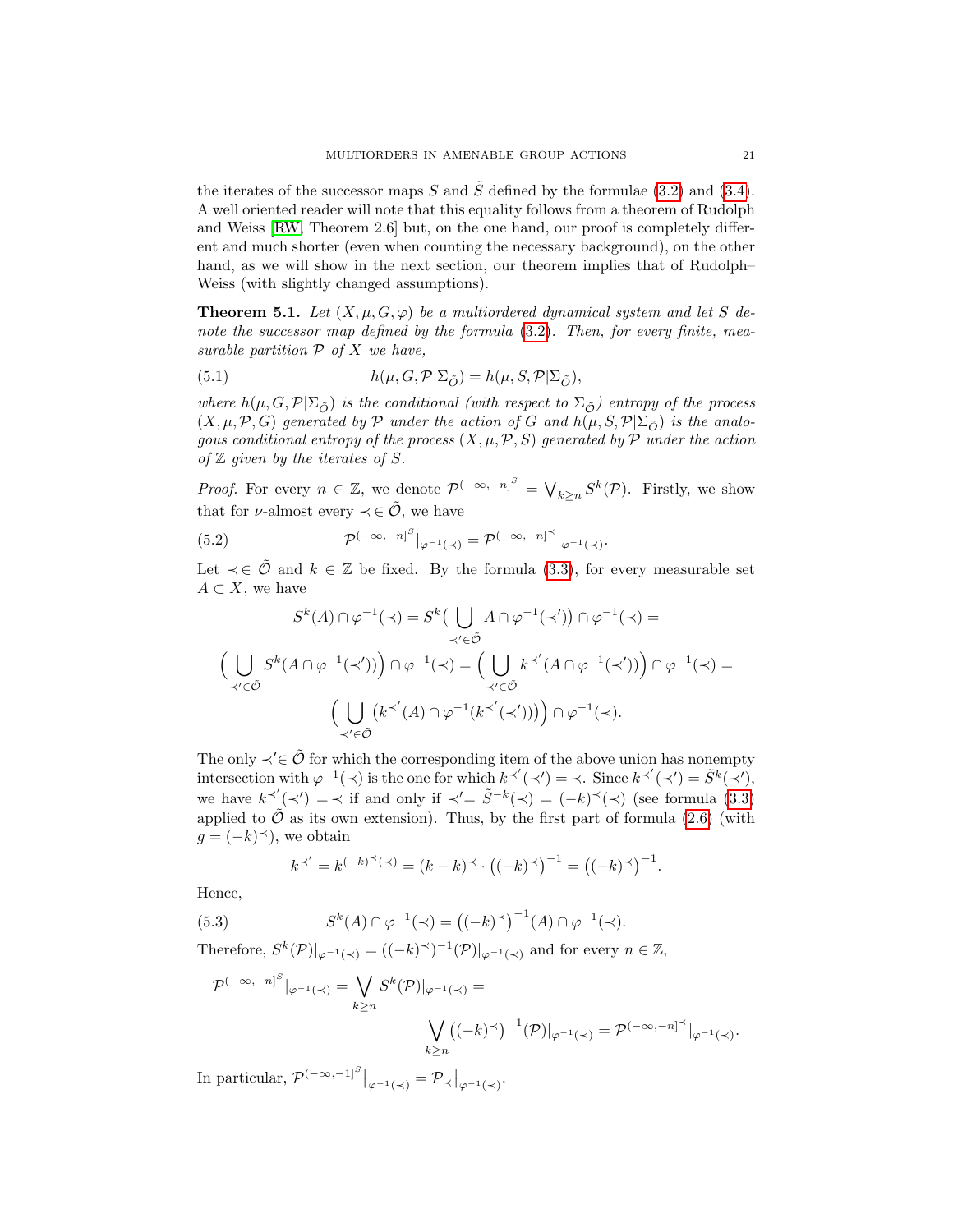Consequently, by Theorem [4.5](#page-15-0) and by the disintegration formula for the conditional entropy (see e.g. [\[P,](#page-34-4) page 255], the conditional version passes by the same proof), we have

(5.4) 
$$
h(\mu, G, \mathcal{P} | \Sigma_{\tilde{O}}) = \int H(\mu_{\prec}, \mathcal{P} | \mathcal{P}_{\prec}) d\nu = \int H(\mu_{\prec}, \mathcal{P} | \mathcal{P}^{(-\infty, -1]^S}) d\nu = H(\mu, \mathcal{P} | \mathcal{P}^{(-\infty, -1]^S} \vee \Sigma_{\tilde{O}}) = h(\mu, S, \mathcal{P} | \Sigma_{\tilde{O}}).
$$
This ends the proof.

<span id="page-21-1"></span>**Corollary 5.2.** Suppose  $\varphi : X \to \tilde{\mathcal{O}}$  is a measure-theoretic factor map from a measure-preserving G-action  $(X, \mu, G)$  to a multiorder  $(\mathcal{O}, \nu, G)$  and let  $(X, \mu, S)$ be the Z-action orbit equivalent to  $(X, \mu, G)$  as described in Theorem [3.5.](#page-9-0) Recall that the theorem establishes also that the Z-action  $(X, \mu, S)$  factors to  $(\tilde{\mathcal{O}}, \nu, \tilde{S})$  via the same map  $\varphi$ . It is a well-known phenomenon that orbit equivalent systems may have different entropies. However, in the above situation, it follows from Theorem [5.1](#page-20-0) that it is the multiorder factor which is responsible for the entire difference of entropies:

(5.5) 
$$
h(\mu, G) - h(\mu, S) = h(\nu, G) - h(\nu, \tilde{S})
$$

(assuming that  $h(\mu, S) < \infty$  and hence also  $h(\nu, \tilde{S}) < \infty$ ).

Example 5.3. In general, there is no inequality between  $h(\mu, G)$  and  $h(\mu, S)$ . Indeed, let  $(X_1, \mu_1, T_1)$  and  $(X_2, \mu_2, T_2)$  be two ergodic Z-actions on atomless probability spaces, such that  $h(\mu_1, T_1) > h(\mu_2, T_2)$  (alternatively  $h(\mu_1, T_1) < h(\mu_2, T_2)$ ). The first action will be viewed as a G-action  $(X_1, \mu_1, G)$ , where  $G = \mathbb{Z}$ . By the theorem of Dye these actions are orbit equivalent. By the comments at the beginning of Section [3,](#page-7-0) we can assume that  $X_1 = X_2$ ,  $\mu_1 = \mu_2$  and the orbit-equivalence is established by the identity map. By Remark [3.8,](#page-10-0) the first action factors onto a multiorder  $(0, \nu, G)$  such that the successor map S associated to that multiorder coincides with  $T_2$ . Then  $h(\mu_1, G) > h(\mu_1, S)$  (alternatively  $h(\mu_1, G) < h(\mu_1, S)$ ).

## 6. Proof of the Rudolph-Weiss Theorem via multiorders

<span id="page-21-0"></span>This section is devoted to showing that our Theorem [5.1](#page-20-0) not only follows but also implies the Rudolph–Weiss Theorem. In fact, it implies a slightly less general version, but the loss of generality is marginal in comparison to the gain of simplicity.

We begin by quoting the original theorem and stating our version.

<span id="page-21-2"></span>**Theorem 6.1.** [\[RW,](#page-34-0) Theorem 2.6] Let  $(X, \mu, G)$  and  $(X, \mu, \Gamma)$  be free actions of two countable amenable groups G and  $\Gamma$ , with the same orbits. Let  $(Y, \nu, G)$  be a factor of  $(X, \mu, G)$  and let  $\Sigma_Y$  denote the associated G-invariant sub-sigma-algebra on X. Assume that the orbit change from the action of G to the action of  $\Gamma$  is measurable with respect to  $\Sigma_Y$ , i.e. that for all  $\gamma \in \Gamma$  and  $g \in G$  the sets  $\{x \in X : g(x) = \gamma(x)\}\$ belong to  $\Sigma_Y$ . Then  $\Sigma_Y$  is Γ-invariant and

(6.1) 
$$
h(\mu, G|\Sigma_Y) = h(\mu, \Gamma|\Sigma_Y).
$$

<span id="page-21-3"></span>**Theorem 6.2.** Let  $(X, \mu, G)$  and  $(X, \mu, \Gamma)$  be actions of two countable amenable groups G and Γ, with the same orbits. Let  $\Sigma_Y$  be a sub-sigma-algebra on X invariant under both actions, and such that both these actions on the corresponding factor space  $(Y, \nu)$  are free. Then

(6.2) 
$$
h(\mu, G|\Sigma_Y) = h(\mu, \Gamma|\Sigma_Y).
$$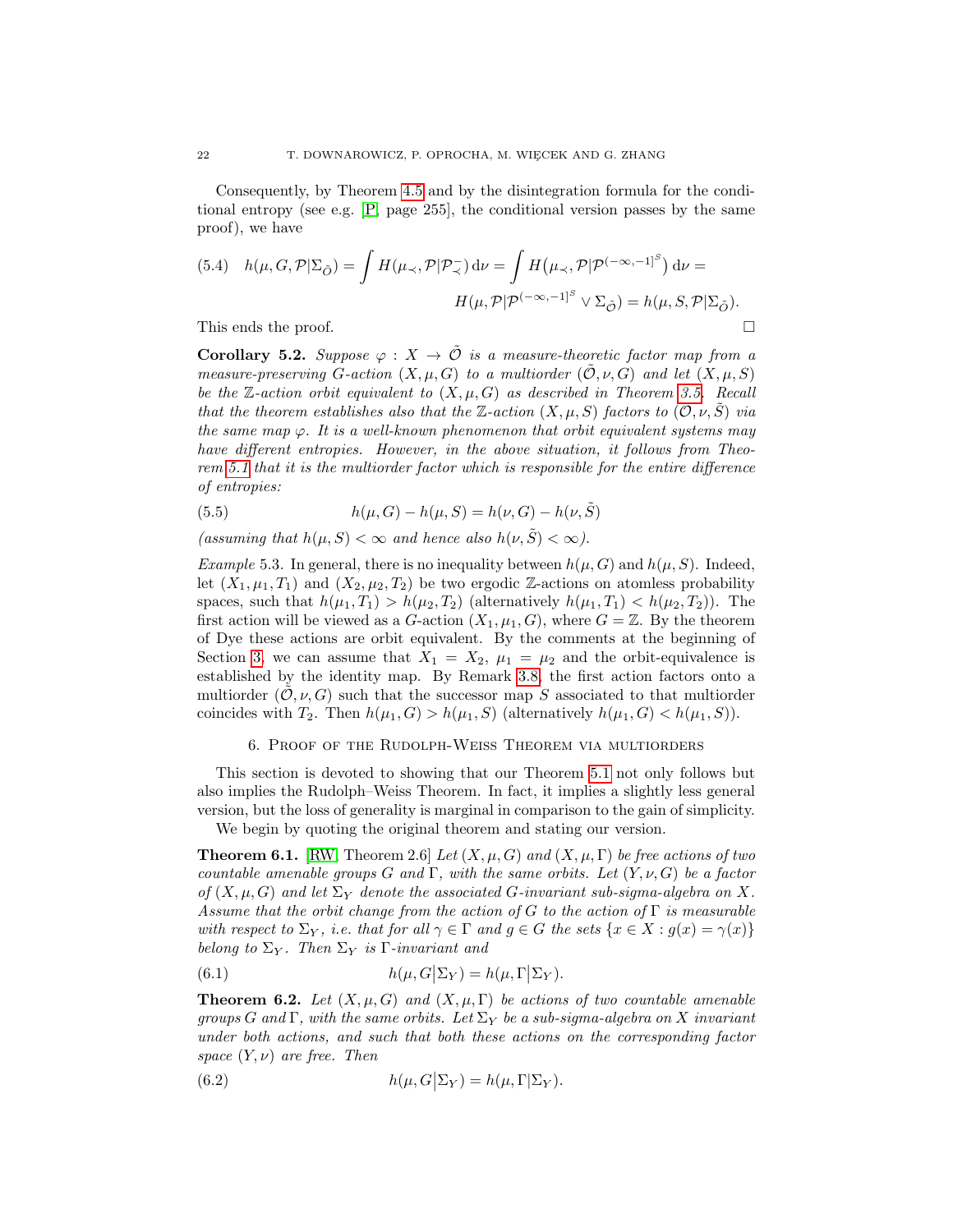We will now discuss the differences between these two formulations. There are two changes in the assumptions.

- (1) In Theorem [6.1](#page-21-2) we assume freeness of the actions of G and  $\Gamma$  on  $(X,\mu)$ , while in Theorem [6.2](#page-21-3) we assume the same about the actions on the common factor  $(Y, \nu)$  (which is clearly a stronger assumption).
- (2) We replace the  $\Sigma_Y$ -measurability of the change of orbits by the "double invariance" of  $\Sigma_Y$  (which is seemingly a weaker assumption).

The next lemma shows that although the change (2) seems to be in favor of Theorem  $6.2$  (see part a)), in view of the change  $(1)$  it is actually not (see part b)). So Theorem [6.2](#page-21-3) is slightly, but strictly less general.<sup>[15](#page-22-0)</sup>

<span id="page-22-1"></span>**Lemma 6.3.** Let  $(X, \mu, G)$  and  $(X, \mu, \Gamma)$  be two actions of countable amenable groups, which have the same orbits. The following implications are true:

- a) If  $(Y, \nu, G)$  is a factor of  $(X, \mu, G)$  (i.e.  $\Sigma_Y$  is a G-invariant sub-sigma-algebra on X), and the orbit change from the action of G to the action of  $\Gamma$  is  $\Sigma_Y$ . measurable, then  $\Sigma_Y$  is  $\Gamma$ -invariant (i.e.  $(Y, \nu, \Gamma)$  is a factor of  $(X, \mu, \Gamma)$ ).
- b) If  $\Sigma_Y$  is a sub-sigma-algebra on X which is both G-invariant and Γ-invariant, and the action of at least one of the groups on the corresponding factor space  $(Y, \nu)$  is free, then the orbit change from  $(X, \mu, G)$  to  $(X, \mu, \Gamma)$  is  $\Sigma_Y$ -measurable.

Proof.

a) If  $(Y, \nu, G)$  is a factor of  $(X, \mu, G)$ , then for every  $A \in \Sigma_Y$  and  $\gamma \in \Gamma$  we have

$$
\gamma^{-1}(A) = \{ x \in X : \gamma(x) \in A \} = \bigcup_{g \in G} (\{ x \in X : \gamma(x) = g(x) \} \cap g^{-1}(A)).
$$

Since the orbit change is assumed  $\Sigma_Y$ -measurable,  $\{x \in X : \gamma(x) = g(x)\} \in \Sigma_Y$ . Next,  $g^{-1}(A) \in \Sigma_Y$  by G-invariance of  $\Sigma_Y$ . Hence  $\gamma^{-1}(A) \in \Sigma_Y$ .

b) Assume that  $\Sigma_Y$  is a sub-sigma-algebra on X which is both G-invariant and Γ-invariant. Let π : X → Y be the corresponding factor map (note that the factor map does not depend on the choice of the acting group). Assume that one of the groups, say G, acts freely on  $(Y, \nu)$ . Fix some  $\gamma \in \Gamma$  and  $y \in Y$ . Let x and x' both belong to  $\pi^{-1}(y)$ . Let  $g, g' \in G$  be such that  $g(x) = \gamma(x)$ and  $g'(x') = \gamma(x')$ . We need to show that  $g = g'$  (this will imply that the orbit change is constant on the fibers of  $\pi$ , i.e.  $\Sigma_Y$ -measurable). We have

$$
g'(y) = g'(\pi(x')) = \pi(g'(x')) = \pi(\gamma(x')) = \gamma(\pi(x')) = \gamma(y) = \\\gamma(\pi(x)) = \pi(\gamma(x)) = \pi(g(x)) = g(\pi(x)) = g(y).
$$

Since the G-action on  $(Y, \nu)$  is free, we conclude that  $g = g'$ , as needed.

 $\Box$ 

The following example shows that the assumption of freeness of the factor is essential.

<span id="page-22-0"></span><sup>&</sup>lt;sup>15</sup>Consider two identical free actions  $(X, \mu, G) = (X, \mu, \Gamma)$ , where  $G = \Gamma$ , and the trivial factor  $\Sigma_Y = \{X, \varnothing\}$ . As easily verified, this example satisfies the assumptions of Theorem [6.1](#page-21-2) but not of Theorem [6.2.](#page-21-3)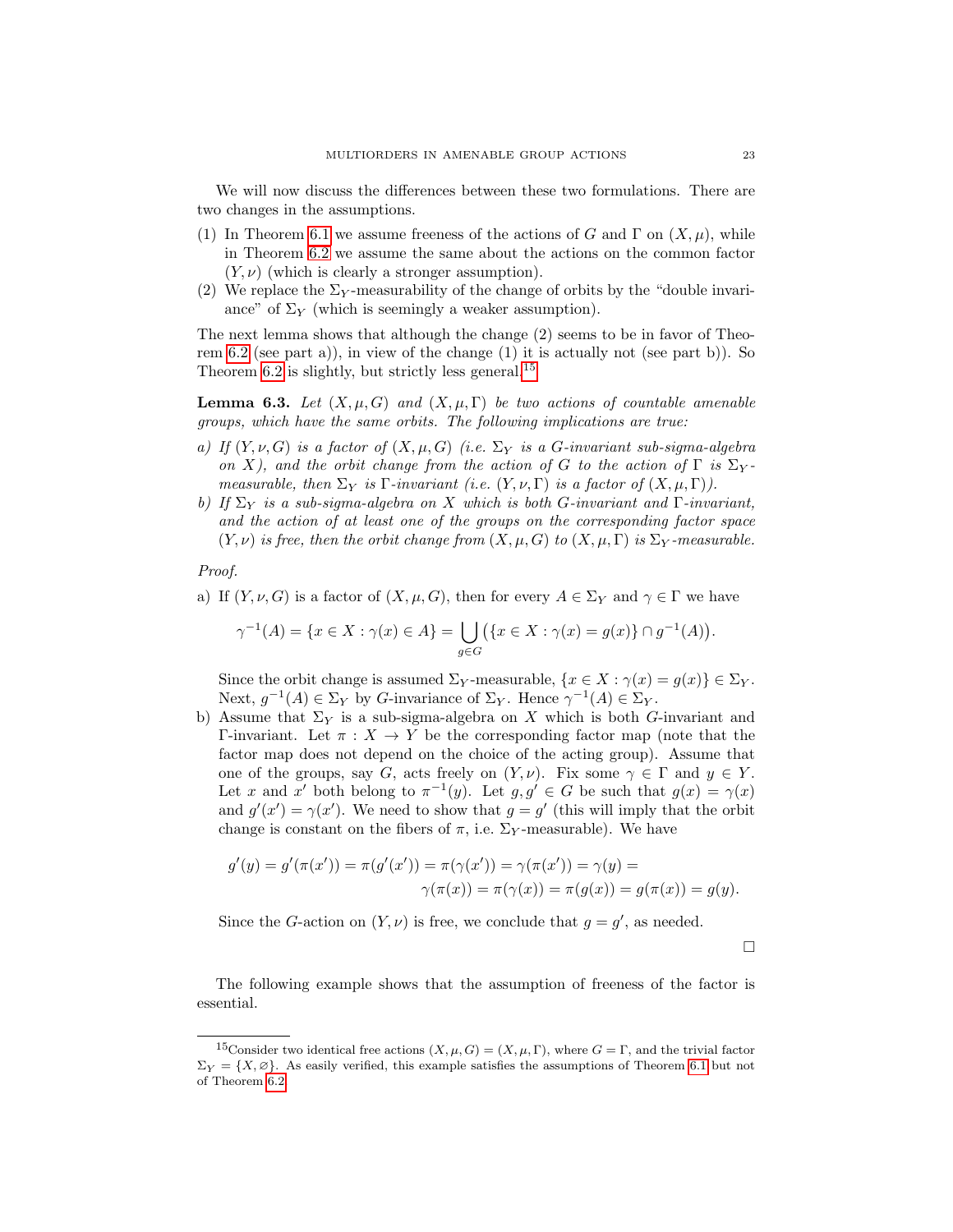*Example* 6.4. Let  $(X, \mu, T)$  be any free Z-action and let  $(Y, \nu, \phi)$  be given by Y =  $\{0,1\}, \nu(\{0\}) = \nu(\{1\}) = \frac{1}{2}$  and  $\phi(y) = 1 - y$ . On  $Y \times X$  consider the skew product:

$$
T_{\phi}(y,x) = \begin{cases} (\phi(y),x) & \text{for } y = 0\\ (\phi(y),T(x)) & \text{for } y = 1. \end{cases}
$$

On the same product space consider also the  $\mathbb{Z}_2 \times \mathbb{Z}$  action given by

$$
(m, n)(y, x) = (\phi^m(y), T^n(x)), \ m \in \mathbb{Z}_2, \ n \in \mathbb{Z}.
$$

These actions are free and have the same orbits. On  $\{0\} \times X$  we have  $T_{\phi}(y, x) =$  $(1,0)(y,x)$ , while on  $\{1\} \times X$  we have  $T_{\phi}(y,x) = (1,1)(y,x)$ . The trivial sigmaalgebra  $\Sigma_{\text{triv}}$  on  $Y \times X$  is clearly invariant under both actions, but the sets  $\{0\} \times X$ and  $\{1\} \times X$  (each of product measure  $\frac{1}{2}$ ) are not measurable with respect to  $\Sigma_{\mathsf{triv}}$ .

The next observation will be used in the proof of Theorem [6.2.](#page-21-3)

<span id="page-23-1"></span>**Lemma 6.5.** Let  $(X, \mu, G)$  be a measure-preserving action of a countable amenable group G. Let  $(Y, \nu, G)$  be a factor of  $(X, \mu, G)$ , such that the action of G on  $(Y, \nu)$ is free. Let  $\pi: X \to Y$  be the corresponding factor map. Let  $(Y, \nu, \Gamma)$  be an action of a countable amenable group  $\Gamma$  on  $(Y, \nu)$ , which has the same orbits as  $(Y, \nu, G)$ . Then the action  $(Y, \nu, \Gamma)$  has a unique extension  $(X, \mu, \Gamma)$  via the map  $\pi$  with the same orbits as  $(X, \mu, G)$ . The extension is defined by the formula

<span id="page-23-0"></span>
$$
(6.3) \qquad \qquad \gamma(x) = g(x),
$$

where g is the unique element of G such that  $g(\pi(x)) = \gamma(\pi(x))$ .

*Proof.* Obviously, the formula [\(6.3\)](#page-23-0) defines an action of  $\Gamma$  on  $(X, \mu)$  which extends  $(Y, \nu, \Gamma)$  via  $\pi$ , and has the same orbits as  $(X, \mu, G)$ . Now, let  $(X, \mu, \Gamma)$  denote any extension of  $(Y, \nu, \Gamma)$  via  $\pi$ , with the same orbits as  $(X, \mu, G)$ . By Lemma [6.3](#page-22-1) (and since G acts freely on  $(Y, \nu)$ ), the orbit change from  $(X, \mu, \Gamma)$  to  $(X, \mu, G)$  is  $\Sigma_Y$ -measurable, which means precisely what we desire: for any  $\gamma \in \Gamma$  and  $x \in X$ , we have  $\gamma(x) = g(x)$ , where  $g \in G$  is the unique element such that  $\gamma(\pi(x)) =$  $g(\pi(x)).$ 

*Proof of Theorem [6.2.](#page-21-3)* Assume that the actions of G and  $\Gamma$  on  $(Y, \nu)$  are free. If  $\nu$  is not ergodic, then its ergodic decomposition does not depend on the action. Since the actions of G and  $\Gamma$  are free with respect to  $\nu$ , they are clearly free with respect to almost every ergodic component of  $\nu$ . Thus, it suffices to consider  $\nu$  ergodic.

By the theorem of Ornstein and Weiss([\[OW1,](#page-34-2) Theorem 6]) and the Dye Theo-rem [\[Dy\]](#page-33-6), there exists a Z-action  $(Y, \nu, T)$  of entropy zero, with the same orbits as  $(Y, \nu, G)$  (and thus as  $(Y, \nu, \Gamma)$ ).

Since the action  $(Y, \nu, G)$  is free, by Remark [3.8,](#page-10-0) there exists a multiorder  $(\mathcal{O}_G, \nu_G, G)$  being a factor of  $(Y, \nu, G)$  via a factor-map  $\varphi_G$ , such that T coincides with the successor map  $S_G$  associated with the multiorder  $\mathcal{O}_G$ . Similarily, there exists a multiorder  $(\tilde{\mathcal{O}}_{\Gamma}, \nu_{\Gamma}, \Gamma)$  being a factor of  $(Y, \nu, \Gamma)$  via a factor-map  $\varphi_{\Gamma}$ , such that T coincides with the successor map  $S_{\Gamma}$  associated with the multiorder  $\tilde{\mathcal{O}}_{\Gamma}$ . These two multiorders are factors of  $(X, \mu, G)$  and  $(X, \mu, \Gamma)$  via  $\varphi_G \circ \pi$  and  $\varphi_{\Gamma} \circ \pi$ , respectively, and they induce on  $(X, \mu)$  two (a priori different) successor maps, which we will denote by  $\bar{S}_G$  and  $\bar{S}_{\Gamma}$ . The corresponding Z-actions on  $(X,\mu)$  have the same orbits as  $(X, \mu, G)$  and  $(X, \mu, \Gamma)$ . By Lemma [6.5,](#page-23-1) (applied to  $(Y, \nu, T)$ rather than  $(Y, \nu, \Gamma)$  we know that there exists a unique extension T of T onto  $(X, \mu)$  which has the same orbits as  $(X, \mu, G)$  and  $(X, \mu, \Gamma)$ . In order to show that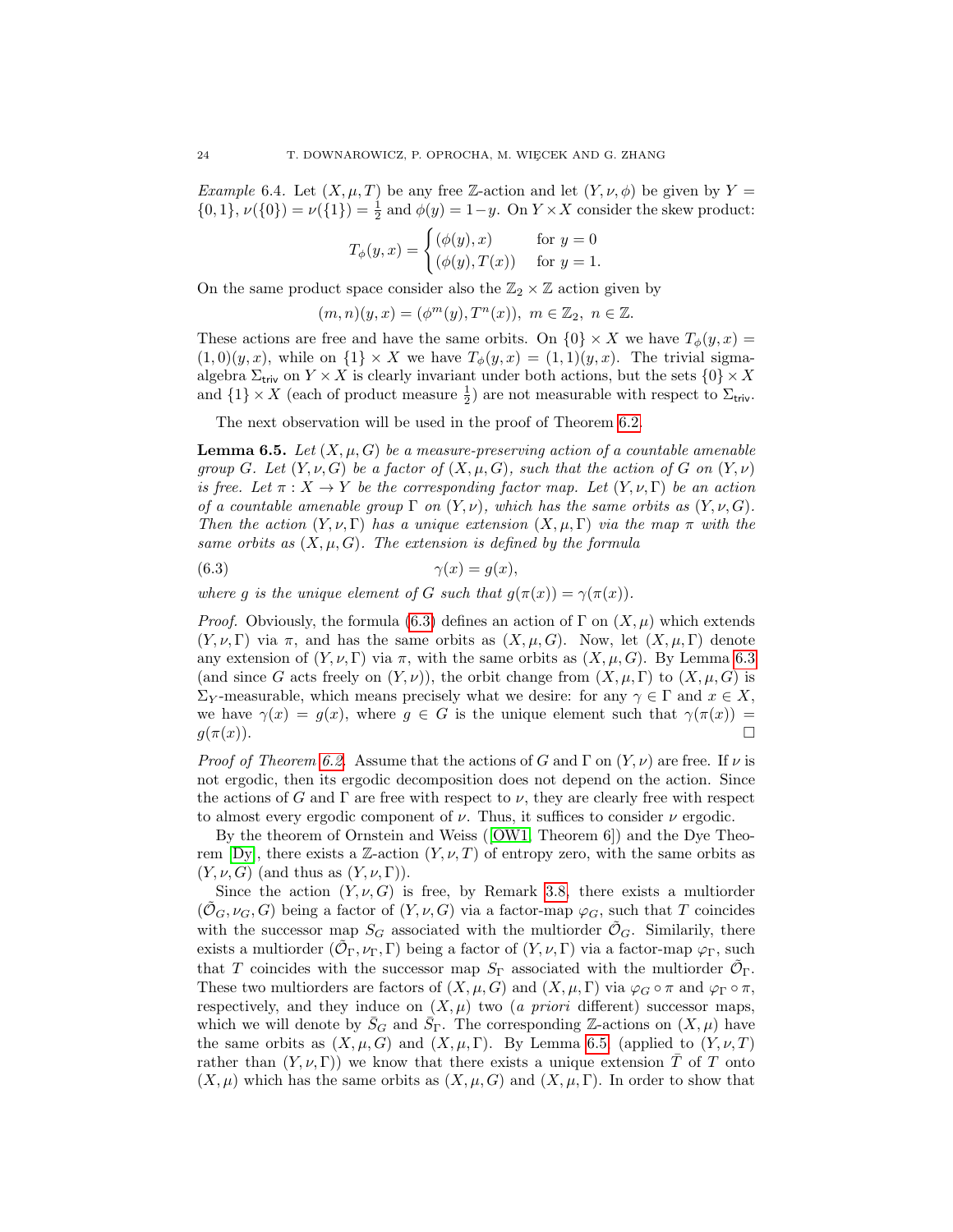$\bar{S}_G = \bar{S}_\Gamma$  it suffices to show that they both equal  $\bar{T}$  (we will do that only for  $\bar{S}_G$ , the proof for  $\bar{S}_{\Gamma}$  is analogous).

Recall that, by definition,  $\bar{S}_G(x) = 1^{\prec}(x)$ , where  $\prec = (\varphi_G \circ \pi)(x)$ . Letting  $y = \pi(x)$  we can write  $\prec = \varphi_G(y)$ . On the other hand, by [\(6.3\)](#page-23-0) applied to  $1 \in \mathbb{Z}$ (in the role of  $\gamma$ ) we get  $\overline{T}(x) = g(x)$ , where  $g \in G$  is unique such that  $g(y) = T(y)$ . Since  $T = S_G$ , we have  $g(y) = S_G(y) = 1 \leq (y)$ . Since the action of G on  $(Y, \nu)$  is free, we have  $g = 1^{\checkmark}$ , hence  $\bar{T}(x) = 1^{\checkmark}(x) = \bar{S}_G(x)$ . As explained earlier, we have just proved that  $\bar{S}_G = \bar{S}_{\Gamma}$ .

We are in the position to use our Theorem [5.1](#page-20-0) with respect to the four multiordered systems  $(Y, \nu, G, \varphi_G), (Y, \nu, \Gamma, \varphi_{\Gamma}), (X, \mu, G, \varphi_G \circ \pi)$  and  $(X, \mu, \Gamma, \varphi_{\Gamma} \circ \pi)$ . We obtain the following equalities

$$
\begin{split} &h(\nu,G\big|\Sigma_{\tilde{\mathcal{O}}_G})=h(\nu,T\big|\Sigma_{\tilde{\mathcal{O}}_G})=0,\\ &h(\nu,\Gamma\big|\Sigma_{\tilde{\mathcal{O}}_\Gamma})=h(\nu,T\big|\Sigma_{\tilde{\mathcal{O}}_\Gamma})=0,\\ &h(\mu,G|\Sigma_{\tilde{\mathcal{O}}_G})=h(\mu,\bar{T}\big|\Sigma_{\tilde{\mathcal{O}}_G}),\\ &h(\mu,\Gamma|\Sigma_{\tilde{\mathcal{O}}_\Gamma})=h(\mu,\bar{T}\big|\Sigma_{\tilde{\mathcal{O}}_\Gamma}). \end{split}
$$

Hence we also have

$$
\begin{split} h(\mu,G\big|\Sigma_Y) &= h(\mu,G|\Sigma_{\tilde{\mathcal{O}}_G}) - h(\nu,G|\Sigma_{\tilde{\mathcal{O}}_G}) = h(\mu,G|\Sigma_{\tilde{\mathcal{O}}_G}) - 0 = h(\mu,\bar{T}\big|\Sigma_{\tilde{\mathcal{O}}_G}),\\ h(\mu,\Gamma\big|\Sigma_Y) &= h(\mu,\Gamma|\Sigma_{\tilde{\mathcal{O}}_\Gamma}) - h(\nu,\Gamma|\Sigma_{\tilde{\mathcal{O}}_\Gamma}) = h(\mu,\Gamma|\Sigma_{\tilde{\mathcal{O}}_\Gamma}) - 0 = h(\mu,\bar{T}\big|\Sigma_{\tilde{\mathcal{O}}_\Gamma}). \end{split}
$$

Since  $\Sigma_{\tilde{\mathcal{O}}_G}$  and  $\Sigma_{\tilde{\mathcal{O}}_\Gamma}$  are T-invariant sub-sigma-algebras on Y, the action of T on the corresponding factors have entropy zero. Thus they are also zero-entropy factors of  $(X, \mu, T)$ , which implies that

$$
h(\mu, \overline{T} | \Sigma_{\tilde{O}_G}) = h(\mu, \overline{T} | \Sigma_{\tilde{O}_{\Gamma}}) = h(\mu, \overline{T}).
$$

Therefore, we get the desired equality

$$
h(\mu, G|\Sigma_Y) = h(\mu, \Gamma|\Sigma_Y) \ \ (= h(\mu, \overline{T})),
$$

and the proof is complete.

#### 7. Pinsker sigma-algebra via multiorder

<span id="page-24-0"></span>As an application of Theorem [5.1](#page-20-0) we provide a characterization of the Pinsker sigma-algebra relative to the multiorder  $\hat{\mathcal{O}}$ , in terms of the Z-action given by the iterates of the successor map S. Recall that the Pinsker sigma-algebra  $\Pi_G(X|\Theta)$ of a dynamical system  $(X, \mu, G)$ , with respect to a G-invariant sub-sigma-algebra  $Θ$  consists of all measurable sets  $A \subset X$  such that  $h(μ, G, {A, A<sup>c</sup>}|Θ) = 0$ . If Σ<sub>Y</sub> is a G-invariant sub-sigma-algebra on X and  $(Y, \nu, G)$  is the corresponding factor of  $(X, \mu, G)$ , then  $\Pi_G(Y|\Theta) = \Pi_G(X|\Theta) \cap \Sigma_Y$ . In case  $(Y, \nu, G)$  is generated by a finite measurable partition P of X and  $\Theta$  is trivial, we will write  $\Pi_G(\mathcal{P})$  instead of  $\Pi_G(Y|\Theta)$ .

<span id="page-24-1"></span>**Theorem 7.1.** Let  $(X, \mu, G, \varphi)$  be a multiordered dynamical system with an action of a countable amenable group G. Let  $\tilde{\mathcal{O}} = \varphi(X)$  denote the multiorder factor. The Pinsker sigma-algebra  $\Pi_G(X|\Sigma_{\tilde{\mathcal{O}}})$  of the system  $(X,\mu,G)$ , relative to the multiorder  $\tilde{\mathcal{O}}$  is equal to the Pinsker sigma-algebra  $\Pi_S(X|\Sigma_{\tilde{\mathcal{O}}})$  of the Z-action  $(X,\mu,S)$ , relative to the multiorder  $\tilde{\mathcal{O}}$ , where S is the successor map on X associated with the multiorder  $\ddot{\mathcal{O}}$ .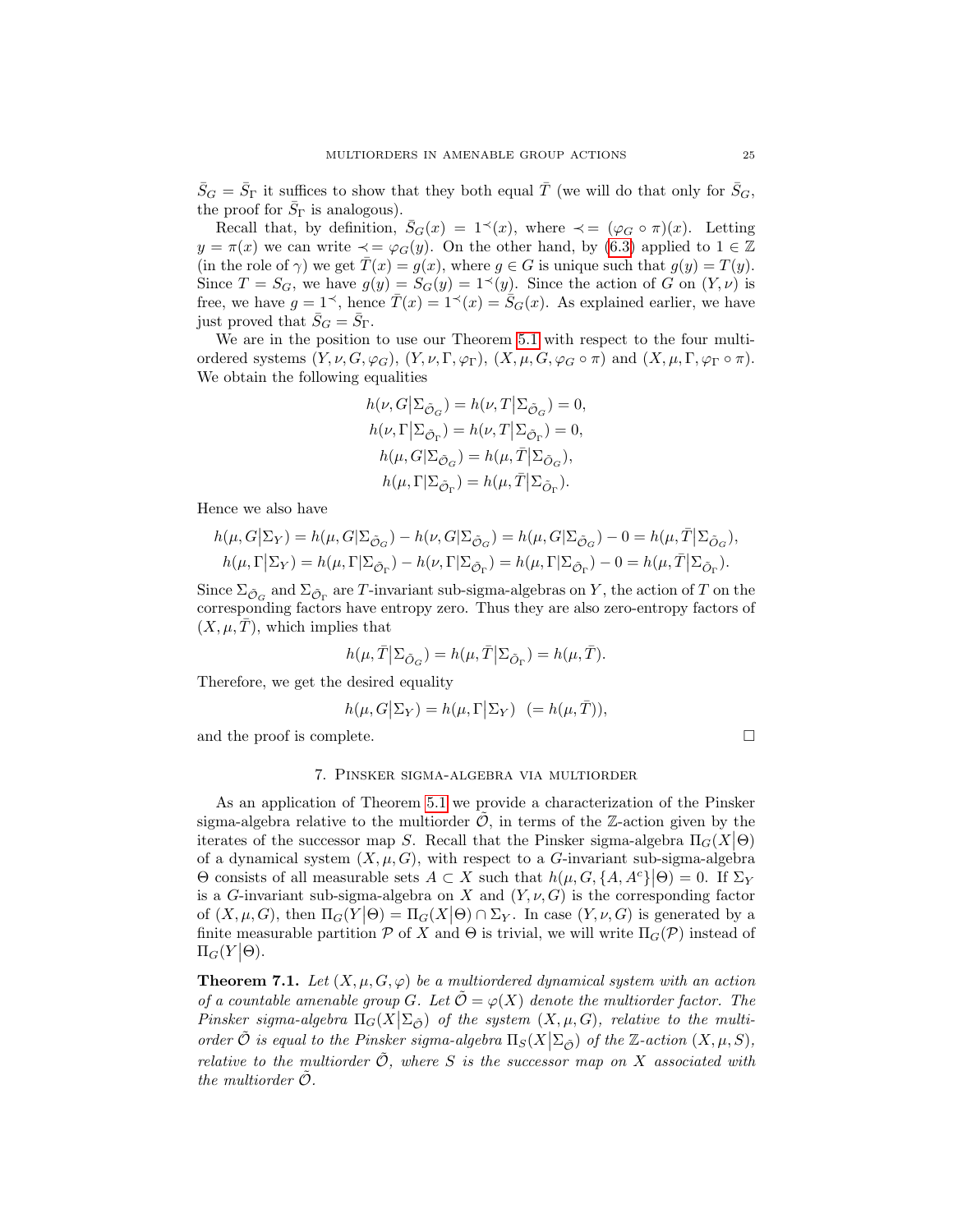*Proof.* Let  $P$  be a finite measurable partition of X. Then  $P$  is measurable with respect to  $\Pi_G(X|\Sigma_{\tilde{\mathcal{O}}})$  if and only if  $h(\mu, G, \mathcal{P}|\Sigma_{\tilde{\mathcal{O}}}) = 0$ , if and only if  $h(\mu, S, \mathcal{P}|\Sigma_{\tilde{\mathcal{O}}}) = 0$ (by Theorem [5.1\)](#page-20-0), if and only if  $P$  is measurable with respect to  $\Pi_S(X|\Sigma_{\tilde{\mathcal{O}}})$ .  $\Box$ 

**Corollary 7.2.** Suppose that  $(X, \mu, G, \varphi)$  is a multiordered dynamical system such that the multiorder factor  $(0, \nu, G)$  has entropy zero. In such case, the (unconditional) Pinsker sigma-algebra  $\Pi_G(X)$  of this action equals  $\Pi_S(X|\Sigma_{\tilde{O}})$ .

Remark 7.3. Since, in general, there is no connection between entropy of a multiorder under the action of G and under the Z-action generated by the iterates of S, we cannot claim that  $\Pi_G(X) = \Pi_S(X)$ . This equality holds, however, if O has "double entropy zero" (see Corollary [3.9\)](#page-10-1).

Despite the above remark, Theorem [7.1](#page-24-1) allows to characterize the (unconditional) Pinsker factor of an arbitrary measure-preserving action of a countable amenable group G by a formula which resembles the Rokhlin–Sinai formula for  $\mathbb Z$ -actions  $\Pi_T(\mathcal{P}) = \bigcap_{n \geq 1} \mathcal{P}^{(-\infty, -n]}$ . Interestingly enough, the formula works using almost any order  $\prec$  selected from any multiorder on G. The result sheds a new light on the Pinsker factor even in the classical case of  $G = \mathbb{Z}$ . In addition to the well-known fact that  $\Pi_T(\mathcal{P})$  can be computed using either the remote past or the remote future (which coresponds to two natural orders on  $\mathbb{Z}$ ), as it turns out, it can be equally well expressed using the remote past (or future) with respect to many other nonstandard orderings on Z, for instance such as given in Example [B.9](#page-32-0) in Appendix B.

<span id="page-25-0"></span>**Theorem 7.4.** Let  $(X, \Sigma, \mu, G)$  be a measure-theoretic dynamical system with an action of a countable amenable group  $G$ . Let  $\mathcal P$  be a finite measurable partition of X. For any multiorder  $(\tilde{\mathcal{O}}, \Sigma_{\tilde{\mathcal{O}}}, \nu, G)$  on G and v-almost every  $\prec \in \tilde{\mathcal{O}}$  the following equality holds:

(7.1) 
$$
\bigcap_{n\geq 1} \mathcal{P}^{(-\infty,-n]^{\prec}} = \Pi_G(\mathcal{P}),
$$

where  $\Pi_G(\mathcal{P})$  is the Pinsker sigma-algebra of the process generated by P under the action of G.

*Proof.* Let  $(Y, \Sigma_Y, \mu_Y, G)$  denote the symbolic factor of  $(X, \Sigma, \mu, G)$  generated by P and let  $(\mathcal{O}, \Sigma_{\tilde{\mathcal{O}}}, \nu, G)$  be an arbitrary multiorder on G. Consider the product dynamical system  $(Y \times \mathcal{O}, \Sigma_Y \otimes \Sigma_{\mathcal{O}}, \mu_Y \times \nu, G)$ . As remarked in Corollary [4.7,](#page-19-1) this is a multiordered G-action with the projection on the second coordinate in the role of the factor map  $\varphi$ . It is clear that the Pinsker sigma-algebra  $\Pi_G(Y \times \tilde{\mathcal{O}} | \Sigma_{\tilde{\mathcal{O}}})$ contains the product sigma-algebra  $\Pi_G(\mathcal{P}) \otimes \Sigma_{\tilde{\mathcal{P}}}$ .

In view of Theorem [7.1,](#page-24-1) we now have

$$
\Pi_G(Y \times \tilde{\mathcal{O}} | \Sigma_{\tilde{\mathcal{O}}}) = \Pi_S(Y \times \tilde{\mathcal{O}} | \Sigma_{\tilde{\mathcal{O}}}),
$$

where S is the successor map on  $Y \times \tilde{\mathcal{O}}$  associated to the multiorder factor via the projection  $\varphi$ . We can view  $\mathcal P$  and  $\Sigma_{\tilde{\mathcal{O}}}$ , as a partition and sigma-algebra in  $Y \times \mathcal{O}$ , respectively. Notice that  $\mathcal{P} \vee \Sigma_{\tilde{\mathcal{O}}}$  generates  $\Sigma_Y \otimes \Sigma_{\tilde{\mathcal{O}}}$  not only under the action of G but also under the action of S. Indeed, consider two different pairs  $(y, \prec)$  and  $(y', \prec')$  in  $Y \times \tilde{\mathcal{O}}$ . Either  $\prec \neq \prec'$ , in which case the pairs are clearly separated by  $\mathcal{P} \vee \Sigma_{\tilde{\mathcal{O}}}$ , or  $\prec = \prec'$  and  $y \neq y'$ . In the latter case the iterates  $S^n$ act on these pairs by the same elements of  $G$ , moreover, as n ranges over  $\mathbb{Z}$ , these elements exhaust the whole group. This implies that, for large enough  $n$ , the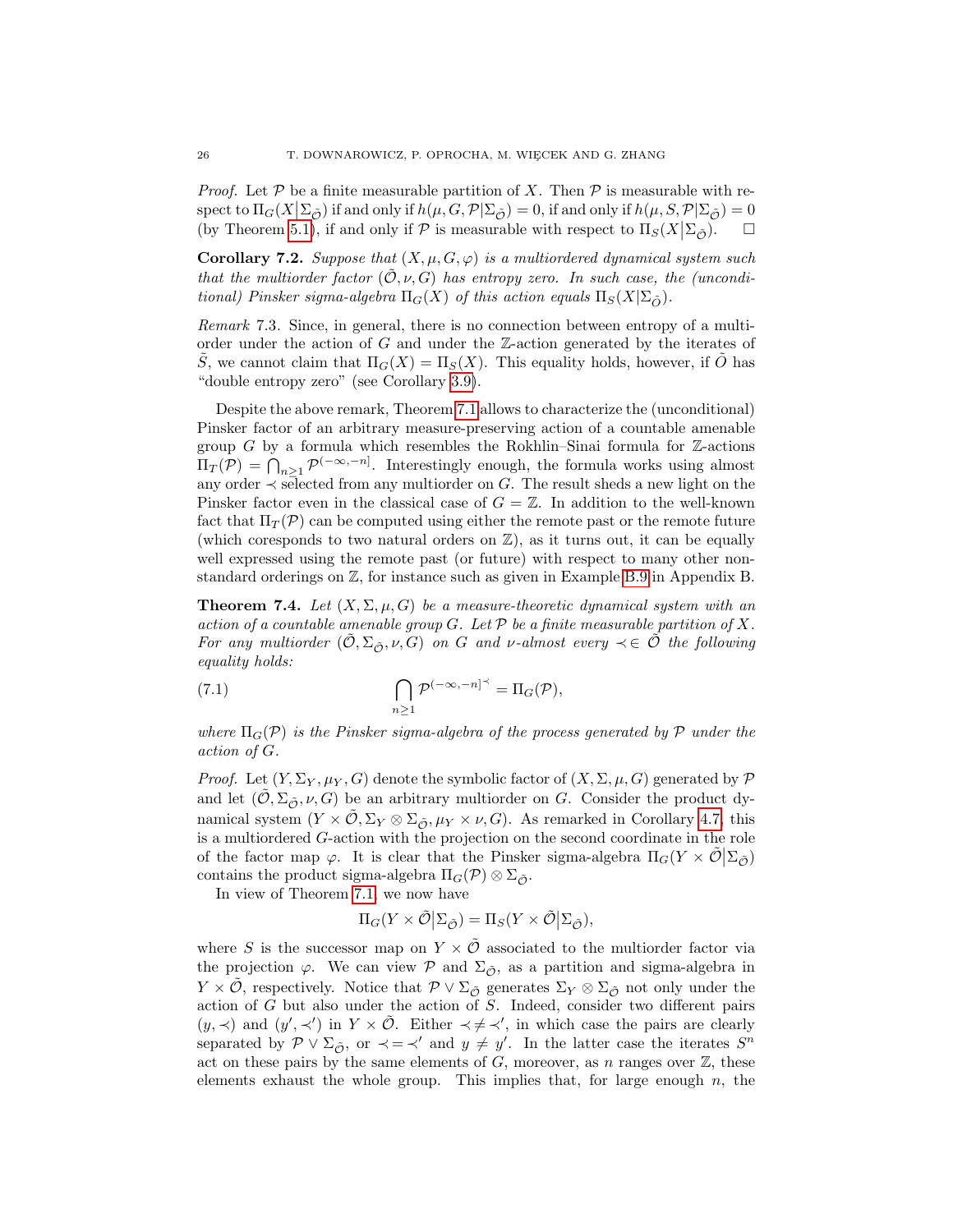partitions  $\mathcal{P}^{[-n,n]^S}$  separate the considered pairs. Now, by a well-known formula for Z-actions (see e.g. [\[Z\]](#page-34-5)) the Pinsker sigma-algebra  $\Pi_S(Y \times \tilde{\mathcal{O}} | \Sigma_{\tilde{\mathcal{O}}})$  is equal to the intersection  $\bigcap_{n\geq 1} \left( \mathcal{P}^{(-\infty,-n]^S} \vee \Sigma_{\tilde{O}} \right)$ . We conclude that

(7.2) 
$$
\Pi_G(\mathcal{P}) \otimes \Sigma_{\tilde{\mathcal{O}}} \preccurlyeq \bigcap_{n \geq 1} \left( \mathcal{P}^{(-\infty, -n]^S} \vee \Sigma_{\tilde{\mathcal{O}}} \right).
$$

Consider a set  $A \in \Pi_G(\mathcal{P})$ . For each  $n \geq 1$ , we have  $A \times \tilde{\mathcal{O}} \in \mathcal{P}^{(-\infty,-n]^S} \vee \Sigma_{\tilde{\mathcal{O}}}$ , which implies that for *v*-almost every  $\prec \in \tilde{\mathcal{O}}$ , the intersection  $(A \times \tilde{\mathcal{O}}) \cap \varphi^{-1}(\prec)$ belongs to  $\mathcal{P}^{(-\infty,-n]^S}|_{\varphi^{-1}(\prec)} = \mathcal{P}^{(-\infty,-n]^{\prec}}|_{\varphi^{-1}(\prec)}$  (see formula [\(5.2\)](#page-20-1)). Notice that  $\mathcal{P}^{(-\infty,-n]^{\prec}}$  depends only on the G-action on X. Hence, we conclude that for valmost every  $\prec \in \tilde{\mathcal{O}}$ , A is measurable with respect to  $\mathcal{P}^{(-\infty,-n]^{\prec}}$ . Since this is true for every  $n \geq 1$ , it follows that  $A \in \bigcap_{n \geq 1} \mathcal{P}^{(-\infty,-n]^{\prec}}$  for  $\nu$ -almost every  $\prec \in \tilde{\mathcal{O}}$ . Using the fact that  $\Pi_G(\mathcal{P})$  is countably generated, we obtain that for *v*-almost every  $\prec \in \tilde{\mathcal{O}},$ 

$$
\Pi_G(\mathcal{P}) \preccurlyeq \bigcap_{n \geq 1} \mathcal{P}^{(-\infty, -n]^\prec}.
$$

Conversely, consider a set  $A \subset Y$  measurable with respect to  $\bigcap_{n\geq 1} \mathcal{P}^{(-\infty,-n]^{\prec}}$ for v-almost every  $\prec \in \tilde{\mathcal{O}}$ . Let  $C = A \times \tilde{\mathcal{O}}$ . Clearly, the intersection  $\overline{C} \cap \varphi^{-1}(\prec)$  is measurable with respect to  $\bigcap_{n\geq 1} \mathcal{P}^{(-\infty,-n]^{\prec}}\big|_{\varphi^{-1}(\prec)} = \bigcap_{n\geq 1} \mathcal{P}^{(-\infty,-n]^S}\big|_{\varphi^{-1}(\prec)}$  for v-almost every  $\prec \in \tilde{\mathcal{O}}$ , which, together with measurability of C with respect to  $\Sigma_Y \times$  $\Sigma_{\tilde{\mathcal{O}}}$ , implies that C is measurable with respect to  $(\bigcap_{n\geq 1} \mathcal{P}^{(-\infty,-n]^S}) \vee \Sigma_{\tilde{\mathcal{O}}}$  (see e.g. comments following Lemma 1.2.2 in [\[D\]](#page-33-8)). It is clear that  $(\bigcap_{n\geq 1} \mathcal{P}^{(-\infty,-n]^S}) \vee \Sigma_{\tilde{O}}$ is refined by (but in general is not equal to)  $\bigcap_{n\geq 1} (\mathcal{P}^{(-\infty,-n]^S} \vee \Sigma_{\tilde{O}})$ . So C is measurable with respect to  $\Pi_S(Y \times \tilde{\mathcal{O}} | \Sigma_{\tilde{\mathcal{O}}}) = \Pi_G(Y \times \tilde{\mathcal{O}} | \Sigma_{\tilde{\mathcal{O}}}).$  This means that if  $\mathcal{Q} = \{C, C^c\} = \{A \times \tilde{\mathcal{O}}, A^c \times \tilde{\mathcal{O}}\}$ , then  $h(\mu_Y \times \nu, G, \mathcal{Q}|\Sigma_{\tilde{\mathcal{O}}}) = 0$ . Since G acts independently on each axis, this implies that  $h(\mu_Y, G, \mathcal{R}) = 0$ , where  $\mathcal R$  is the partition  $\{A, A^c\}$  of Y. As a consequence  $A \in \Pi_G(\mathcal{P})$ . The proof is now  $\Box$ complete.  $\Box$ 

### Appendix A. Ordered tiling systems

<span id="page-26-0"></span>In this section of the Appendix we summarize some facts concerning tilings and systems of tilings of amenable groups introduced and studied in [\[DHZ\]](#page-33-5) and we propose a new notion of an ordered tiling system.

A.1. **General tilings.** Let  $G$  be a countable group.

**Definition A.1.** A tiling  $\mathcal{T}$  of G is a partition of G into (countably many) finite sets (called tiles), i.e. we have

$$
G = \bigsqcup_{T \in \mathcal{T}} T \quad \text{(disjoint union)}.
$$

**Definition A.2.** A tiling  $\mathcal T$  is proper if there exists a finite collection S of finite sets  $S \in \mathcal{S}$  (not necessarily different) each containing the unit e, called the shapes of T, such that for every  $T \in \mathcal{T}$  there exists a shape  $S \in \mathcal{S}$  satisfying  $T = Sc$  for some  $c \in G$  (in fact, we then have  $c \in T$ ).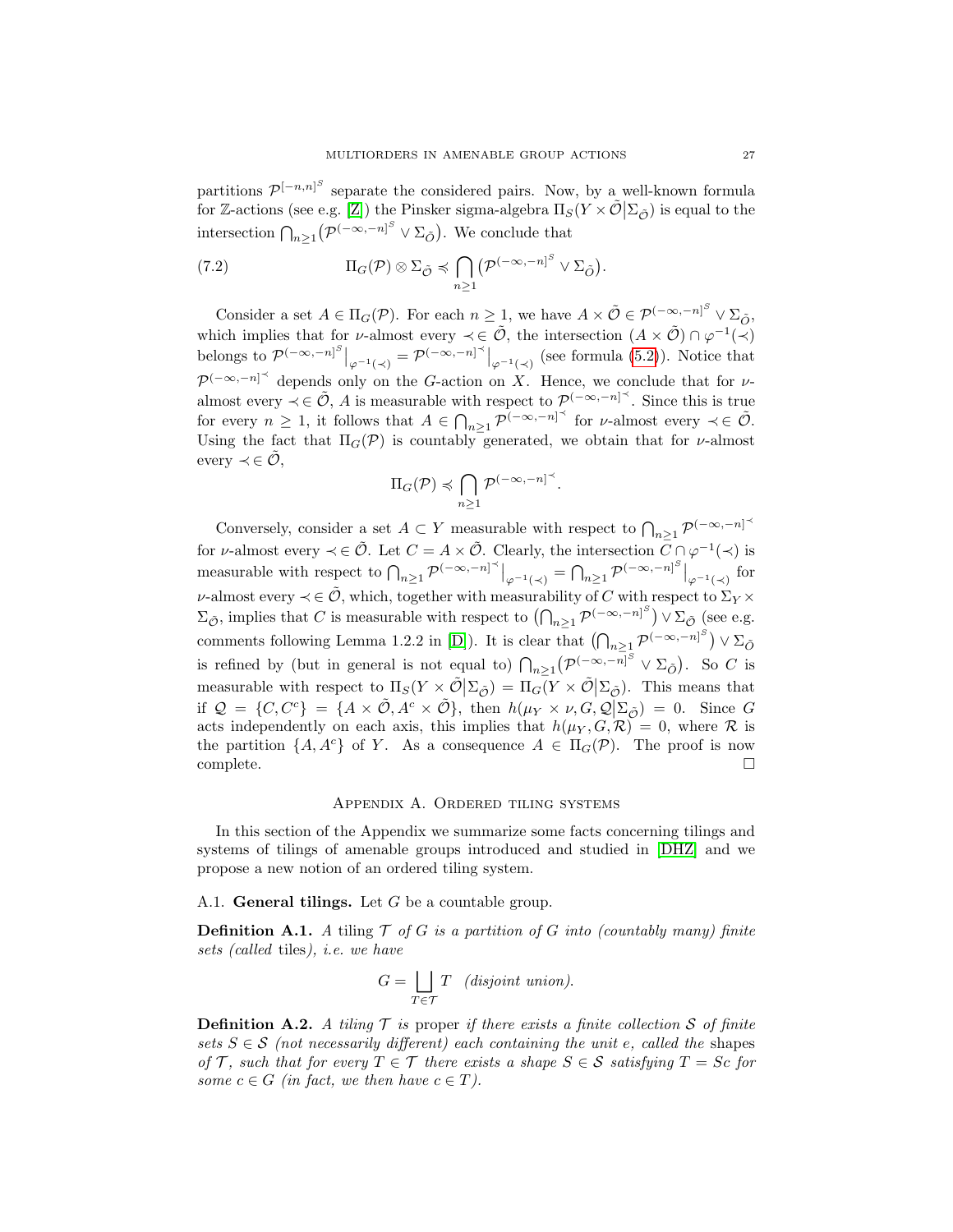From now on all tilings we will be dealing with are assumed to be proper. For a (proper) tiling  $\mathcal T$  we will always fix one collection of shapes  $\mathcal S$  and one representation  $T \mapsto (S, c)$ , where  $S \in \mathcal{S}$ ,  $c \in G$  are such that  $T = Sc$ . (We remark that, in general, there may be more than one such representation, even when  $\mathcal S$  is fixed and contains no pairs of equal sets.) Once such a representation is fixed, we will call  $S$  and  $c$  the shape and center of T, respectively. Given  $S \in \mathcal{S}$ , we will denote by  $C_S(\mathcal{T})$  the set of centers of the tiles having the shape S, while  $C(\mathcal{T}) = \bigsqcup_{S \in \mathcal{S}} C_S(\mathcal{T})$  will be used to denote the set of centers of all tiles.

A.2. Dynamical tilings. Let  $\mathcal T$  be a tiling with the collection of shapes  $\mathcal S$ . Denote by V the finite alphabet consisting of symbols assigned bijectively to the shapes of  $\mathcal T$  plus one additional symbol:

<span id="page-27-0"></span>(A.1) 
$$
V = \{``S": S \in \mathcal{S}\} \cup \{``0"\}.
$$

Then  $\mathcal T$  can be identified with the symbolic element, denoted by the same letter  $\mathcal{T} \in V^G$ , defined as follows:

$$
\mathcal{T}(g) = \begin{cases} \text{``S'' for some } S \in \mathcal{S}, & \text{if } g \in C_{S}(\mathcal{T}) \text{ (}g \text{ is the center of a tile of shape } S\text{),} \\ \text{``0''}, & \text{otherwise (}g \text{ is not a center of any tile).} \end{cases}
$$

**Definition A.3.** Let V be an alphabet of the form  $(A.1)$  for some finite collection S of finite sets S. Let  $\mathsf{T} \subset \mathsf{V}^G$  be a subshift such that each element  $\mathcal{T} \in \mathsf{T}$  represents a tiling with the collection of shapes contained in  $S$ . Then we call  $\mathsf T$  a dynamical tiling and S the collection of shapes of  $\mathsf{T}$ .

It is elementary to see that the orbit-closure (under the shift-action of  $G$ ) of any tiling  $\mathcal T$  is a dynamical tiling.

A.3. Systems of tilings and tiling systems. In the sequel we will be using a very special topological joining of dynamical tilings. By a topological joining of a sequence of dynamical systems  $(X_k, G)$ ,  $k \in \mathbb{N}$ , (denoted by  $\bigvee_{k \in \mathbb{N}} X_k$ )<sup>[16](#page-27-1)</sup> we mean any closed subset of the Cartesian product  $\prod_{k\in\mathbb{N}} X_k$  which has full projections onto the coordinates  $X_k, k \in \mathbb{N}$ , and is invariant under the product action given by  $g(x_1, x_2, \dots) = (g(x_1), g(x_2), \dots).$ 

**Definition A.4.** Consider a sequence of dynamical tilings  $(T_k)_{k \in \mathbb{N}}$ . By a system of tilings (generated by the dynamical tilings  $T_k$ ) we mean any topological joining  $\textsf{T}=\bigvee_{k\in\mathbb{N}}\textsf{T}_{k}.$ 

The elements of **T** have the form of sequences of tilings  $\mathcal{T} = (\mathcal{T}_k)_{k \in \mathbb{N}}$ , where  $\mathcal{T}_k \in \mathsf{T}_k$  for each k.

**Definition A.5.** Let  $\mathbf{T} = \bigvee_{k \in \mathbb{N}} \mathsf{T}_k$  be a system of tilings and let  $\mathcal{S}_k$  denote the collection of shapes of  $\mathsf{T}_k$ . The system of tilings is:

- congruent, if for each  $\mathcal{T} = (\mathcal{T}_k)_{k \in \mathbb{N}} \in \mathbf{T}$  and each  $k \in \mathbb{N}$ , every tile of  $\mathcal{T}_{k+1}$ is a union of some tiles of  $\mathcal{T}_k$ .
- deterministic, if it is congruent and for every  $k \geq 1$  and any  $S' \in S_{k+1}$ , there exist sets  $C_S(S') \subset S'$  indexed by  $S \in \mathcal{S}_k$ , such that

$$
S' = \bigsqcup_{S \in \mathcal{S}_k} \bigsqcup_{c \in C_S(S')} Sc
$$

<span id="page-27-1"></span><sup>&</sup>lt;sup>16</sup>We remark that the symbol  $\bigvee_{k\in\mathbb{N}} X_k$  refers to many possible topological joinings.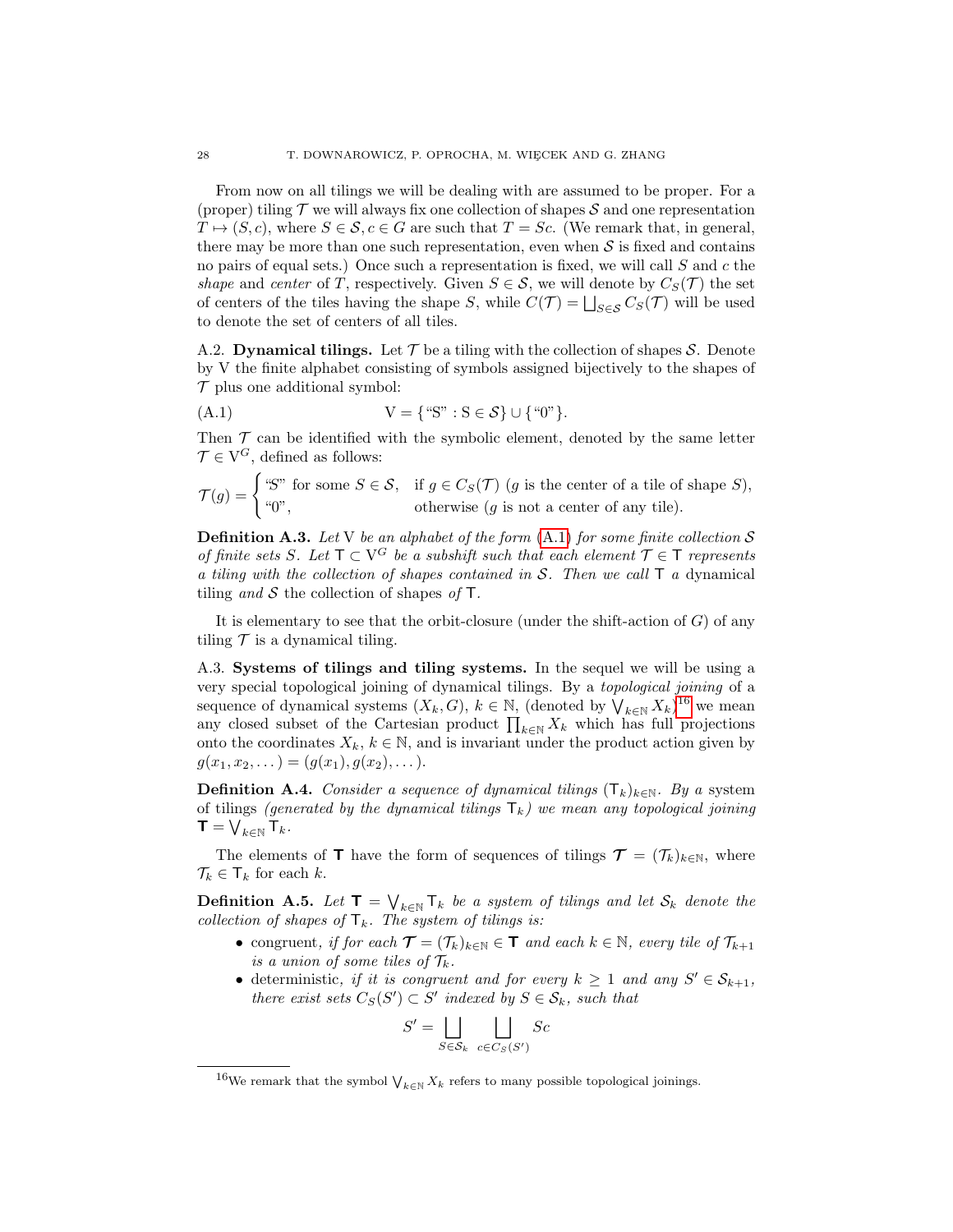and for each  $\mathcal{T} = (\mathcal{T}_i)_{i \in \mathbb{N}} \in \mathbf{T}$ , whenever  $S'c'$  is a tile of  $\mathcal{T}_{k+1}$ , then

$$
S'c' = \bigsqcup_{S \in \mathcal{S}_k} \bigsqcup_{c \in C_S(S')} Scc'
$$

is the partition of  $S'c'$  by the tiles of  $\mathcal{T}_k$ .

Remark A.6. In a deterministic system of tilings, for each  $\mathcal{T} = (\mathcal{T}_k)_{k \in \mathbb{N}} \in \mathbf{T}$ , each tiling  $\mathcal{T}_{k'}$  determines all the tilings  $\mathcal{T}_k$  with  $k < k'$ , and the assignment  $\mathcal{T}_{k'} \mapsto \mathcal{T}_k$  is a topological factor map from  $\mathcal{T}_{k'}$  onto  $\mathcal{T}_k$ . In such a case, the joining **T** is in fact an inverse limit

$$
\mathbf{T} = \overleftarrow{\lim}_{k \to \infty} \mathsf{T}_k.
$$

The inverse limit will not change if the sequence  $(T_k)_{k\in\mathbb{N}}$  is replaced by a subsequence. We will call such a replacement speeding up the tiling system.

The next two definitions apply to amenable groups only.

**Definition A.7.** A system of tilings  $\mathbf{T}$  is Følner, if the union of the collections of shapes  $\bigcup_{k\in\mathbb{N}}\mathcal{S}_k$  (arranged in a sequence) is a Følner sequence in G.

**Definition A.8.** Any Følner, deterministic and minimal<sup>[17](#page-28-0)</sup> system of tilings  $\mathbf{T}$  will be called simply a tiling system (not to be confused with much less organized system of tilings).

The following theorem will play a crucial role in our considerations:

**Theorem A.9.** (DHZ, Theorem 5.2)) Every countable amenable group admits a tiling system with topological entropy zero.

Remark A.10. [\[DHZ,](#page-33-5) Theorem 5.2] asserts the existence of a deterministic Følner system of tilings  $\mathsf{T}$  with topological entropy zero (not necessarily minimal). However, since T obviously contains a minimal subsystem, there also exists a minimal system of tilings with all the above properties.

A.4. Ordered tiling systems. Every tiling system can be equipped with a partial order, as described below. Recall, that for every  $k \geq 2$ , every shape  $S \in \mathcal{S}_k$  is partitioned into subtiles of order  $k - 1$ :

$$
S = \bigsqcup_{S' \in \mathcal{S}_{k-1}} \bigsqcup_{c' \in C_{S'}(S)} S'c'.
$$

Remark A.11. For the above to make sense also for  $k = 1$  we agree that  $\mathcal{S}_0 = \{\{e\}\},\$ i.e. we introduce the tiling of order 0,  $\mathcal{T}_0$ , as the tiling whose all tiles are singletons. Notice that this tiling is a fixpoint of the shift action, hence constitutes a oneelement dynamical tiling  $\mathsf{T}_0 = {\mathcal{T}_0}.$ 

Let  $C(S)$  be the set of all centers of the subtiles of S, i.e.  $C(S) = \bigsqcup_{S' \in S_{k-1}} C_{S'}(S)$ . In  $C(S)$  we fix some ordering, as follows:

<span id="page-28-1"></span>
$$
C(S) = \{c_1^S, c_2^S, \dots, c_{l(S)}^S\},\
$$

where  $l(S) = |C(S)|$ . Then the partition of S into subtiles of order  $k - 1$  also becomes ordered:

(A.2) 
$$
S = \bigsqcup_{i=1}^{l(S)} S'_{i} c_{i}^{S},
$$

<span id="page-28-0"></span> $17A$  topological dynamical system is *minimal* if it contains no proper closed invariant subsets.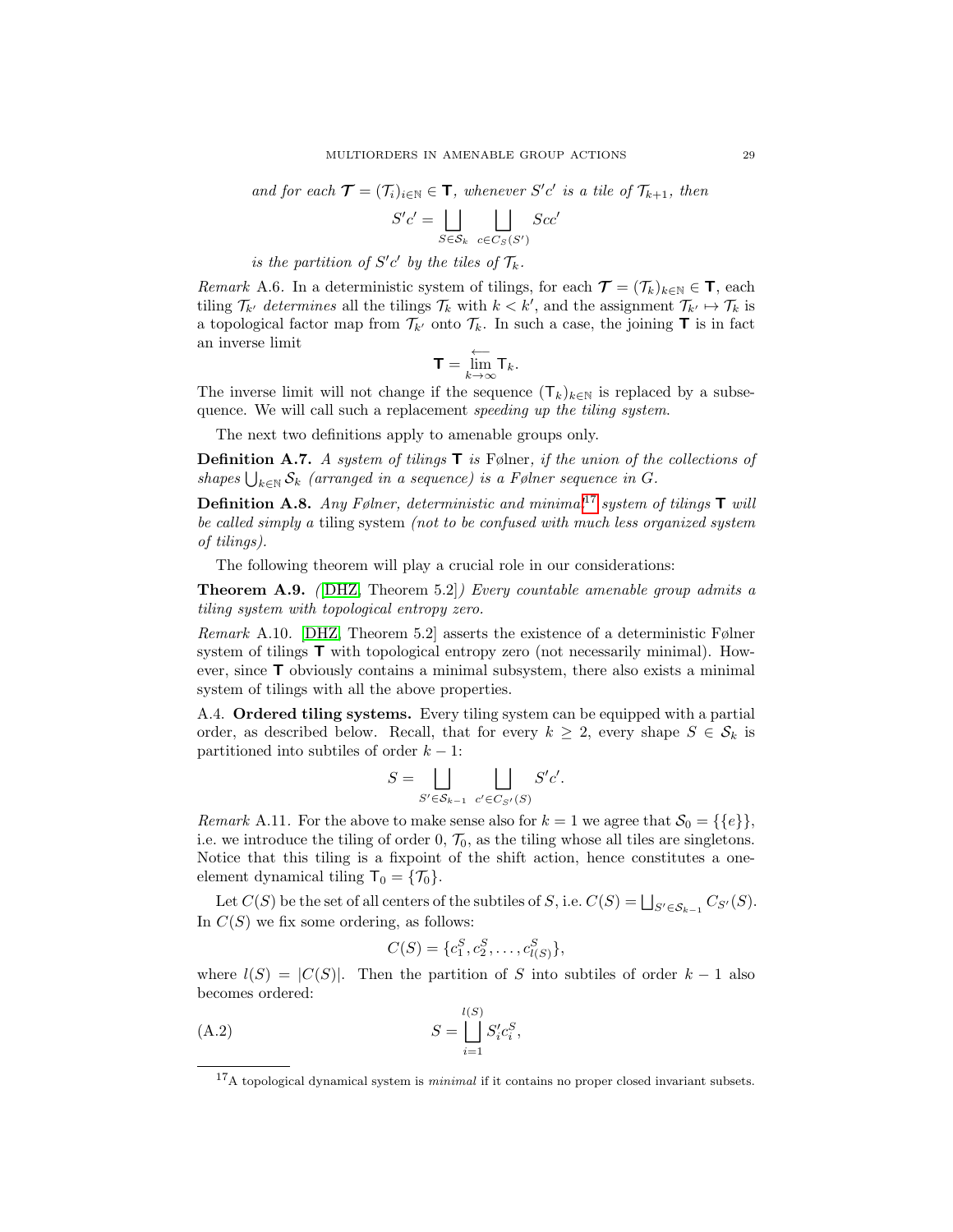where  $S_i' \in S_{k-1}$  and  $c_i^S \in C_{S_i'}(S)$ , for each  $i = 1, 2, \ldots, l(S)$ .

**Definition A.12.** By an ordered tiling system we will mean a tiling system  $\mathsf{T}$  with the ordering of subtiles established for each shape  $S \in \mathcal{S}_k$  ( $k \in \mathbb{N}$ ).

Observe that the notion of subtiles and their ordering applies not only to the shapes  $S \in \mathcal{S}_k$  but also to any tile of any  $\mathcal{T}_k \in \mathcal{T}_k$ . Indeed, every such tile, say T, has the form  $Sc$  where  $S \in \mathcal{S}_k$  then its subtiles are naturally ordered as follows:

(A.3) 
$$
T = \bigsqcup_{i=1}^{l(S)} S'_{i} c_{i}^{S} c.
$$

Notice that for any  $k' > k$  and  $S' \in S_{k'}$  the above ordering induces, in a natural way (lexicographically), an order on the subtiles of  $S'$  with shapes in  $\mathcal{S}_k$ . We will use this property in the next section, when speeding up an ordered tiling system.

### <span id="page-29-1"></span>Appendix B. Tiling-based multiorder

<span id="page-29-0"></span>This section of the Appendix is devoted to proving a strengthened version of Theorem [2.6](#page-5-2) by invoking the machinery of ordered tiling systems.

**Definition B.1.** Let **T** be a tiling system and let  $\mathcal{T} = (\mathcal{T}_k)_{k \in \mathbb{N}} \in \mathbf{T}$ . We say that  $\mathcal T$  is in general position if the central tiles of  $\mathcal T_k$  cover G, that is, if

$$
\bigcup_{k \in \mathbb{N}} T_k^e = G,
$$

where  $T_k^e$  denotes the central tile of  $\mathcal{T}_k$ , i.e. the tile containing the unit e.

Observe that in any congruent system of tilings, the central tiles always form an increasing (with respect to inclusion) sequence, so the above union is increasing. We will soon show that the subset of  $\mathsf T$  consisting of those  $\mathcal T$  which are in general position is both topologically large, i.e. residual, and large in the sense of measure, i.e. has measure 1 for every invariant measure on  $\mathsf{T}$  (in fact, we will show this for an even smaller set).

Now let **T** be an ordered tiling system and let  $\mathcal{T} = (\mathcal{T}_k)_{k \in \mathbb{N}} \in \mathcal{T}$  be in general position. Then  $\mathcal T$  determines a linear ordering of  $G$ , by the following rule:

Let  $a \neq b \in G$ . There exists  $k \geq 1$  such that a, b belong to a common tile of  $\mathcal{T}_k$ (indeed, eventually they belong to a common central tile of some  $\mathcal{T}_k$ ). Let  $k(a, b)$ be the smallest such index k, and let  $T = Sc$   $(S \in S_{k(a,b)})$  be the tile of  $\mathcal{T}_{k(a,b)}$ which contains  $a, b$ . By the definition of  $k(a, b)$ , a and b belong to different subtiles of T. We say that  $a \prec_{\tau} b$  (or  $a \succ_{\tau} b$ ) if a belongs to the subtile of T which precedes (follows) the subtile containing b in the ordering  $(A.3)$  of the subtiles of T.

It is not hard to see that the orders  $\prec_{\tau}$  will not change if we speed up the ordered tiling system T (and appropriately compose the ordering of subtiles).

Observe that for any  $a, b \in G$  with  $a \prec_{\tau} b$  there are at most finitely many elements  $g \in G$  such that  $a \prec_{\tau} g \prec_{\tau} b$  (indeed, all such elements must belong to the common tile T of  $\mathcal{T}_{k(a,b)}$ . This implies that  $(G, \prec_{\tau})$  is order-isomorphic to either  $(\mathbb{Z}, <)$  or  $(\mathbb{N}, <)$ , or  $(-\mathbb{N}, <)$ , with the two latter cases occurring if the central tiles  $T_{k-1}^e$  have eventually (i.e. from some k onward) the smallest (resp. largest) index among the subtiles of  $T_k^e$ .

We are interested only in orders of type  $\mathbb{Z}$ . Hence, the following definition and theorem are of importance.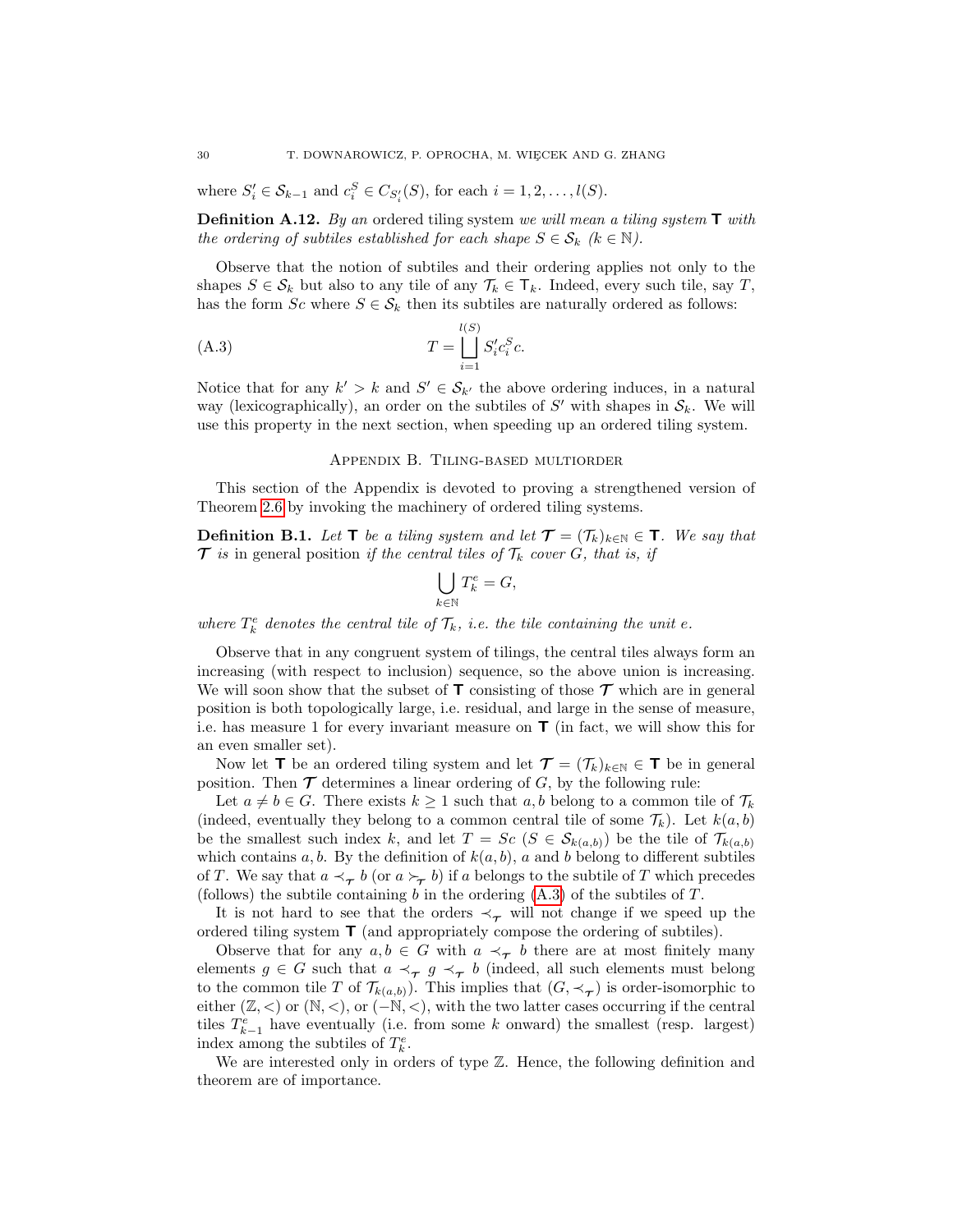**Definition B.2.** Let  $\mathbf{T}$  be an ordered tiling system. The elements  $\mathcal{T} \in \mathbf{T}$  which induce an ordering of G of type  $\mathbb Z$  will be called straight. We will denote

$$
T_{\text{STR}} = \{ \mathcal{T} \in T : \mathcal{T} \text{ is straight} \}.
$$

It is clear that  $\mathcal{T} \in \mathbf{T}_{\text{STR}}$  implies that  $\mathcal{T}$  is in general position.

For  $\mathcal{T} \in \mathsf{T}_{\mathsf{STR}}$ , the order intervals with respect to  $\prec_{\mathcal{T}}$  will be denoted by  $[a, b]^{\mathcal{T}}$ (rather than  $[a, b] \prec \tau$ ). The next theorem establishes the uniform Følner property of the family  $\{\prec_{\tau} : \mathcal{T} \in \mathsf{T}_{\mathsf{STR}}\}.$ 

<span id="page-30-2"></span>**Theorem B.3.** Let  $\mathbf{T}$  be an ordered tiling system. For any finite subset  $K \subset G$ and any  $\varepsilon > 0$  there exists n such that for any  $\tau \in \mathbf{T}_{STR}$ , any order-interval of length at least n with respect to the order  $\prec_{\tau}$  on G, is  $(K, \varepsilon)$ -invariant.

*Proof.* Let k be such that any shape  $S \in \mathcal{S}_k$  is  $(K, \frac{\varepsilon}{2})$ -invariant and let N denote the largest cardinality of an  $S \in \mathcal{S}_k$ . Put  $n = \lceil \frac{2N}{\delta} \rceil$ , where  $\delta$  will be specified in a moment. Fix any  $\mathcal{T} = (\mathcal{T}_k)_{k \in \mathbb{N}} \in \mathbf{T}_{\text{STR}}$ . By the definition of  $\prec_{\mathcal{T}}$ , any order-interval  $[a, b]^{\mathcal{T}}$  of length n or larger is a union of complete tiles of  $\mathcal{T}_k$  and perhaps a prefix and suffix which are subsets of some tiles of  $\mathcal{T}_k$ . The joint cardinality of the suffix and prefix is less than 2N. Since the property of being  $(K, \frac{\varepsilon}{2})$ -invariant is preserved by finite disjoint union of sets, the union of complete tiles of  $\mathcal{T}_k$  contained in  $[a, b]^{\mathcal{T}}$ is  $(K, \frac{\varepsilon}{2})$ -invariant. The prefix and suffix constitute at most a fraction  $\delta$  of the whole interval. It is now clear that for a sufficiently small  $\delta$  (in fact any  $0 < \delta \leq \frac{\varepsilon}{2(|K|+1)}$ will do), the entire interval  $[a, b]^{\mathcal{T}}$  is  $(K, \varepsilon)$ -invariant.

<span id="page-30-1"></span>**Lemma B.4.** Let  $T$  be an ordered tiling system. Then the set  $T_{STR}$  is residual and has measure 1 for every invariant Borel probability measure on  $\mathsf{T}.$ 

*Proof.* The set of  $\mathcal{T} = (\mathcal{T}_k)_{k \in \mathbb{N}} \in \mathbf{T}$  which are in general position equals

$$
\bigcap_{g\in G}\bigcup_{k\in\mathbb{N}}\{\mathcal{T}\in\mathbf{T}:g\in T_k^e\}.
$$

Further, observe that an element  $\mathcal T$  is not straight if and only if either it is not in general position or, from some k onward, the central tile  $T_{k-1}^e$  of  $\mathcal{T}_{k-1}$  equals the first subtile of  $T_k^e$ , or, from some k onward,  $T_{k-1}^e$  equals the last subtile of  $T_k^e$ . Formally, the set of  $\mathcal T$  which are not straight equals

<span id="page-30-0"></span>(B.1)  
\n
$$
\bigcup_{g\in G} \bigcap_{k\in \mathbb{N}} \{\mathcal{T} \in \mathbf{T} : g \notin T_k^e\} \cup \bigcup_{k_0 \in \mathbb{N}} \bigcap_{k \geq k_0} \bigcup_{S \in S_{k-1}} \bigcup_{c \in S^{-1}} \{\mathcal{T} \in \mathbf{T} : T_{k-1}^e = S_1' c_1^S c\} \cup \bigcup_{k_0 \in \mathbb{N}} \bigcap_{k \geq k_0} \bigcup_{S \in S_{k-1}} \bigcup_{c \in S^{-1}} \{\mathcal{T} \in \mathbf{T} : T_{k-1}^e = S_{l(S)}' c_{l(S)}^S c\},
$$

where  $T_k^e = Sc = \bigsqcup_{i=1}^{l(S)} S_i' c_i^S c$  is the decomposition of the central tile of  $\mathcal{T}_k$  into subtiles (in the notation of  $(A.3)$ ). In  $(B.1)$ , the three sets in curly brackets are clearly clopen, and so are the finite unions over  $S$  and  $c$ . Thus the set defined by the entire formula is of type  $F_{\sigma}$ . We have shown that the set of straight elements  $\mathcal T$  is of type  $G_\delta$ . That it is dense, and thus residual, will follow once we prove its largeness in the sense of measure (in a minimal system every set of full measure for at least one invariant measure is dense).

We pass to proving largeness in the sense of measure. Let  $(K_k)_{k\in\mathbb{N}}$  be an increasing (by inclusion) sequence of finite subsets of G such that  $\bigcup_{k\in\mathbb{N}} K_k = G$ .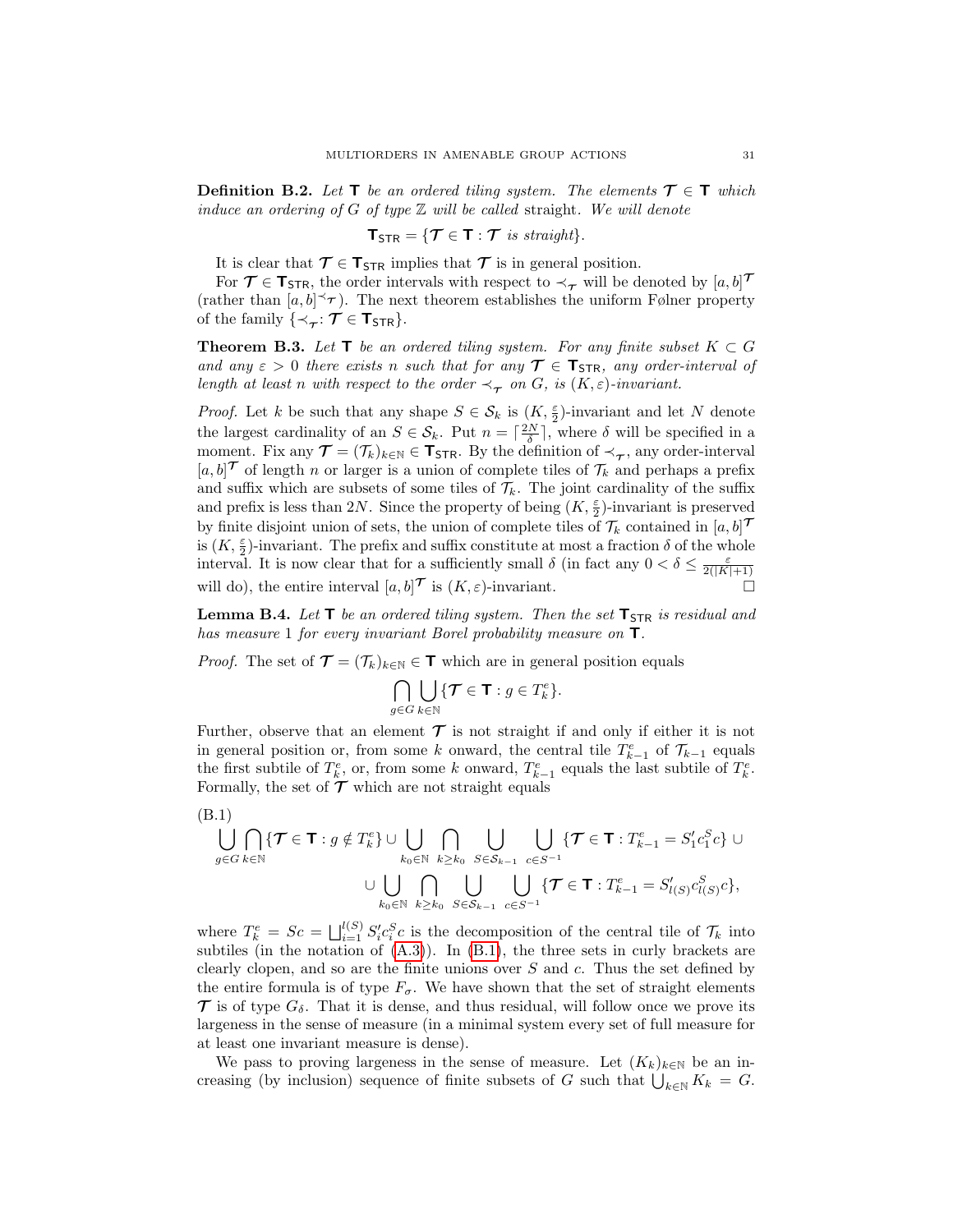An element  $\mathcal{T} = (\mathcal{T}_k)_{k \in \mathbb{N}}$  which satisfies, for infinitely many indices k, the condition, that e is contained in the  $K_k$ -core of the central tile  $T_k^e$  of  $\mathcal{T}_k$ , is in general position. Indeed, in such case  $T_k^e$  contains  $K_k$  for infinitely many k, hence the union of all central tiles equals  $G^{18}$  $G^{18}$  $G^{18}$ 

Clearly, speeding up the tiling system does not affect the set of straight elements, hence, in this proof, we are free to speed up the tiling system as much as we need (from now on,  $\mathbf{T}$  will denote the tiling system after speeding up). By speeding up we can achieve that every  $\mathcal{T} = (\mathcal{T}_k)_{k \in \mathbb{N}}$  satisfies the following condition: for every  $k \in \mathbb{N}$  and every  $S \in \mathcal{S}_k$ , the union of the following subtiles of S:

- the first and last one (i.e.  $S'_1 c_1^S$  and  $S'_{l(S)} c_{l(S)}^S$  in the notation of [\(A.2\)](#page-28-1)), and
- those not contained in the  $K_k$ -core of  $S$ ,

has cardinality at most  $\frac{|S|}{2^k}$ . If so, then for any  $\mathcal{T} \in \mathcal{T}$  and for every  $k \in \mathbb{N}$ , the union of all subtiles of the tiles T of  $\mathcal{T}_k$  which are either the first or last in the enumeration of the subtiles of T, or are not contained in the  $K_k$ -core of T, has upper Banach density<sup>[19](#page-31-2)</sup> at most  $2^{-k}$  (see e.g. [\[DZ,](#page-33-10) Lemma 4.15]). This, in turn, implies that for any invariant Borel probability measure  $\nu$  on **T**, the measure of those  $\mathcal T$  for which e belongs to the first or last subtile of the  $T_k^e$  or to a subtile not contained in the  $K_k$ -core of  $T_k^e$ , is less than  $2^{-k}$  (see e.g. [\[DZ,](#page-33-10) Proposition 6.10 (1)]). By the Borel– Cantelli lemma, the set of  $\mathcal T$  for which the above event happens infinitely many times, has measure zero for  $\nu$ . By the formula [\(B.1\)](#page-30-0), this set (just shown to be of of universal invariant measure zero) contains all  $\mathcal{T} \in \mathsf{T}$  which are not straight.  $\square$ 

**Definition B.5.** A multiorder  $(\tilde{\mathcal{O}}, \nu, G)$  is uniformly Følner if for any finite set  $K \subset G$  and  $\varepsilon > 0$  there exists  $n \in \mathbb{N}$  such that for *v*-almost every order  $\prec \in \tilde{\mathcal{O}}$ , any order interval  $[a, b] \preceq$  of length at least n is  $(K, \varepsilon)$ -invariant.

<span id="page-31-3"></span>**Theorem B.6.** Let  $\mu$  be an invariant probability measure on an ordered tiling system **T**. The assignment  $\mathcal{T} \mapsto \mathcal{L}_{\mathcal{T}}$  is a factor map from  $(\mathbf{T}, \mu, G)$  to the multiorder  $(\tilde{\mathcal{O}}, \nu, G)$ , where  $\tilde{\mathcal{O}} = {\{\prec_{\tau}: \tau \in \mathsf{T}_{\mathsf{STR}}\}}$  and  $\nu$  is the image of  $\mu$  by the above map. Moreover,  $\tilde{\mathcal{O}}$  is a uniformly Følner multiorder on G.

We can now strengthen our Corollary [3.4](#page-9-2) (and Theorem [2.6\)](#page-5-2):

<span id="page-31-0"></span>Corollary B.7. On any countable amenable group G there exists a uniformly Følner multiorder of entropy zero.

Proof. It suffices to use a tiling system of entropy zero (whose existence is guaranteed by [\[DHZ,](#page-33-5) Theorem 5.2]), and create from it an ordered tiling system. This ordered tiling system also has entropy zero (because it is a topological factor of the unordered tiling system), and so does the resulting multiorder (for the same reason). By Theorem [B.6,](#page-31-3) this multiorder is uniformly Følner.  $\Box$ 

*Proof of Theorem [B.6.](#page-31-3)* The assignment  $\mathcal{T} \mapsto \mathcal{F}$  is Borel-measurable and satisfies the equivariance condition  $g(\mathcal{T}) \mapsto g(\prec_{\mathcal{T}})$ . Indeed, observe that given  $\mathcal{T} \in \mathbf{T}_{\text{STR}}$ and an element  $g \in G$ , the order  $\prec_{g(\mathcal{T})}$  is obtained from  $\prec_{\mathcal{T}}$  by shifting:

$$
a \prec_{g(\mathcal{T})} b \iff ag \prec_{\mathcal{T}} bg,
$$

<span id="page-31-2"></span><span id="page-31-1"></span><sup>&</sup>lt;sup>18</sup>Observe that since  $T_k^e$  contains the unit we have  $e \in (T_k^e)_{K_k} \iff K_k \subset T_k^e$ .

<sup>&</sup>lt;sup>19</sup>The upper Banach density of a set  $D \subset G$  equals  $\inf_F \sup_{g \in G} \frac{|D \cap F_g|}{|F|}$ , where F ranges over finite subsets of G. For more information about upper Banach density and its relation with the invariant measures see e.g. [\[DZ,](#page-33-10) Section 6.2].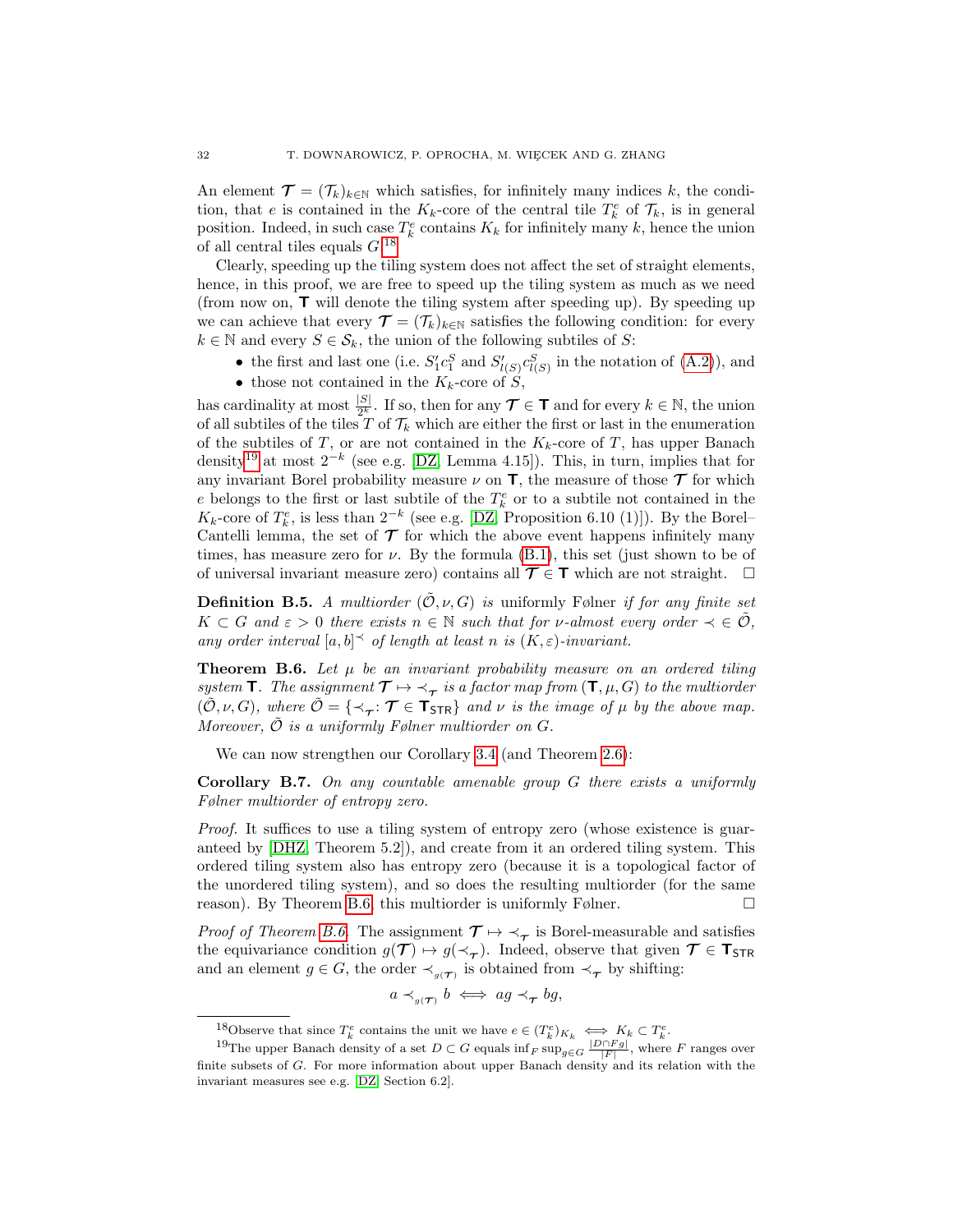which means that  $\prec_{g(\mathcal{T})} = g(\prec_{\mathcal{T}})$  as in Definition [2.2.](#page-4-2) By Lemma [B.4,](#page-30-1) the set  $T_{STR}$  is G-invariant, and carries all invariant measures of the system  $T$ . Thus the family of orders  $\{\prec_{\tau}: \tau \in \mathsf{T}_{\mathsf{STR}}\}$  is also G-invariant and it carries precisely the invariant measures which are images (via the factor map  $\mathcal{T} \mapsto \prec_{\mathcal{T}}$ ) of the invariant measures supported by  $\mathsf{T}$ . Since  $\mathsf{T}$  is a compact metric space on which  $G$  acts by homeomorphisms, the collection of invariant measures on  $\mathsf T$  is nonempty and thus so is the collection of invariant measures supported by the family  $\{\prec_{\tau}: \mathcal{T} \in \mathsf{T}_{\mathsf{STR}}\}$ . The uniform Følner property was proved in Theorem [B.3.](#page-30-2)

We illustrate the idea of a tiling-based multiorder with three examples.

<span id="page-32-1"></span>Example B.8. Let  $G = (\mathbb{Z}, +)$ . Let **T** consist of  $\mathcal{T} = (\mathcal{T}_k)_{k \in \mathbb{N}}$  such that each  $\mathcal{T}_k$ partitions  $\mathbb Z$  into intervals of equal lengths, say  $2^k$  (by congruency, this condition determines T completely, the tiling system is conjugate to the dyadic odometer). Let the subtiles of each tile  $T$  be enumerated from left to right. Then, for every  $\mathcal{T} \in \mathsf{T}_{\mathsf{STR}}$ , the order  $\prec_{\mathcal{T}}$  coincides with the natural order in  $\mathbb{Z}$ .

Let us mention, that there are (countably many) non-straight elements  $\mathcal{T} \in \mathbf{T}$ . They fail the "in general position" condition and they generate partial orders which coincide with the natural order on each of the halflines  $(-\infty, n]$  and  $[n+1, \infty)$  (for some  $n \in \mathbb{Z}$ , while elements from different halflines are incomparable.

<span id="page-32-0"></span>Example B.9. Let G and  $\mathsf{T}$  be as in Example [B.8](#page-32-1) and let us order the two subtiles of the shape of order k from left to right for even k and from right to left for odd k. Then we will get a multiorder constisting of non-standard orders as in the figure below.

**8 9 6 7 12 13 10 11 0 1 -2 -1 4 5 2 3 24**

FIGURE 1. An example of a non-standard order on  $\mathbb Z$ 

*Example* B.10. Let  $G = (\mathbb{Z}^2, +)$ . Let **T** be such that, for each  $k \geq 0$ , the family of shapes  $S_{k+1}$  consists of four squares of equal dimensions  $2^{k+1} \times 2^{k+1}$ , identical as sets, but with different labels, say,  $\sqcup_{k+1}$ ,  $\sqsubset_{k+1}$ ,  $\sqsupset_{k+1}$  and  $\sqcap_{k+1}$ . Each shape is subdivided into four subtiles (four identical squares), representing three of the available shapes  $\Box_k$ ,  $\Box_k$ ,  $\Box_k$  and  $\Box_k$  (one of them appearing twice). The shapes are subdivided as follows (the numeric matrices show the enumeration of the subtiles):

$$
\begin{aligned} \sqcup_{k+1} &= \begin{bmatrix} \square_k & \square_k \\ \square_k & \square_k \end{bmatrix} \begin{bmatrix} 1 & 4 \\ 2 & 3 \end{bmatrix}, \ \square_{k+1} = \begin{bmatrix} \square_k & \square_k \\ \square_k & \square_k \end{bmatrix} \begin{bmatrix} 3 & 4 \\ 2 & 1 \end{bmatrix}, \\ \square_{k+1} &= \begin{bmatrix} \square_k & \square_k \\ \square_k & \square_k \end{bmatrix} \begin{bmatrix} 1 & 2 \\ 4 & 3 \end{bmatrix}, \ \square_{k+1} = \begin{bmatrix} \square_k & \square_k \\ \square_k & \square_k \end{bmatrix} \begin{bmatrix} 3 & 2 \\ 4 & 1 \end{bmatrix}. \end{aligned}
$$

Under this rule, the ordering of  $\mathbb{Z}^2$  follows the familiar pattern of the so-called Hilbert space-filling curve (see Figure 1). However, instead of making the curve denser and denser in each step (as it is done in the Hilbert curve's construction), we extend it to larger and larger squares in  $\mathbb{Z}^2$ , eventually filling  $\mathbb{Z}^2$  entirely (as long as  $\mathcal T$  is straight). It can be checked that each  $\mathcal T \in \mathbf T_{STR}$  generates a different bi-infinite Hilbert curve.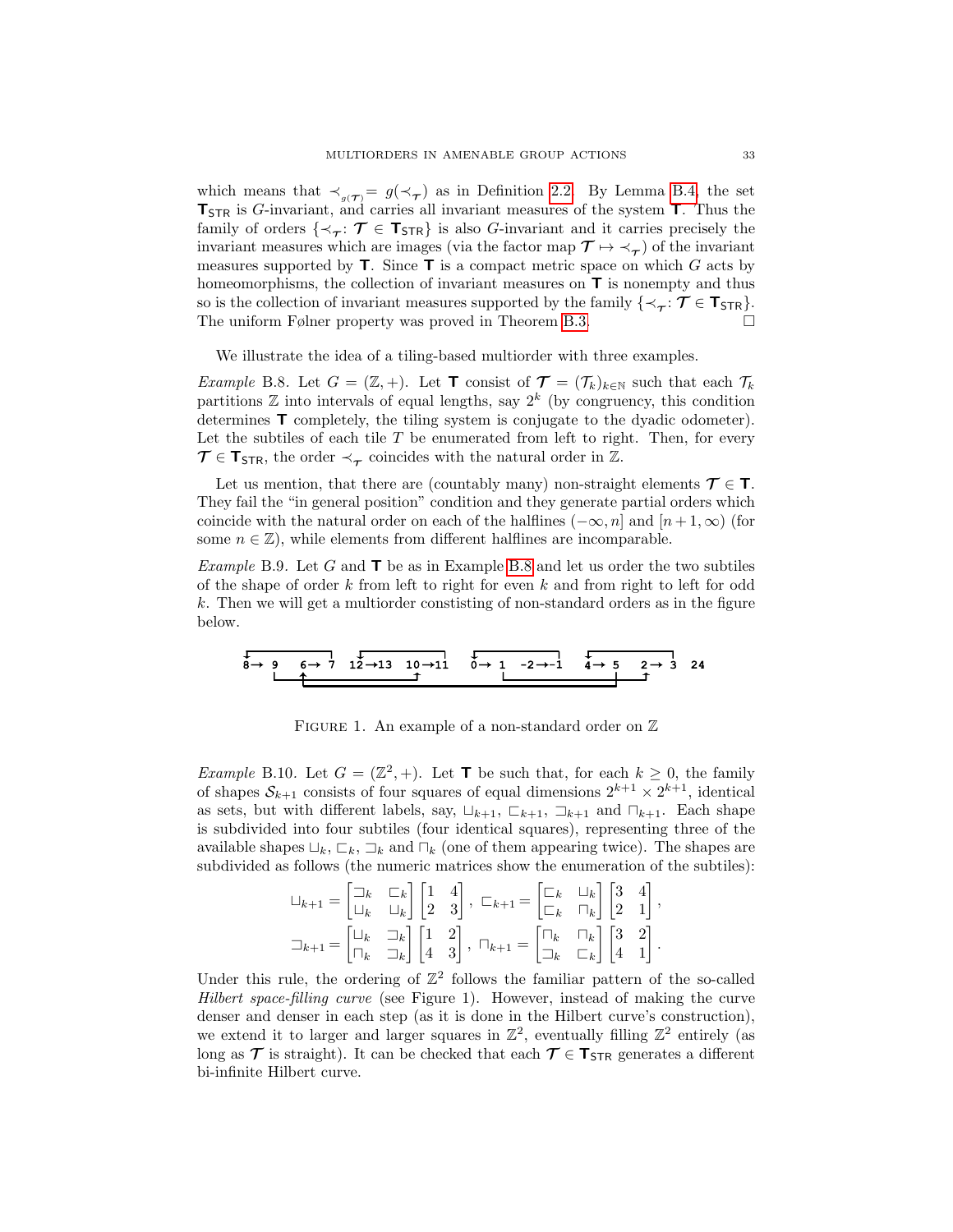

Figure 2. The Hilbert curve pattern

## <span id="page-33-0"></span>Acknowledgements

The authors would like to thank Tom Meyerovitch for an inspiring discussion in which he predicted Theorem [2.5.](#page-5-1) He also provided an outline of the proof, and suggested the connection between multiorders and orbit equivalence to Z-actions.

Part of the work was carried out during a visit of Piotr Oprocha and Guohua Zhang in 2019 to the Faculty of Pure and Applied Mathematics, Wrocław University of Science and Technology. Tomasz Downarowicz is supported by National Science Center, Poland (Grant HARMONIA No. 2018/30/M/ST1/00061) and by the Wrocław University of Science and Technology. Piotr Oprocha was supported by National Science Centre, Poland (Grant No. 2019/35/B/ST1/02239). Guohua Zhang is supported by National Natural Science Foundation of China (Grants No. 11722103 and 11731003).

#### <span id="page-33-1"></span>**REFERENCES**

- <span id="page-33-3"></span>[AMR] A. Alpeev, T. Meyerovitch and S. Ryu, Predictability, topological entropy, and invariant random orders, Proc. Amer. Math. Soc. 149 (2021), 1443-1457.
- <span id="page-33-8"></span>[D] T. Downarowicz, Entropy in dynamical systems, volume 18 of New Mathematical Monographs, Cambridge University Press, Cambridge, 2011.
- <span id="page-33-5"></span>[DHZ] —, D. Huczek and G. Zhang, Tilings of amenable groups, J. Reine Angew. Math. 747 (2019), 277–298.
- <span id="page-33-9"></span>[DFR] —, B. Frej, P. P. Romagnoli, Shearer's inequality and infimum rule for Shannon Entropy and Topological Entropy, Dynamics and numbers, 63–75, Contemp. Math., 669, Amer. Math. Soc., Providence, RI, 2016.
- <span id="page-33-10"></span>[DZ] — and G. Zhang, Symbolic extensions of amenable group actions and the comparison property, Memoirs AMS, to appear, [arXiv:1901.01457v](http://arxiv.org/abs/1901.01457)2.
- <span id="page-33-6"></span>[Dy] H. A. Dye, On Groups of Measure Preserving Transformations. I, American Journal of Mathematics 81 (1959), 119–159.
- [GTW] E. Glasner, J.-P. Thouvenot, B. Weiss, Entropy theory without a past, Ergodic Theory Dynam. Systems 20 (2000), no. 5, 1355–1370.
- <span id="page-33-2"></span>[K] J. C. Kieffer, A generalized Shannon-McMillan theorem for the action of an amenable group on a probability space, Ann. Probability, 3 (1975), 1031–1037.
- <span id="page-33-4"></span>[Ke] S. A. Kechris, Classical descriptive set theory, Graduate Texts in Mathematics, 156 Springer-Verlag, New York, 1995.
- <span id="page-33-7"></span>[L] E. Lindenstrauss, *Pointwise theorems for amenable groups*, Invent. Math. **146** (2001), 259– 295.